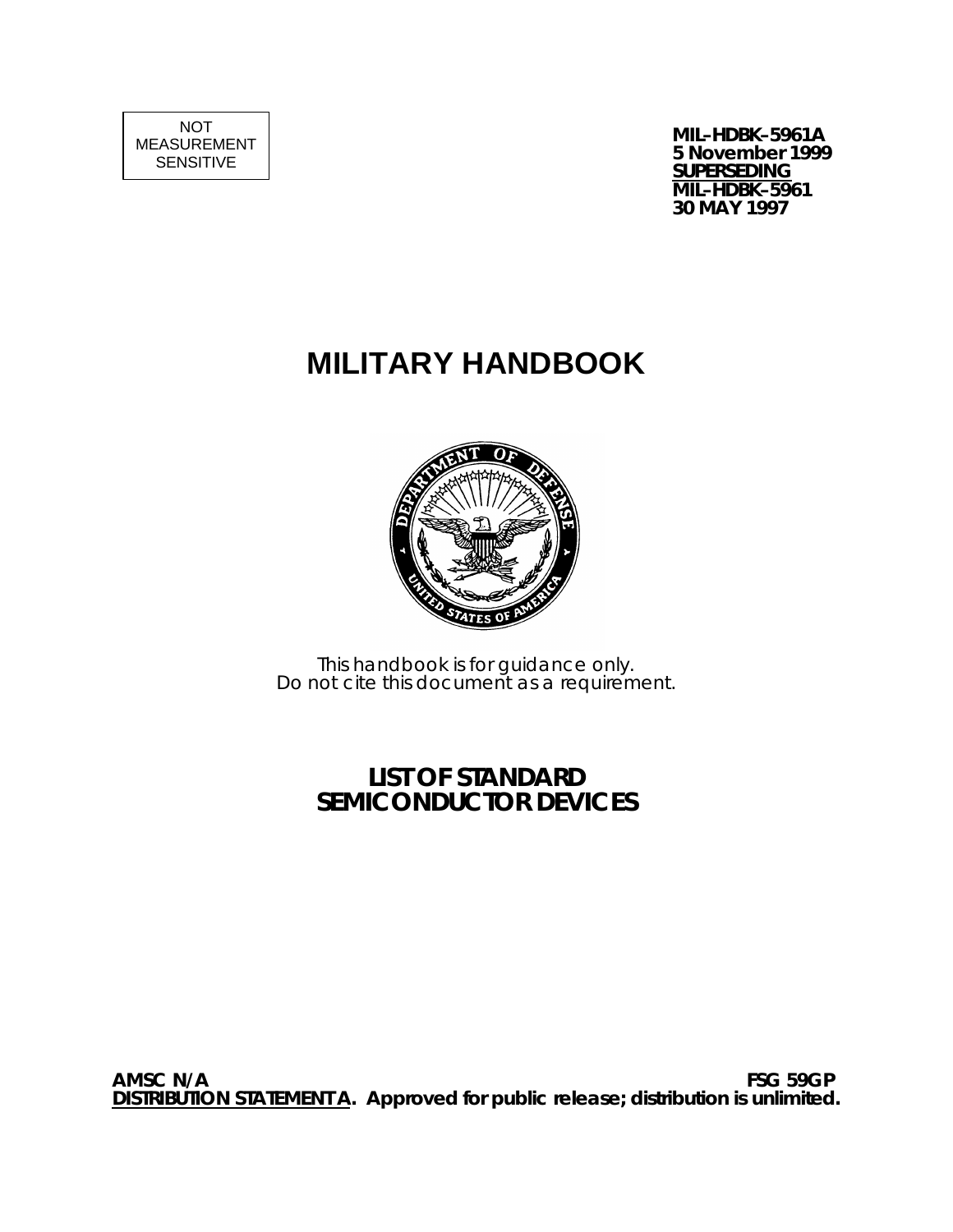#### FOREWORD

1. This military handbook is approved for use by all Departments and Agencies of the Department of Defense.

2. This handbook is for guidance only. This handbook cannot be cited as a requirement. If it is, the contractor does not have to comply.

3. Beneficial comments (recommendations, additions, deletions) and any pertinent data which may be of use in improving this document should be addressed to: Defense Supply Center, Columbus, ATTN: DSCC-VAC, P.O. Box 3990, Columbus OH 43216-5000, by using the Standardization Document Improvement Proposal (DD Form 1426) appearing at the end of this document or by letter.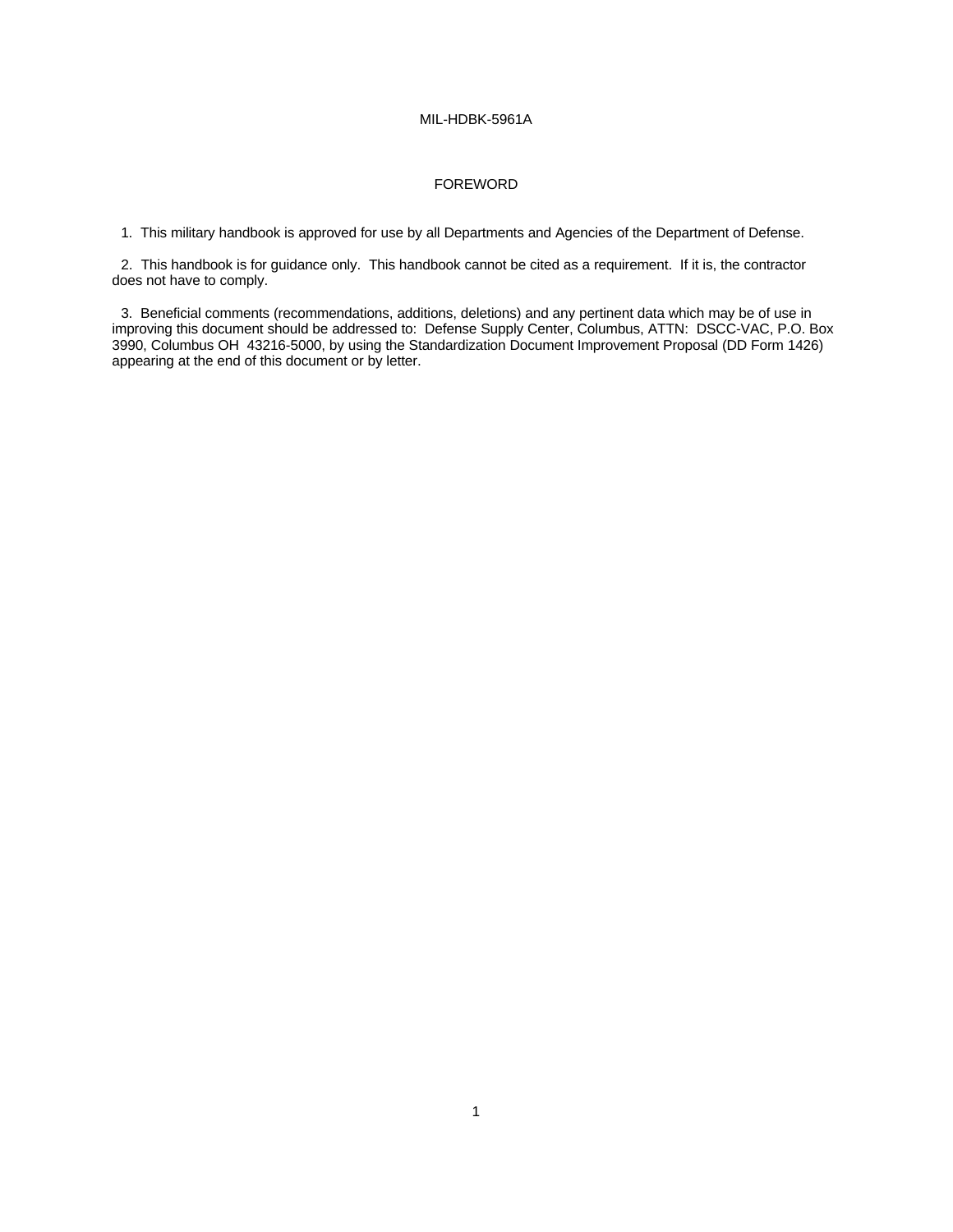### **CONTENTS**

#### **PARAGRAPH**

### **PAGE**

| 1.<br>1.1 |                                                                     | $\overline{4}$         |
|-----------|---------------------------------------------------------------------|------------------------|
| 2.        |                                                                     | $\overline{4}$         |
| 2.1       |                                                                     |                        |
| 2.2       |                                                                     |                        |
| 2.2.1     |                                                                     |                        |
| 2.3       |                                                                     |                        |
| 3.        |                                                                     | 4                      |
| 4.        |                                                                     | $\overline{4}$         |
| 4.1       |                                                                     |                        |
| 4.2       |                                                                     |                        |
| 4.3       |                                                                     |                        |
| 4.3.1     |                                                                     | $\boldsymbol{\Lambda}$ |
| 4.3.2     | Correlation of circuit requirements and associated performance      |                        |
|           |                                                                     | -5                     |
| 4.4       |                                                                     |                        |
| 4.5       |                                                                     |                        |
| 4.5.1     |                                                                     |                        |
| 4.5.1.1   |                                                                     |                        |
| 4.5.2     |                                                                     |                        |
| 4.5.3     |                                                                     |                        |
| 4.5.4     |                                                                     |                        |
| 4.5.5     |                                                                     |                        |
| 4.6       |                                                                     | 5                      |
| 4.7       |                                                                     |                        |
| 5.        | DETAILED REQUIREMENTS (not applicable)--------------------------- 5 |                        |
| 6.        |                                                                     |                        |
| 6.1       |                                                                     |                        |
| 6.2       |                                                                     |                        |
| 6.3       |                                                                     |                        |
| 6.4       |                                                                     |                        |
| 6.5       |                                                                     |                        |
| 6.6       |                                                                     |                        |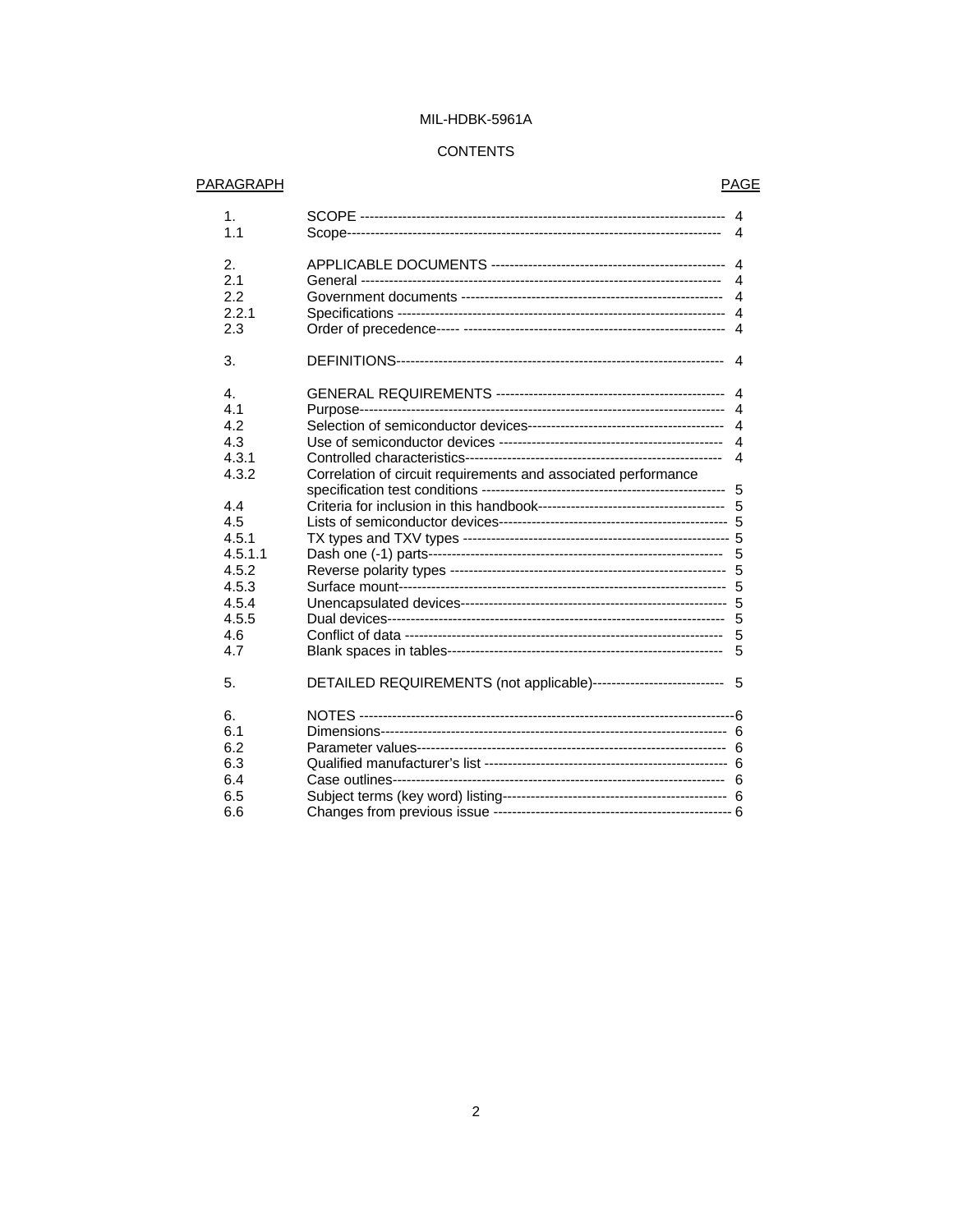### TABLES PAGE

|               | 7  |
|---------------|----|
| н             | 7  |
| Ш             | 8  |
| IV            | 8  |
| V             | 9  |
| VI            | 9  |
| VII           | 10 |
| VIII          | 10 |
| IX            | 11 |
| X             | 11 |
| ΧI            | 12 |
| XII           | 12 |
| XIII          | 13 |
| XIV           | 13 |
| XV            | 14 |
| XVI           | 15 |
| XVII          | 15 |
| <b>XVIII</b>  | 17 |
| XIX           | 18 |
| ХX            | 19 |
| XXI           | 21 |
| XXII          | 21 |
| XXIII         | 22 |
| XXIV          | 22 |
| XXV           | 23 |
| <b>XXVI</b>   | 23 |
| XXVII         | 24 |
| <b>XXVIII</b> | 24 |
| <b>XXIX</b>   | 24 |
| XXX           | 24 |
| <b>XXXI</b>   | 25 |
| <b>XXXII</b>  | 26 |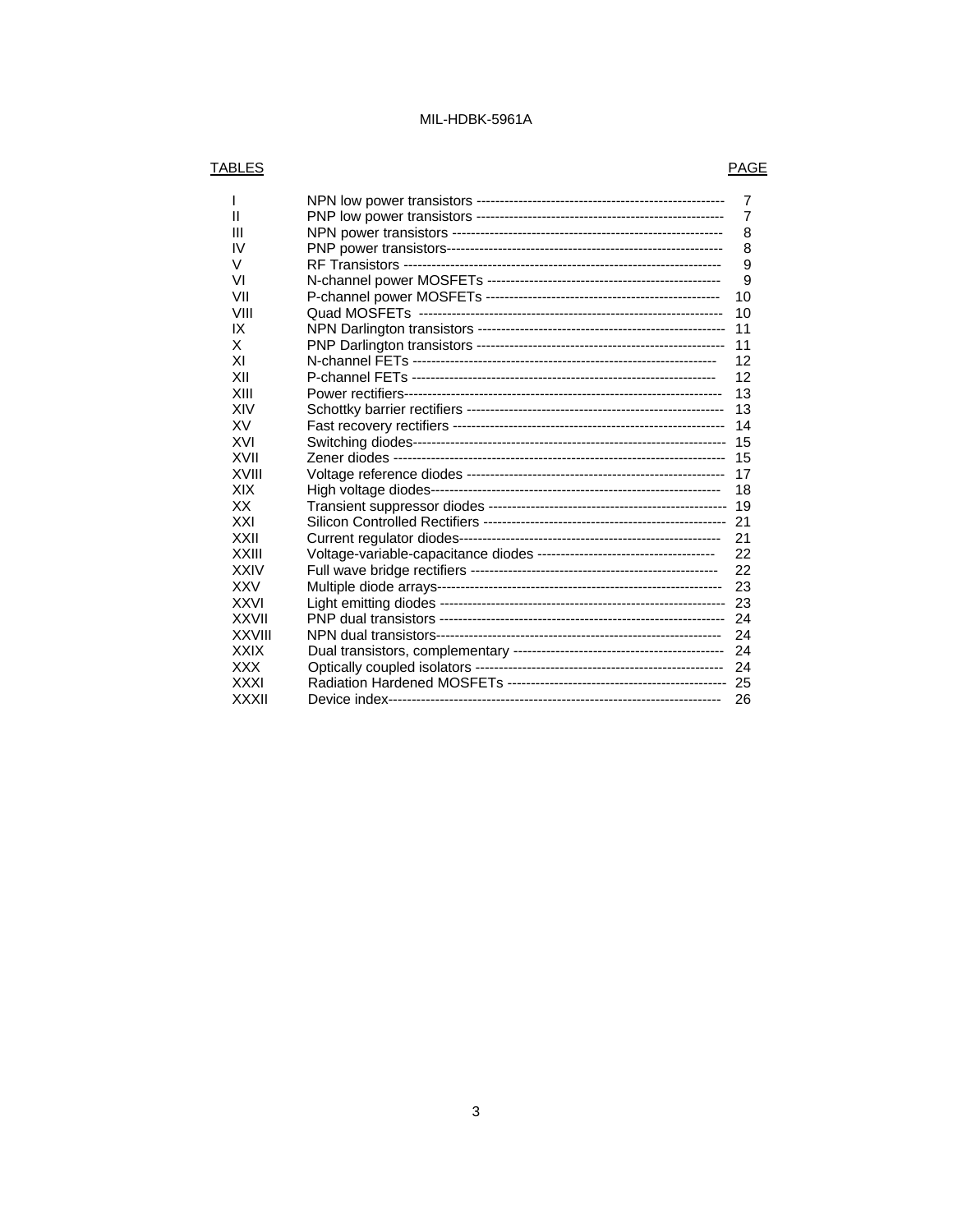#### 1. SCOPE

1.1 Scope. This handbook establishes the requirements for the selection of semiconductor devices used in the design and manufacture of military equipment.

#### 2. APPLICABLE DOCUMENTS

2.1 General. The documents listed below are not necessarily all of the documents referenced herein, but are the ones that are needed in order to fully understand the information provided by this handbook.

#### 2.2 Government documents.

2.2.1 Specifications, standards, and handbooks. The following specifications, standards, and handbooks form a part of this document to the extent specified herein. Unless otherwise specified, the issues of these documents are those listed in the latest issue of the Department of Defense Index of Specifications and Standards (DODISS) and supplement thereto.

#### SPECIFICATION

#### MILITARY

MIL-PRF-19500 - Semiconductor Devices, General Specification for.

(Unless otherwise indicated, copies of the above specifications, standards, and handbooks are available from the Defense Automated Printing Services, Bldg 4D (DPM-DODSSP), 700 Robbins Av, Philadelphia, PA 19111-5094.

2.3 Order of precedence. In the event of a conflict between the text of this document and the references cited herein, the text of this document takes precedence. Nothing in this document, however, supersedes applicable laws and regulations unless a specific exemption has been obtained.

#### 3. DEFINITIONS

3.1 Definitions. The terms used in this handbook are defined in MIL-PRF-19500.

#### 4. GENERAL REQUIREMENTS

- 4.1 Purpose. The purpose of this handbook is as follows:
	- a. To provide equipment designers and manufacturers with lists of semiconductor devices considered standard for military applications.
	- b. To control and minimize the variety of semiconductor devices used by military activities in order to facilitate effective logistic support of equipment in the field; to maximize economic support of, and to concentrate improvement on, production of the semiconductor devices listed in this handbook.

4.2 Selection of semiconductor devices. Semiconductor device types must be selected from those types listed in this handbook. The variety of semiconductor devices used in any military equipment should be the minimum necessary to provide satisfactory performance.

#### 4.3 Use of semiconductor devices.

4.3.1 Controlled characteristics. Satisfactory equipment performance should depend only on a semiconductor device characteristic which is controlled by the applicable MIL-PRF-19500 associated performance specifications.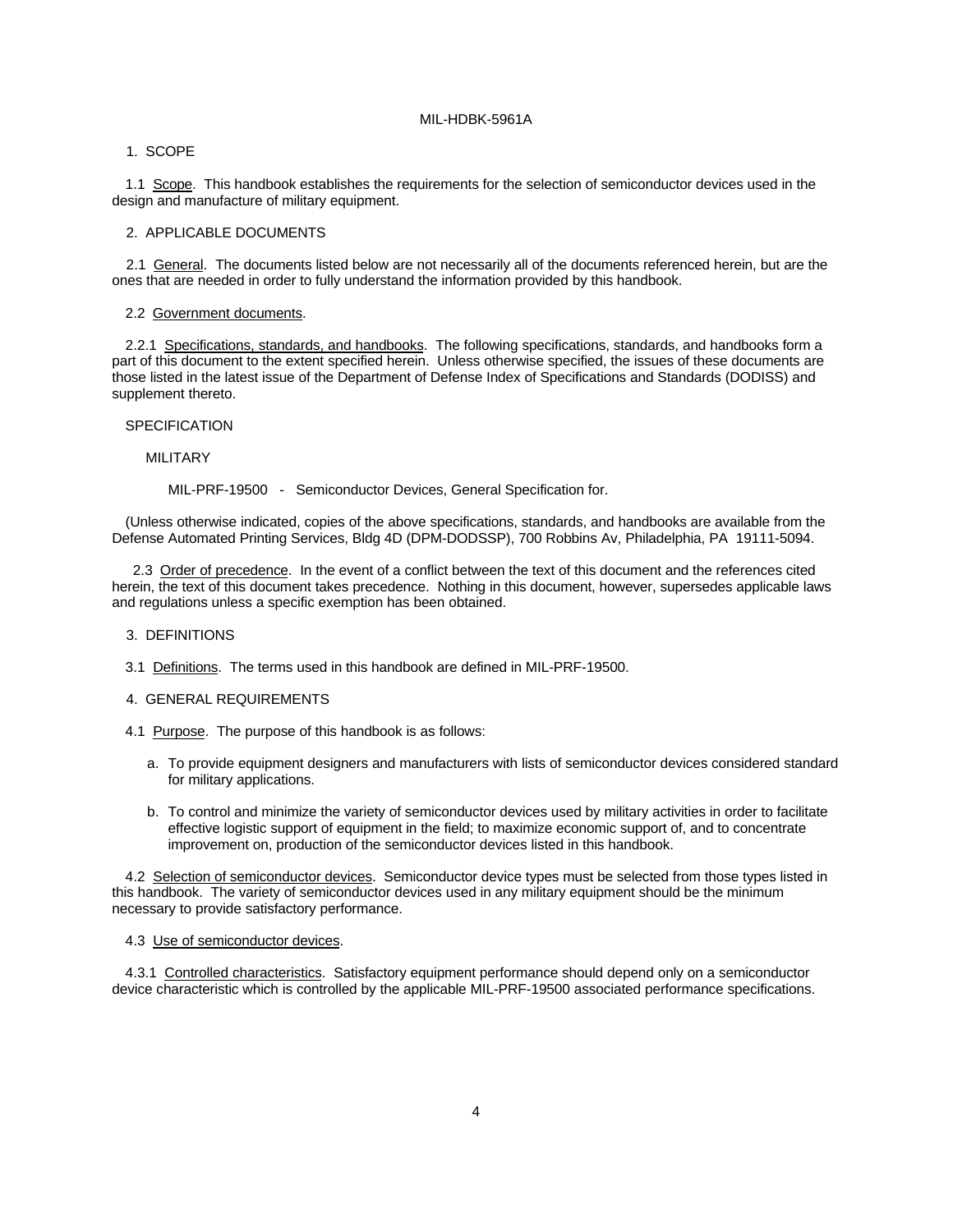4.3.2 Correlation of circuit requirements and associated performance specifications test conditions. When an application condition varies widely from the associated performance specification test condition(s), it should be the responsibility of the contractor to establish satisfactory correlation between the circuit requirements and the associated performance specification requirements.

4.4 Criteria for inclusion in this handbook.

- a. The semiconductor device should have an approved associated performance specification.
- b. The semiconductor device should be considered, by representatives of the military departments, the best available type for current application.
- c. Continued availability of the semiconductor device should be reasonably certain.

4.5 Lists of semiconductor devices. Tables included herein list the ratings and primary electrical characteristics and applicable specification number for all semiconductor devices approved as standard for use in the design and manufacture of military equipment. (Complete detailed requirements for semiconductor devices listed in this handbook are covered in the applicable associated performance specification.) There are no germanium devices listed.

4.5.1 TX, TXV, and S types. Only the JANTX, JANTXV, and JANS versions of semiconductor device types listed herein are approved for use. The prefix JANTX is used on devices which have been submitted to and have passed special process-conditioning, testing and screening, and the prefix JANTXV is used on devices which have been submitted to a visual precap inspection in addition to the process-conditioning, testing and screening. The JANS prefix is used on devices which have been subject to special certification, process-conditioning testing, screening, precap visual, radiography, particle tests, and other tests for space flight quality level.

4.5.1.1 Dash one (-1) parts. Where dash one (-1) parts are available on the associated performance specification and listed on QPL-19500, only those -1 parts are to be considered as the preferred types.

4.5.2 Reverse polarity types. The reverse polarity versions of semiconductor device types listed herein are also approved for use.

4.5.3 Surface mount. Surface mount versions of devices (designated by "U" suffix part numbers) are also approved for use. Notations for surface mount versions are made by a 'U' in the left margin of some tables or SM in the case column header. Specific case configurations are available in each applicable specification.

4.5.4 Unencapsulated dice. Specifications which allow for qualification of device chips (unencapsulated dice) are noted by a 'C' in those tables and are also approved for use. Specific die geometry configurations are available in each applicable specification.

4.5.5 Dual devices. Specifications which have dual devices are noted by a 'D' the left margin of those tables.

4.6 Conflict of data. In the event of conflict between the technical description of semiconductor devices listed in this handbook and the applicable specification, the specification should govern.

4.7 Blank spaces in tables. Blank spaces in tables indicate a characteristic which either is not characterized in that associated peformance specification or characterized for a rating which is not in accordance with the ratings shown in this particular table.

#### 5. DETAILED REQUIREMENTS

This section is not applicable to this handbook.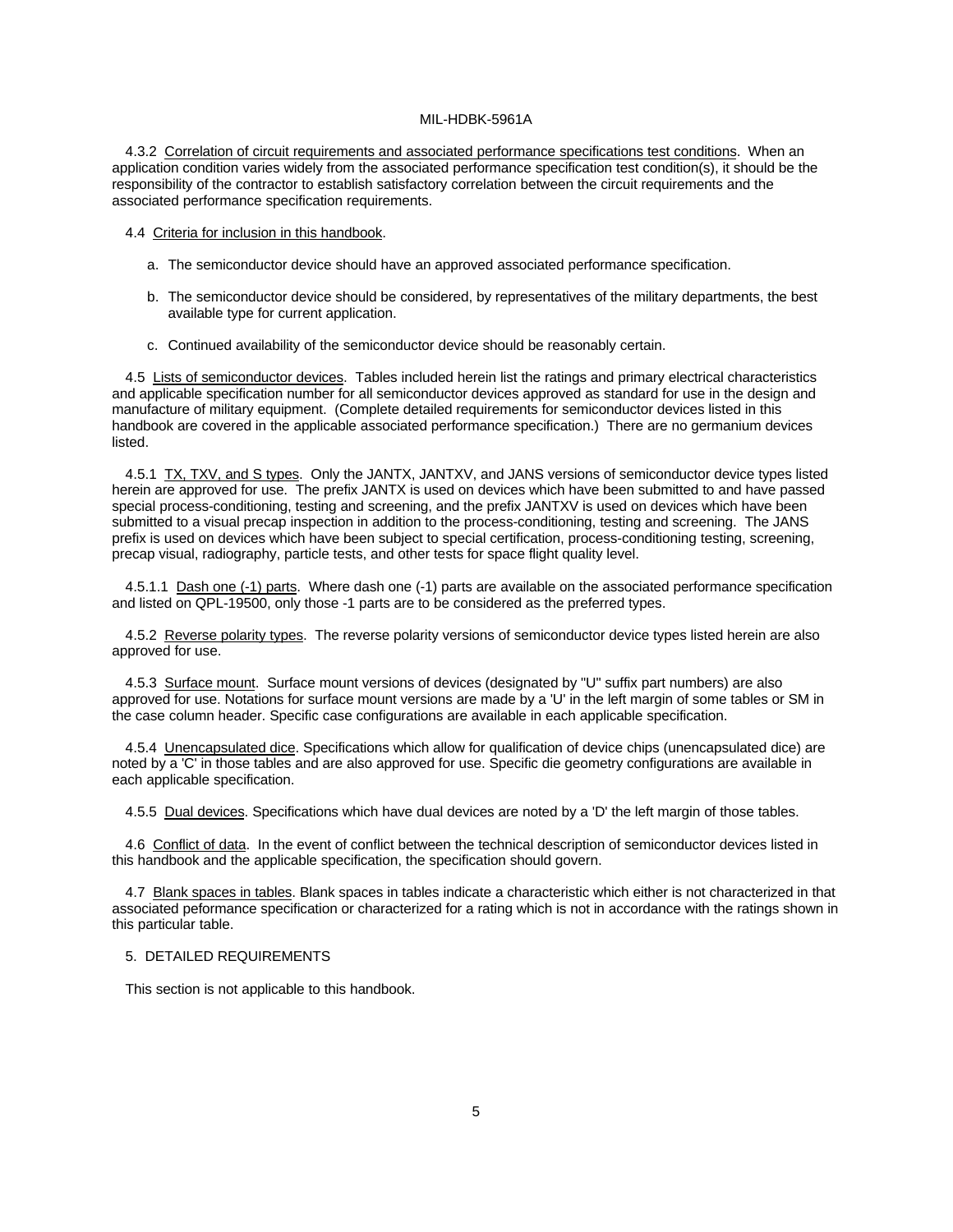#### 6. NOTES

(This section contains information of a general or explanatory nature that may be helpful, but is not mandatory.)

6.1 Intended use. This handbook covers the requirements for the selection of semiconductor devices used in electronic military equipment.

6.2 Parameter values. Every reasonable effort is made to insure that this handbook lists the most recent parameter values for the devices listed. However, users are cautioned to verify all values against the current revision of the applicable associated performance specification.

6.3 Qualified list. Some of the device types listed in this handbook may not be listed on QML-19500. The preparing activity may be contacted to obtain the up-to-date status of the QML. (See procedures and notes in QML-19500.)

6.4 Case outlines. Case dimensions must be obtained from the specification; a surface mount or chip identifier in this handbook does not guarantee QPL availability.

#### 6.5 Subject terms (key word) listing.

Current regulator Darlington Diode Light emitting diode Mosfet Optically coupled isolator Pin diode **Rectifier** Schottky barrier Semiconductor device **Thyristor** Transient suppressor **Transistor** Voltage reference diode Voltage-variable-capacitance diode Zener

6.6 Changes from previous issue. Marginal notations are not used in this revision to identify changes with respect to the previous issue due to the extensiveness of the changes.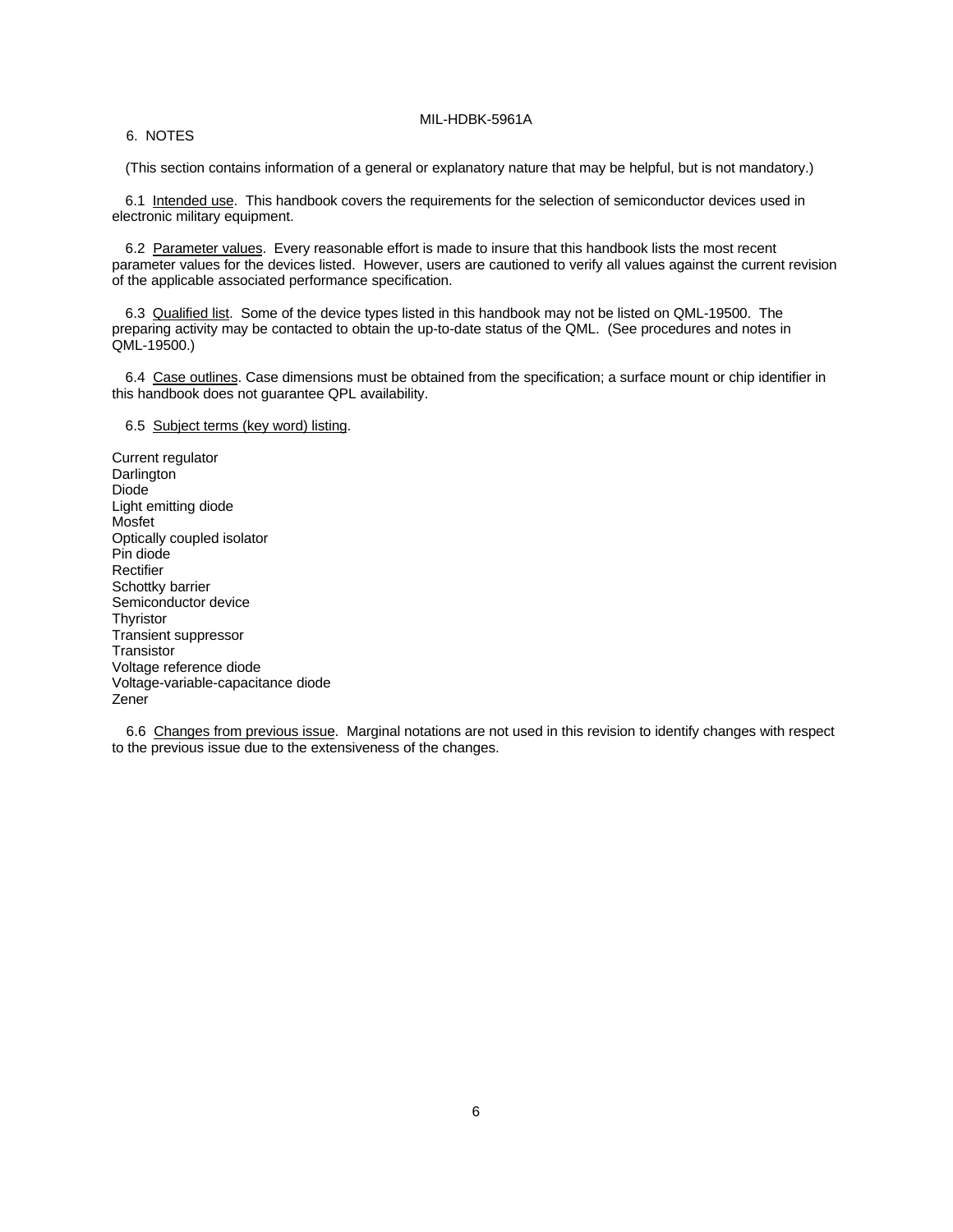|         |       | Maximum ratings |                            |          |                            | Primary electrical characteristics |       |      |                        |      |                  |      |
|---------|-------|-----------------|----------------------------|----------|----------------------------|------------------------------------|-------|------|------------------------|------|------------------|------|
| Device  |       |                 |                            |          |                            |                                    |       |      |                        |      |                  |      |
| type    | $P_T$ | $I_{\rm C}$     | $\mathsf{V}_{\mathsf{BR}}$ | $V_{BR}$ | $\mathsf{V}_{\mathsf{BR}}$ | $h_{FE}$ at $I_{C}$                |       |      | $V_{CE(sat)}$ at $I_C$ | Cobo | Case             | Spec |
| no.     |       |                 | CBO                        | CEO      | EBO                        |                                    |       |      |                        |      |                  |      |
|         | mW    | mA              | V dc                       | V dc     | V dc                       |                                    | mA    | V dc | mA                     | pF   |                  |      |
|         |       |                 |                            |          |                            |                                    |       |      |                        |      |                  |      |
| 2N4449  | 300   |                 | 40                         | 15       | 4.5                        | 40/120                             | 10    | 0.2  | 10                     | 4.0  | TO46             | 317  |
| 2N2222A | 1500  | 800             | 75                         | 50       | 6.0                        | 100/300  150                       |       | 1.0  | 500                    | 8.0  | TO18             | 255  |
| 2N5582  | 500   | 800             | 75                         | 50       | 6.0                        | 100/300  150                       |       | 1.0  | 50                     | 8.0  | TO46             | 423  |
| 2N3700  | 500   | 1000            | 140                        | 80       | 7.0                        | 50/200   500                       |       | 0.2  | 150                    | 12.0 | TO <sub>18</sub> | 391  |
| 2N2219A | 800   | 800             | 75                         | 50       | 6.0                        | 100/300  150                       |       | 1.0  | 500                    | 8    | TO <sub>5</sub>  | 251  |
| 2N3019  | 800   | 1000            | 140                        | 80       | 7.0                        | 100/3001150                        |       | 0.2  |                        | 12   | TO <sub>5</sub>  | 391  |
| 2N3439  | 800   | 1000            | 450                        | 350      | 7.0                        | 40/160                             | -20   | 0.5  | 50                     | 10   | TO <sub>5</sub>  | 368  |
| 2N3501  | 1000  | 300             | 150                        | 150      | 6.0                        | 100/3001150                        |       | 0.4  | 150                    | 8    | TO <sub>5</sub>  | 366  |
| 2N3507  | 1000  | 3000            | 80                         | 50       | 5.0                        | 30/150   1500                      |       | 1.0  | 1500                   | 40   | TO <sub>5</sub>  | 349  |
| 2N3421  | 1000  | 3000            | 125                        | 80       | 8.0                        | 40/120 11000                       |       | .25  | 1000                   | 150  | TO <sub>5</sub>  | 393  |
| 2N5339  | 1000  | 5000            | 100                        | 100      | 6.0                        | 60/240  2000                       |       | .7   | 2000                   | 250  | TO39             | 560  |
| 2N5666  | 1200  | 5000            | 250                        | 200      | 6.0                        | 40/120   1000                      |       | .4   | 3000                   | 90   | TO <sub>5</sub>  | 455  |
| 2N5667  | 1200  | 5000            | 400                        | 300      | 6.0                        | 25/75                              | 11000 | .4   | 3000                   | 90   | TO <sub>5</sub>  | 455  |
| 2N4150  | 1500  | 10000           | 100                        | 70       | 7.0                        | 40/120 15000                       |       | .6   | 5000                   | 350  | TO <sub>5</sub>  | 394  |
| 2N5237  | 1500  | 10000           | 150                        | 120      | 7.0                        | 40/120 5000                        |       | .6   | 5000                   | 350  | TO5              | 394  |

#### TABLE I. NPN low power transistors.

NOTE: Quad 2N2222A is 2N6989 in a 14 pin DIP; 2N6989U is an L.C.C. SURFACE MOUNT; 2N6990 is a FLATPACK on /559.

|     |         |       | Maximum ratings           |                 |                            |          | Primary electrical characteristics |      |                                        |      |               |                 |      |
|-----|---------|-------|---------------------------|-----------------|----------------------------|----------|------------------------------------|------|----------------------------------------|------|---------------|-----------------|------|
|     | Device  |       |                           |                 |                            |          |                                    |      |                                        |      |               |                 |      |
|     | type    | $P_T$ | $\mathsf{I}_{\mathsf{C}}$ | V <sub>BR</sub> | $\mathsf{V}_{\mathsf{BR}}$ | $V_{BR}$ | $h_{FE}$ at $I_{C}$                |      | V <sub>CE(sat)</sub> at I <sub>C</sub> |      | $C_{\rm obo}$ | Case            | Spec |
|     | no.     |       |                           | CBO             | CEO                        | EBO      |                                    |      |                                        |      |               |                 |      |
|     |         | mW    | mA                        | V dc            | V dc                       | V dc     |                                    | mA   | V dc                                   | mA   | pF            |                 |      |
|     | 2N4261  | 200   | 30                        | 15              | 15                         | 4.5      | 30/150                             | 10   | 0.15                                   |      | 2             | TO72            | 511  |
|     | 2N2945A | 400   | 100                       | 25              | 20                         | 25.0     | $70/-$                             |      |                                        | 10   |               | TO46            | 382  |
|     | 2N2946A | 400   | 100                       | 40              | 35                         | 40.0     | $50/-$                             |      |                                        | 10   |               | TO46            | 382  |
| C U | 2N2907A | 400   | 600                       | 60              | 60                         | 5.0      | 100/300                            | 150  | 1.6                                    | 500  | 8             | TO18            | 291  |
|     | 2N3486A | 400   | 600                       | 60              | 60                         | 5.0      | 100/300                            | 150  | 1.6                                    | 500  | 8             | TO46            | 392  |
|     | 2N3764  | 500   | 1500                      | 40              | 40                         | 5.0      | 30/120                             | 1000 | .5                                     | 500  | 15            | TO46            | 396  |
|     | 2N2905A | 600   | 600                       | 60              | 60                         | 5.0      | 100/300                            | 150  | 1.6                                    | 500  | 8             | TO5             | 290  |
| C   | 2N5416  | 750   | 1000                      | 350             | 300                        | 6.0      | 30/120                             | 50   | 2.0                                    | 50   | 15            | TO <sub>5</sub> | 485  |
| C   | 2N3743  | 1000  | 50                        | 300             | 300                        | 5.0      | 50/200                             | 30   | 1.2                                    | 30   | 15            | TO39            | 397  |
|     | 2N3637  | 1000  | 1000                      | 175             | 175                        | 5.0      | 100/300                            | 50   | .9                                     | 50   | 10            | TO <sub>5</sub> | 357  |
|     | 2N3762  | 1000  | 1500                      | 40              | 40                         | 5.0      | 30/120                             | 1000 | .5                                     | 500  | 15            | TO39            | 396  |
|     | 2N5153  | 1000  | 12000                     | 100             | 80                         | $5.5\,$  | 70/200                             | 2500 | 1.5                                    | 5000 | 250           | TO39            | 545  |
|     | 2N3868  | 1000  | 13000                     | 60              | 60                         | 4.0      | 30/150                             | 1500 | .75                                    | 1500 | 120           | TO <sub>5</sub> | 350  |
| C   | 2N6193  | 1000  | 15000                     | 100             | 100                        | 6.0      | 60/240                             | 2000 |                                        | 2000 | 300           | TO39            | 561  |

TABLE II. PNP low power transistors.

NOTE: Quad 2N2907A is a 2N6987 in a 14 pin DIP on /558; 2N6988 is a Quad 2N2907 in FLATPACK on /558.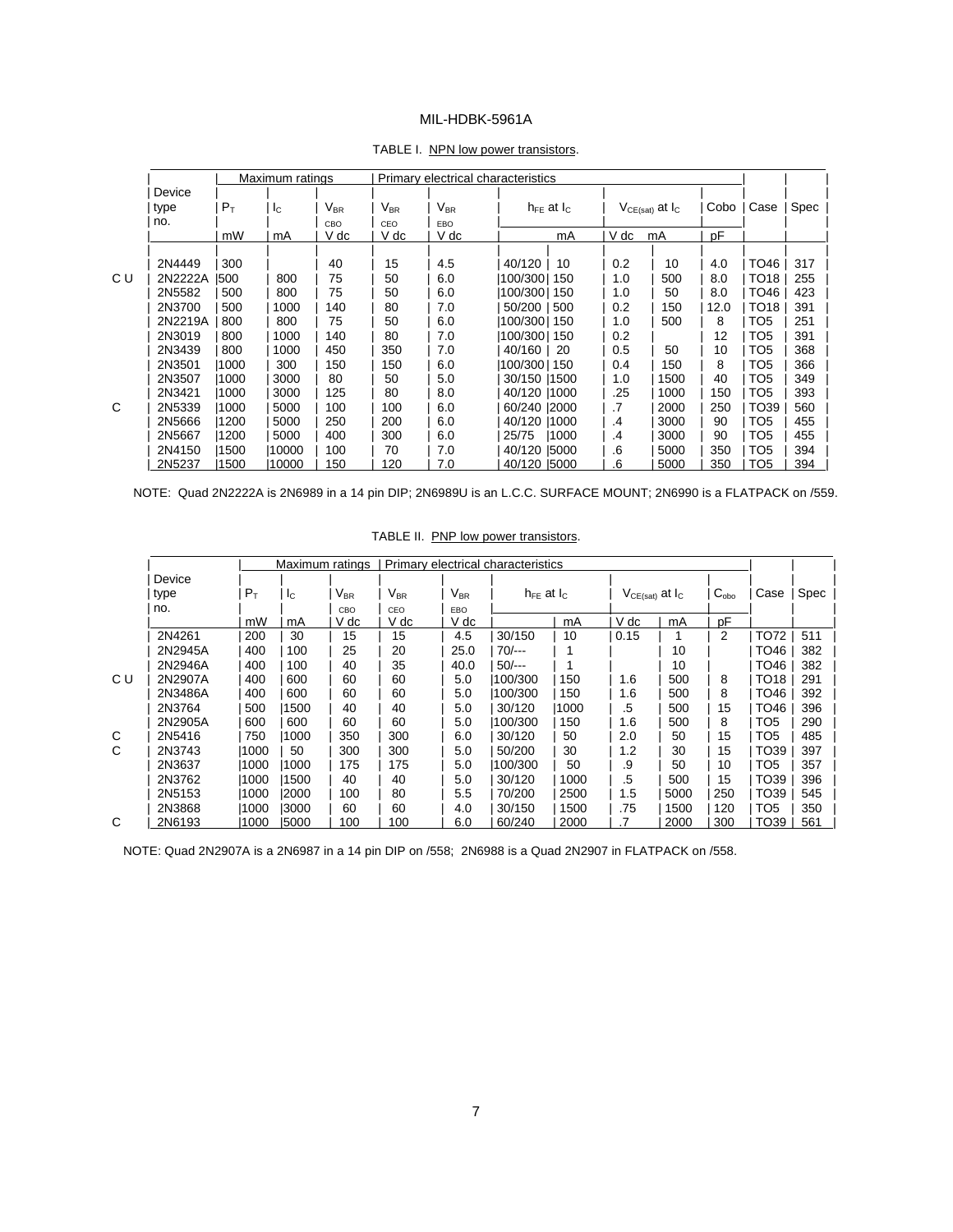#### TABLE III. NPN power transistors.

|   | Device | $P_T$ |             | Maximum ratings |          |          | Primary electrical characteristics |     |     |                        |            |                  |      |
|---|--------|-------|-------------|-----------------|----------|----------|------------------------------------|-----|-----|------------------------|------------|------------------|------|
|   | type   |       | $I_{\rm C}$ | $V_{BR}$        | $V_{BR}$ | $V_{BR}$ |                                    |     |     |                        |            |                  |      |
|   | no.    |       |             | CBO             | CEO      | EBO      | $h_{FE}$ at $I_{C}$                |     |     | $V_{CE(sat)}$ at $I_c$ | $ f_t $    | Case             | Spec |
|   |        | W     | Α           | IV dc           | V dc     | V dc     |                                    |     |     |                        | <b>MHz</b> |                  |      |
| C | 2N3997 | 30    | 5           | 100             | 80       | 8.0      | 80/240                             | 1.0 | 2.0 | 5.0                    | 40/        | 111              | 374  |
|   | 2N2880 | 30    | 5           | 110             | 80       | 8.0      | 40/120                             | 1.0 | .25 | 1.0                    | 20/120     | <b>STUD</b>      | 315  |
|   | 2N5004 | 58    | 5           | 100             | 80       | 5.5      | 70/200                             | 2.5 | 1.5 | 5.0                    |            | TO <sub>59</sub> | 534  |
|   | 2N5157 | 100   | 3.5         | 700             | 500      | 6.0      | 30/90                              | 1.0 | 0.8 | 1.0                    | 2.5/12     | TO <sub>3</sub>  | 371  |
|   | 2N7368 | 115   | 10          | 80              | 80       | 7.0      | 30/140                             | 3.0 | 1.0 | 5.0                    | 2.5/12     | 254              | 622  |
|   | 2N3442 | 117   | 10          | 160             | 140      | 7.0      | 20/70                              | 3.0 | 1.0 | 3.0                    | 0.1        | TO <sub>3</sub>  | 370  |
| C | 2N5038 | 140   | 20          | 150             | 90       | 7.0      | 50/200                             | 2.0 | 1.0 | 12                     | 60/200     | TO <sub>3</sub>  | 439  |
|   | 2N5672 | 140   | 30          | 150             | 120      | 7.0      | 20/100                             | 15  | .75 | 15                     | 50/200     | TO <sub>3</sub>  | 488  |
|   | 2N3716 | 150   | 10          | 100             | 80       | 7.0      | 30/120                             | 3.0 | 1.0 | 5                      | 4/20       | TO <sub>3</sub>  | 408  |
| C | 2N6249 | 175   | 10          | 300             | 200      | 6.0      | 10/50                              | 10  | 1.5 | 10                     |            | TO <sub>3</sub>  | 510  |
| С | 2N6250 | 175   | 10          | 375             | 275      | 6.0      | 8/50                               | 10  | 1.5 | 10                     |            | TO <sub>3</sub>  | 510  |
| C | 2N6251 | 175   | 10          | 450             | 350      | 6.0      | 6/50                               | 10  | 1.5 | 10                     |            | TO <sub>3</sub>  | 510  |
|   | 2N6546 | 175   | 15          |                 | 300      | 9.0      | 12/60                              | 5   | 1.5 | 10                     |            | TO <sub>3</sub>  | 525  |
|   | 2N6547 | 175   | 15          |                 | 400      | 9.0      | 12/60                              | 5   | 1.5 | 10                     |            | TO <sub>3</sub>  | 525  |
|   | 2N6676 | 175   | 15          | 450             | 300      | 8.0      | 15/40                              | 1   | 1.0 | 15                     |            | TO <sub>3</sub>  | 538  |
|   | 2N6678 | 175   | 15          | 650             | 400      | 8.0      | 15/40                              | 1   | 1.0 | 15                     |            | TO <sub>3</sub>  | 538  |
|   | 2N5303 | 200   | 20          | 80              | 80       | 5.0      | 15/60                              | 10  | 1.0 | 10                     | 2/20       | TO <sub>3</sub>  | 456  |
|   | 2N6338 | 200   | 25          | 120             | 100      | 6.0      | 30/120                             | 10  | 1.0 | 10                     |            | TO <sub>3</sub>  | 509  |
|   | 2N5302 | 200   | 30          | 60              | 60       | 5.0      | 15/60                              | 15  | .75 | 10                     | 2/20       | TO <sub>3</sub>  | 456  |
|   | 2N5685 | 300   | 50          | 60              | 60       | 5.0      | 15/60                              | 25  | 1.0 | 25                     | 2/20       | TO <sub>3</sub>  | 464  |
|   | 2N5686 | 300   | 50          | 80              | 80       | 5.0      | 15/60                              | 25  | 1.0 | 25                     | 2/20       | ТОЗ              | 464  |

TABLE IV. PNP power transistors.

| Device      | $P_T$ |               | Maximum ratings |          |                            |                     | Primary electrical characteristics |      |                           |            |                  |      |  |
|-------------|-------|---------------|-----------------|----------|----------------------------|---------------------|------------------------------------|------|---------------------------|------------|------------------|------|--|
| type        |       | <sub>IC</sub> | $V_{BR}$        | $V_{BR}$ | $\mathsf{V}_{\mathsf{BR}}$ |                     |                                    |      |                           | $f_t$      | Case             | Spec |  |
| no.         |       |               | CBO             | CEO      | EBO                        | $h_{FF}$ at $I_{C}$ |                                    |      | $V_{CE (sat)}$ at $I_{C}$ |            |                  |      |  |
|             | W     | A             | IV dc           | V dc     | IV dc                      |                     |                                    |      |                           | <b>MHz</b> |                  |      |  |
| 2N3741      | 25    | 4             | 80              | 80       | 7.0                        | 30/100              | 0.25                               | 0.6  | 1.0                       | 4/20       | TO66             | 441  |  |
| С<br>2N6211 | 35    | 2             | 275             | 225      | 6.0                        | 30/175              | 1.0                                | 1.4  | 1.0                       | 5          | TO66             | 461  |  |
| С<br>2N6212 | 35    | 2             | 350             | 300      | 6.0                        | 35/175              | 1.0                                | 1.6  | 1.0                       | 5          | TO66             | 461  |  |
| С<br>2N6213 | 35    | 2             | 400             | 350      | 6.0                        | 30/175              | 1.0                                | 2.0  | 1.0                       | 120/100    | TO66             | 461  |  |
| 2N5005      | 58    | 10            | 100             | 80       | 5.5                        | 70/200              | 2.5                                | 1.5  | 5.0                       |            | TO <sub>59</sub> | 535  |  |
| 2N3792      | 150   | 10            | 80              | 80       | 7.0                        | 30/120              | 3.0                                | 1.0  | 5.0                       | 4/20       | TO <sub>3</sub>  | 379  |  |
| 2N7369      | 115   | 10            | 80              | 80       | 7.0                        | 30/140              | 3.0                                | 1.0  | 5.0                       |            | 254              | 621  |  |
| 2N4399      | 200   | 30            | 60              | 60       | 5.0                        | 15/60               | 15.0                               | 0.75 | 5.0                       | 4/40       | TO <sub>3</sub>  | 433  |  |
| 2N5745      | 200   | 20            | 80              | 80       | 5.0                        | 15/60               | 10.0                               | 1.0  | 10.0                      | 2/40       | TO <sub>3</sub>  | 433  |  |
| 2N6438      | 200   | 25            | 140             | 120      | 6.0                        | 25/100              | 10.0                               | 1.0  | 10.0                      |            | TO <sub>3</sub>  | 508  |  |
| 2N5683      | 300   | 50            | 60              | 60       | 5.0                        | 15/60               | 125.0                              | 1.0  | 25.0                      |            | TO3              | 466  |  |
| 2N5684      | 300   | 50            | 80              | 80       | 5.0                        | 15/60               | 25.0                               | 1.0  | 125.0                     |            | TO <sub>3</sub>  | 466  |  |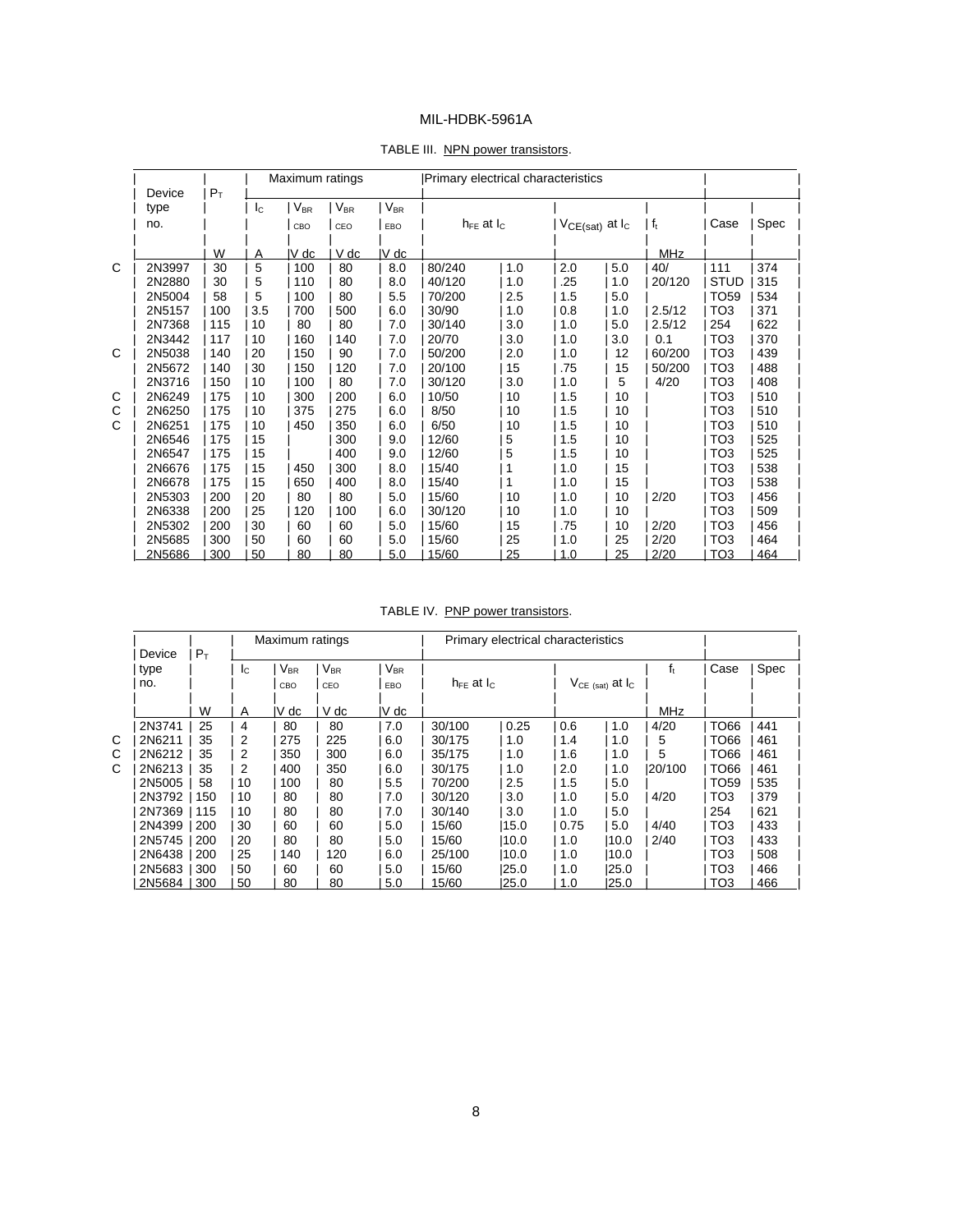|  | TABLE V. RF transistors. |
|--|--------------------------|
|  |                          |

|                                           |       | Maximum ratings |             |          |                   |                |                | Primary electrical characteristics |                            |                     |                                    |                   |
|-------------------------------------------|-------|-----------------|-------------|----------|-------------------|----------------|----------------|------------------------------------|----------------------------|---------------------|------------------------------------|-------------------|
| Device<br>type                            | $P_T$ | F               | $ P_{out} $ | $G_{PE}$ | <sub>IC</sub>     | $V_{(BR)}$     | $V_{(BR)}$     | $V_{(BR)}$                         | $h_{FE}$ at $I_{C}$        |                     | ft                                 | Spec              |
| no.                                       | W     | MHz             | W           | dB       |                   | CBO<br>V dc    | CEO<br>V dc    | EBO<br>V dc                        |                            | mA                  | <b>MHz</b>                         |                   |
| 2N4957                                    | .2    |                 |             | 25       | .03               | 30             | 30             | 3.0                                | 30/165                     | 5.0                 | 1200/3600                          | 426               |
| 2N2857<br><b>2N5109</b><br><b>2N3866A</b> | .3    | 400             | 2.0         | 21<br>11 | .04<br>.04<br>.04 | 30<br>40<br>60 | 15<br>20<br>30 | 3.0<br>3.0<br>3.5                  | 30/150<br>40/120<br>25/200 | 3.0<br>50.0<br>50.0 | 1000/1900<br>1200/1800<br>800/1500 | 343<br>453<br>398 |

NOTE: All RF devices are NPN except 2N4957

|                |                   | Maximum ratings |              | Primary electrical characteristics    |                              |      |                                     |     |          |             |      |
|----------------|-------------------|-----------------|--------------|---------------------------------------|------------------------------|------|-------------------------------------|-----|----------|-------------|------|
| Device<br>type | $P_T$<br>at $T_c$ | $V_{DS}$        | $\rm V_{GS}$ | $\mathsf{I}_{\mathsf{D}}$<br>at $T_c$ | $V_{GS(th)}$<br>min at $I_D$ |      | $r_{DS(on)}$<br>lat V <sub>GS</sub> |     | $g_{fs}$ | Case        | Spec |
| no.            | $= 25^{\circ}$ Cl |                 |              | $=25^{\circ}C$                        |                              |      | $= 10 V$                            |     |          |             |      |
|                | W                 | $\vee$          | $\vee$       | A                                     | max                          | mA   | $max\Omega$                         | min | max      |             |      |
| 2N6660         | 6.25              | 60              | ±20          | 0.99                                  | .8/2                         | 1.0  | 3.0                                 |     |          | 39          | 547  |
| 2N6661         | 6.25              | 90              | ±20          | 0.86                                  | .8/2                         | 1.0  | 4.0                                 |     |          | 39          | 547  |
| 2N6901         | 8.33              | 100             | ±10          | 1.69                                  | 1/2                          | 1.0  | 1.4                                 | 0.3 | 12.0     | 39          | 570  |
| 2N6903         | 8.33              | 200             | ±10          | 0.98                                  | 1/2                          | 1.0  | 3.65                                | 0.5 | 2.0      | 39          | 570  |
| 2N6782         | 15                | 100             | ±20          | 3.50                                  | 2/4                          | 0.25 | .6                                  | 1.0 | 3.0      | 39          | 556  |
| 2N6784         | 15                | 200             | ±20          | 2.25                                  | 2/4                          | 0.25 | 1.5                                 | 0.9 | 2.7      | 39          | 556  |
| 2N6786         | 15                | 400             | ±20          | 1.25                                  | 2/4                          | 0.25 | 3.6                                 | 0.7 | 2.1      | 39          | 556  |
| 2N6788         | 20                | 100             | ±20          | 6.0                                   | 2/4                          | 0.25 | .30                                 | 1.5 | 4.5      | 39          | 555  |
| 2N6790         | 20                | 200             | ±20          | 3.5                                   | 2/4                          | 0.25 | .80                                 | 1.5 | 4.5      | 39          | 555  |
| 2N6792         | 20                | 400             | ±20          | 2.0                                   | 2/4                          | 0.25 | 1.80                                | 1.0 | 3.0      | 39          | 555  |
| 2N6794         | 20                | 500             | ±20          | 1.5                                   | 2/4                          | 0.25 | 3.00                                | 1.0 | 3.0      | 39          | 555  |
| 2N6796         | 25                | 100             | ±20          | 8.0                                   | 2/4                          | 0.25 | .18                                 | 3.0 | 4.0      | 39          | 557  |
| 2N6798         | 25                | 200             | ±20          | 5.5                                   | 2/4                          | 0.25 | $\cdot$                             | 2.5 | 7.5      | 39          | 557  |
| 2N6800         | 25                | 400             | ±20          | 3.0                                   | 2/4                          | 0.25 | 1.0                                 | 2.0 | 6.0      | 39          | 557  |
| 2N6802         | 25                | 500             | ±20          | 2.5                                   | 2/4                          | 0.25 | 1.5                                 | 1.5 | 4.5      | 39          | 557  |
| 2N6902         | 75                | 100             | ±20          | 12                                    | 1/2                          | 1.0  | 0.2                                 | 0.3 | 12.0     | 3           | 566  |
| 2N6904         | 75                | 200             | ±20          | 8.0                                   | 1/2                          | 1.0  | 0.65                                | 0.3 | 12.0     | 3           | 566  |
| 2N6756         | 75                | 100             | ±20          | 14.0                                  | 2/4                          | 0.25 | .18                                 | 4.0 | 12.0     | 3           | 542  |
| 2N6758         | 75                | 200             | ±20          | 9.0                                   | 2/4                          | 0.25 | $\cdot$ 4                           | 3.0 | 9.0      | 3           | 542  |
| 2N6760         | 75                | 400             | ±20          | $5.5\,$                               | 2/4                          | 0.25 | 1.0                                 | 3.0 | 9.0      | 3           | 542  |
| 2N6762         | 75                | 500             | ±20          | 4.5                                   | 2/4                          | 0.25 | 1.5                                 | 2.5 | 7.5      | $\mathsf 3$ | 542  |
| 2N7218         | 125               | 100             | ±20          | 28.0                                  | 2/4                          | 0.25 | .077                                |     |          | 254         | 596  |
| 2N7219         | 125               | 200             | ±20          | 18.0                                  | 2/4                          | 0.25 | .18                                 |     |          | 254         | 596  |
| 2N7221         | 125               | 400             | ±20          | 10.0                                  | 2/4                          | 0.25 | .55                                 |     |          | 254         | 596  |
| 2N7222         | 125               | 500             | ±20          | 8.0                                   | 2/4                          | 0.25 | .85                                 |     |          | 254         | 596  |
| 2N7224         | 150               | 100             | ±20          | 34.0                                  | 2/4                          | 0.25 | .070                                |     |          | 254         | 592  |
| 2N6764         | 150               | 100             | ±20          | 38.0                                  | 2/4                          | 0.25 | .055                                | 9.0 | 27.0     | 3           | 543  |
| 2N7225         | 150               | 200             | ±20          | 27.0                                  | 2/4                          | 0.25 | .10                                 |     |          | 254         | 592  |
| 2N6766         | 150               | 200             | ±20          | 30.0                                  | 2/4                          | 0.25 | .085                                | 9.0 | 27.0     | 3           | 543  |
| 2N7227         | 150               | 400             | ±20          | 14.0                                  | 2/4                          | 0.25 | .315                                |     |          | 254         | 592  |
| 2N6768         | 150               | 400             | ±20          | 14.0                                  | 2/4                          | 0.25 | .300                                | 8.0 | 24.0     | 3           | 543  |
| 2N7228         | 150               | 500             | ±20          | 12.0                                  | 2/4                          | 0.25 | .415                                |     |          | 254         | 592  |
| 2N6770         | 150               | 500             | ±20          | 12.0                                  | 2/4                          | 0.25 | .400                                | 8.0 | 24.0     | 3           | 543  |

| TABLE VI. N-channel power MOSFETs. |  |  |  |  |
|------------------------------------|--|--|--|--|
|------------------------------------|--|--|--|--|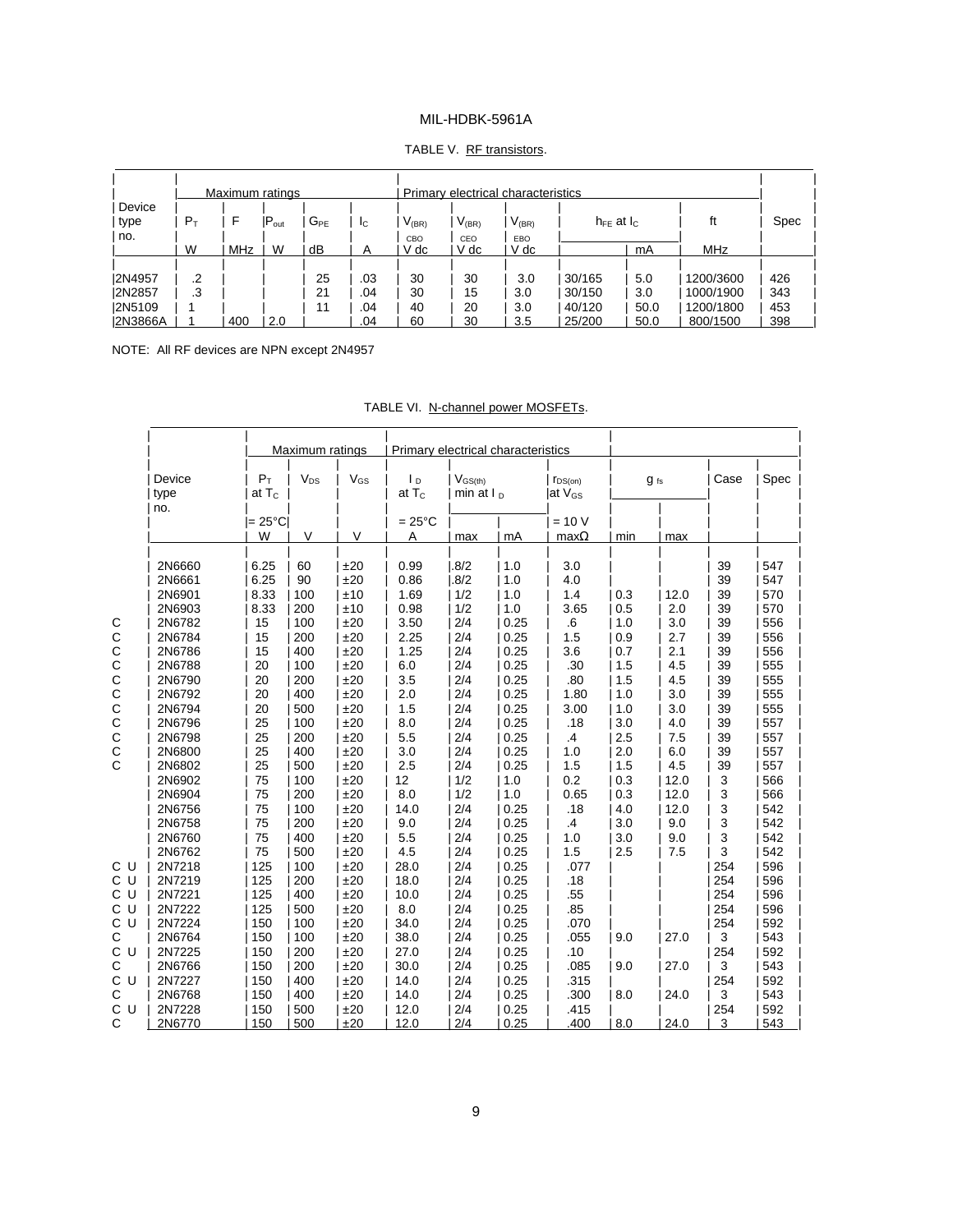|                       |                           |          | Maximum ratings | Primary electrical characteristics |                                                             |      |                                     |          |      |      |      |
|-----------------------|---------------------------|----------|-----------------|------------------------------------|-------------------------------------------------------------|------|-------------------------------------|----------|------|------|------|
| Device<br>type<br>no. | $P_T$<br>lat T $_{\rm c}$ | $V_{DS}$ | $V_{GS}$        | l p<br>at $T_c$                    | $V$ <sub>GS<math>(th)</math></sub><br>min at I <sub>p</sub> |      | $r_{DS(on)}$<br>lat V <sub>GS</sub> | $q_{fs}$ |      | Case | Spec |
|                       | l= 25°C                   |          |                 | $=25^{\circ}$ C                    |                                                             |      | $= 10 V$                            |          |      |      |      |
|                       | W                         | V        | V               | A                                  | max                                                         | mA   | max $\Omega$                        | min      | max  |      |      |
| 2N6895                | 8.33                      | 100      | ±20             | 1.16                               | 2/4                                                         | 1.0  | 3.65                                | 0.2      | 0.8  | 39   | 565  |
| 2N6845                | 20                        | 100      | ±20             | 4.0                                | 2/4                                                         | 0.25 | .6                                  | 1.25     | 3.75 | 39   | 563  |
| 2N6847                | 20                        | 200      | ±20             | 2.5                                | 2/4                                                         | 0.25 | 1.5                                 | 1.0      | 3.0  | 39   | 563  |
| 2N6849                | 25                        | 100      | ±20             | 6.5                                | 2/4                                                         | 0.25 | .30                                 | 2.5      | 7.5  | 39   | 564  |
| 2N6851                | 25                        | 200      | ±20             | 4.0                                | 2/4                                                         | 0.25 | .80                                 | 2.2      | 6.6  | 39   | 564  |
| 2N6896                | 60                        | 100      | ±20             | 6.0                                | 2/4                                                         | 1.0  | .60                                 | 1.0      | 4.0  | 3    | 565  |
| 2N6804                | 75                        | 100      | ±20             | 11.0                               | 2/4                                                         | 0.25 | .30                                 | 3.0      | 9.0  | 3    | 562  |
| 2N6806                | 75                        | 200      | ±20             | 6.5                                | 2/4                                                         | 0.25 | .8                                  | 2.0      | 6.0  | 3    | 562  |
| 2N6897                | 100                       | 100      | ±20             | 12                                 | 2/4                                                         | 1.0  | .35                                 | 2.0      | 8.0  | 3    | 565  |
| 2N7236                | 125                       | 100      | ±20             | 18                                 | 2/4                                                         | 0.25 | .20                                 |          |      | 254  | 595  |
| 2N7237                | 125                       | 200      | ±20             | 11                                 | 2/4                                                         | 0.25 | .51                                 |          |      | 254  | 595  |
| 2N6898                | 150                       | 100      | ±20             | 25                                 | 2/4                                                         | 1.0  | .20                                 | 4.0      | 1.6  | 3    | 565  |

#### TABLE VII. P-channel power MOSFETs.

#### TABLE VIII. Quad MOSFETs.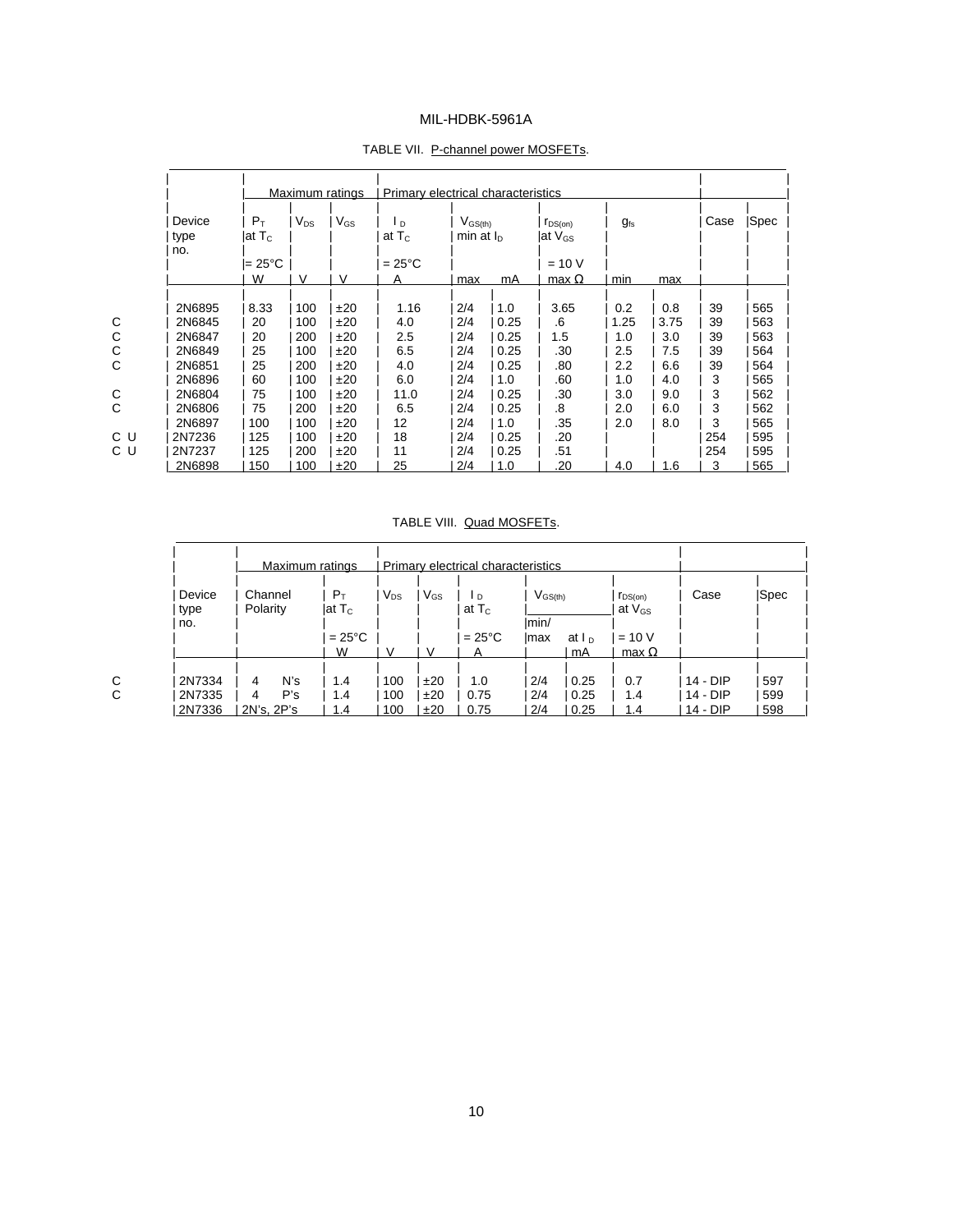|        |       |             | Maximum ratings  |                  |                  | Primary electrical characteristics |      |                           |      |                 |      |
|--------|-------|-------------|------------------|------------------|------------------|------------------------------------|------|---------------------------|------|-----------------|------|
| Device |       |             |                  |                  |                  |                                    |      |                           |      |                 |      |
| type   | $P_T$ | $I_{\rm C}$ | V <sub>CBO</sub> | V <sub>CEO</sub> | V <sub>FBO</sub> | $h_{FF}$ at $h_{C}$                |      | $ V_{CE(sat)}$ at $I_{C}$ |      | Case            | Spec |
| no.    |       |             |                  |                  |                  |                                    |      |                           |      |                 |      |
|        | W     | A           | V dc             | V dc             | V dc             |                                    |      |                           |      |                 |      |
|        |       |             |                  |                  |                  | (x 1000)                           | A dc | V dc                      | A dc |                 |      |
|        |       |             |                  |                  |                  |                                    |      |                           |      |                 |      |
| 2N6301 | 32    | 8           | 80               | 80               | 5                | $.75 - 18$                         | 4    | 2.0                       | 4    | TO66            | 539  |
| 2N6384 | 100   | 10          | 60               | 60               | 5                | $1 - 20$                           | 5    | 2.0                       | 5    | TO <sub>3</sub> | 523  |
| 2N6385 | 100   | 10          | 80               | 80               | 5                | $1 - 20$                           | 5    | 2.0                       | 5    | TO <sub>3</sub> | 523  |
| 2N7370 | 100   | 12          | 100              | 100              | 5                | $1 - 18$                           | 6    | 3.0                       | 12   | TO254           | 624  |
| 2N6058 | 150   | 12          | 80               | 80               | 5                | $2.5 - 10$                         | 6    | 3.0                       | 12   | TO <sub>3</sub> | 502  |
| 2N6059 | 150   | 12          | 100              | 100              | 5                | $2.5 - 18$                         | 6    | 3.0                       | 12   | TO <sub>3</sub> | 502  |
| 2N6283 | 175   | 20          | 80               | 80               |                  | $1.25 - 18$                        | 10   | 3.0                       | 20   | TO <sub>3</sub> | 504  |
| 2N6284 | 175   | 20          | 100              | 100              |                  | $1.25 - 18$                        | 10   | 3.0                       | 20   | TO <sub>3</sub> | 504  |

#### TABLE IX. NPN Darlington transistors.

TABLE X. PNP Darlington transistors.

 $\overline{a}$ 

|                |       |    | Maximum ratings  |                  |                  | Primary electrical characteristics |      |                          |      |                 |      |
|----------------|-------|----|------------------|------------------|------------------|------------------------------------|------|--------------------------|------|-----------------|------|
| Device<br>type | $P_T$ | Ιc | V <sub>CBO</sub> | V <sub>CEO</sub> | V <sub>FBO</sub> | $h_{FF}$ at $h_{C}$                |      | $V_{CE(sat)}$ at $I_{C}$ |      | Case            | Spec |
| no.            |       |    |                  |                  |                  |                                    |      |                          |      |                 |      |
|                | W     | A  | V dc             | V dc             | V dc             | (x 1000)                           | A dc | V dc                     | A dc |                 |      |
|                |       |    |                  |                  |                  |                                    |      |                          |      |                 |      |
| 2N6299         | 32    | 8  | 80               | 80               | 5                | $.75 - 18$                         | 4    | 2.0                      | 4    | TO66            | 540  |
| 2N6649         | 85    | 10 | 60               | 60               | 5                | $1 - 20$                           | 5    | 2.0                      | 5    | TO <sub>3</sub> | 527  |
| 2N6650         | 85    | 10 | 80               | 80               | 5                | $1 - 20$                           | 5    | 2.0                      | 5    | TO <sub>3</sub> | 527  |
| 2N7371         | 100   | 12 | 100              | 100              | 5                | $1 - 18$                           | 6    | 3.0                      | 12   | <b>TO254</b>    | 623  |
| 2N6051         | 150   | 12 | 80               | 80               | 5                | $1 - 10$                           | 6    | 3.0                      | 12   | TO <sub>3</sub> | 501  |
| 2N6052         | 150   | 12 | 100              | 100              | 5                | $1 - 10$                           | 6    | 3.0                      | 12   | TO <sub>3</sub> | 501  |
| 2N6286         | 175   | 20 | 80               | 80               |                  | $1.25 - 18$                        | 10   | 3.0                      | 20   | TO <sub>3</sub> | 505  |
| 2N6287         | 175   | 20 | 100              | 100              |                  | 1.25-18                            | 10   | 3.0                      | 20   | TO <sub>3</sub> | 505  |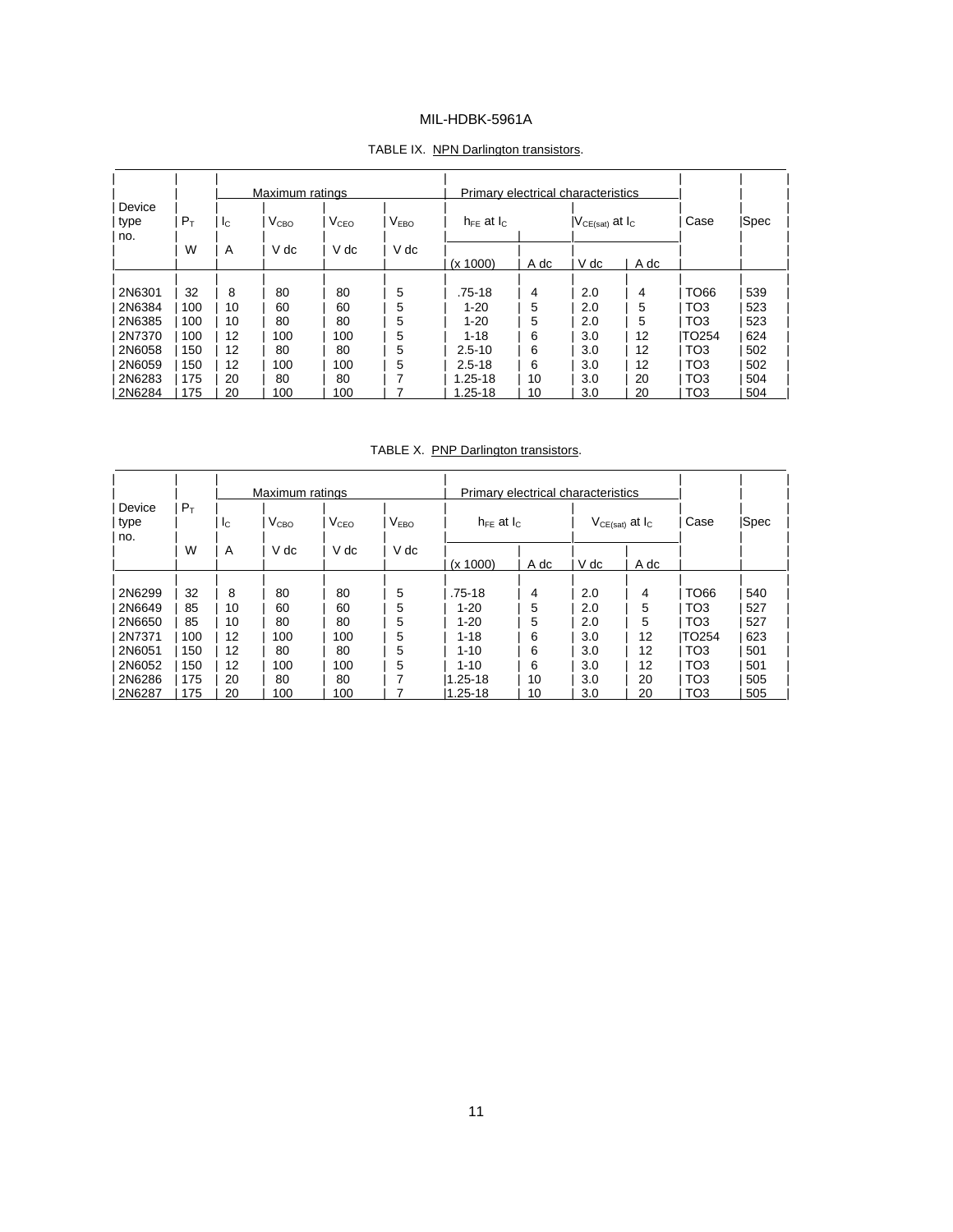| Device<br>type |       |          | Maximum ratings   Primary electrical characteristics |          |         |             |                    |            |                |                        |                               |                 | Case        | Spec |
|----------------|-------|----------|------------------------------------------------------|----------|---------|-------------|--------------------|------------|----------------|------------------------|-------------------------------|-----------------|-------------|------|
| no.            | $P_T$ | $V_{DG}$ | $V_{DS}$                                             | $V_{GS}$ | $I_{G}$ | $ I_{GSS} $ | $V_{GS(OFF)}$<br>v |            | $t_{ON}$<br>ns | $t_{\text{OFF}}$<br>ns | <b>l</b> <sub>DSS</sub><br>mA | $C_{iss}$<br>pF |             |      |
|                | mW    | V        | V                                                    | V        | mA      | nA          | Min                | <b>Max</b> |                |                        | Min/Max                       |                 |             |      |
| 2N5545         | 1250  | 50       |                                                      | 50       | 30      |             |                    |            |                |                        |                               | 6               | <b>TO71</b> | 430  |
| 2N5546         | 1250  | 50       |                                                      | 50       | 30      |             |                    |            |                |                        |                               | 6               | <b>TO71</b> | 430  |
| 2N5547         | 1250  | 50       |                                                      | 50       | 30      |             |                    |            |                |                        |                               | 6               | <b>TO71</b> | 430  |
| 2N3821         | 1300  | 50       | 50                                                   | 50       | 10      |             |                    | 4          |                |                        | .5/2.5                        | 6               | TO72        | 375  |
| 2N3822         | 300   | 50       | 50                                                   | 50       | 10      |             |                    | 6          |                |                        | 2/10                          | 6               | TO72        | 375  |
| 2N3823         | 1300  | 30       | 30                                                   | 30       | 10      |             |                    | 8          |                |                        | 4/20                          | 6               | TO72        | 375  |
| 2N4856         | 1360  | 40       | 40                                                   | 40       | 50      | .25         | 4                  | 10         | 6              | 25                     | $50/-$                        | 18              | TO18        | 385  |
| 2N4857         | 1360  | 40       | 40                                                   | 40       | 50      | .25         | 2                  | 6          | 6              | 50                     | 20/100                        | 18              | TO18        | 385  |
| 2N4858         | 1360  | 40       | 40                                                   | 40       | 50      | .25         | .8                 | 4          | 10             | 100                    | 8/80                          | 18              | TO18   385  |      |

#### TABLE XI. N channel FETS.

 $\overline{a}$ 

#### TABLE XII. P-channel FETS.

| Device<br>type |       |                 |          | Maximum ratings |    | Primary electrical characteristics |                 |             |                       |                        |                               |                 |      |      |
|----------------|-------|-----------------|----------|-----------------|----|------------------------------------|-----------------|-------------|-----------------------|------------------------|-------------------------------|-----------------|------|------|
| no.            | $P_T$ | V <sub>DG</sub> | $V_{DS}$ | $V_{GS}$        | lg | <b>I</b> lgss                      | $ V_{GS(OFF)} $ |             | t <sub>on</sub><br>ns | $t_{\text{OFF}}$<br>ns | <b>I</b> <sub>DSS</sub><br>mA | $C_{iss}$<br>pF | Case | Spec |
|                | mW    | ν               | V        | V               | mA | nA                                 | Min             | <b>IMax</b> |                       |                        | Min/Max                       |                 |      |      |
| 2N5114         | 500   | 30              | 30       | 30              | 50 | 1000                               | 5               | 10          | 6                     | 6                      | 30/90                         | 25              | TO18 | 476  |
| 2N5115         | 500   | 30              | 30       | 30              | 50 | 1000                               | 3               | 6           | 10                    | 8                      | 15/60                         | 25              | TO18 | 476  |
| 2N5116         | 500   | 30              | 30       | 30              | 50 | 1000                               |                 | 4           | 25                    | 20                     | 5/25                          | 27              | TO18 | 476  |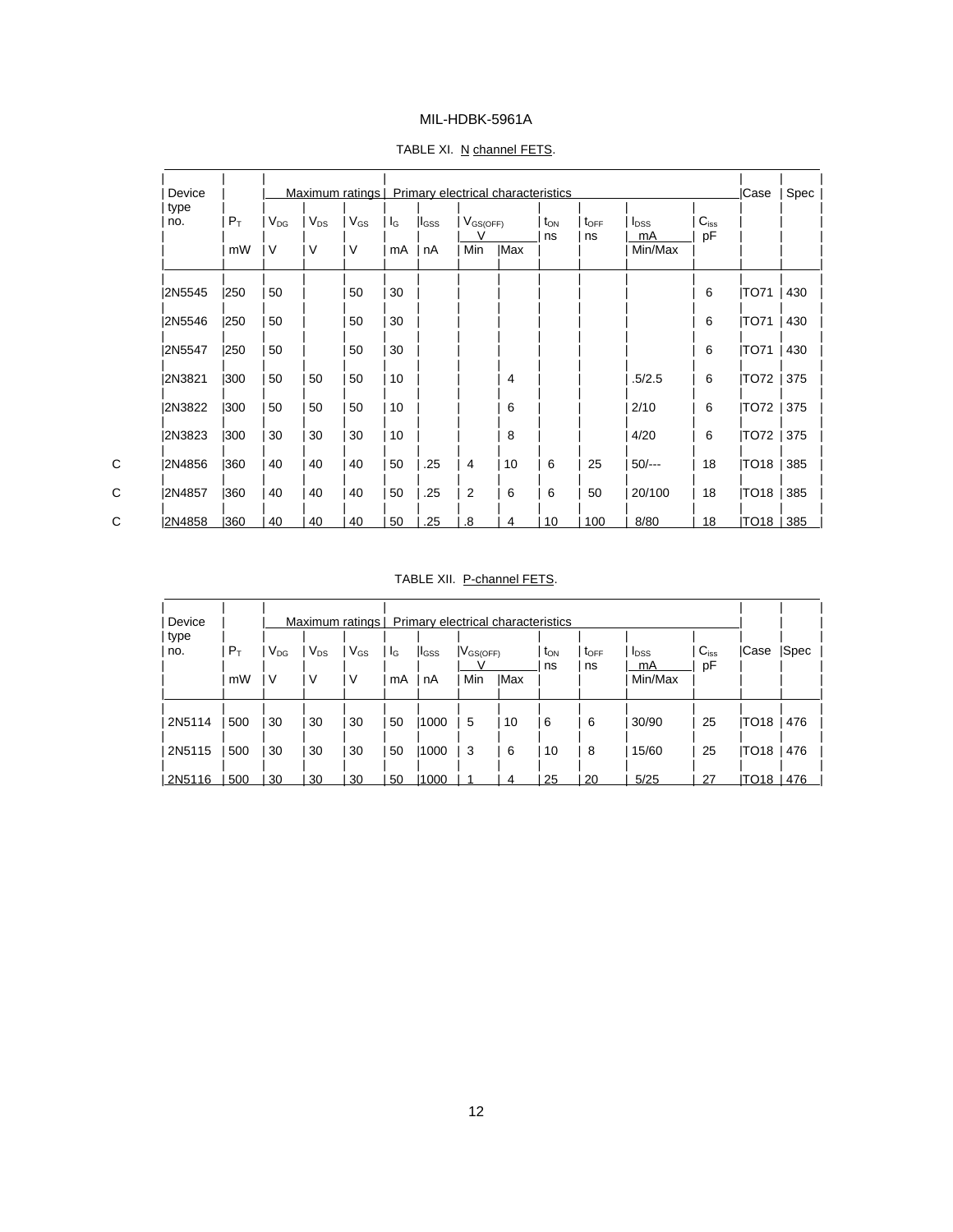| Device<br>type | $\mathsf{I}$ o | <b>V</b> <sub>RWM</sub> | $V_F$ at $I_F$ |      |      | V <sub>FM</sub> at I <sub>F</sub> | I <sub>R</sub> at V <sub>RWM</sub><br>mA dc |                 | $t_{rr}$ | Spec |
|----------------|----------------|-------------------------|----------------|------|------|-----------------------------------|---------------------------------------------|-----------------|----------|------|
| no.            | A dc           | V pk                    | V dc           | A dc | V pk | A pk                              | $25^{\circ}$ C                              | $150^{\circ}$ C | ns       |      |
|                |                |                         |                |      |      |                                   |                                             |                 |          |      |
| 1N5616         | 1              | 400                     |                |      | 1.3  | 3                                 | .5                                          | 25              | 2000     | 427  |
| 1N5618         |                | 600                     |                |      | 1.3  | 3                                 | .5                                          | 25              | 2000     | 427  |
| 1N5620         |                | 800                     |                |      | 1.3  | 3                                 | .5                                          | 25              | 2000     | 427  |
| 1N5622         |                | 1000                    |                |      | 1.3  | 3                                 | .5                                          | 25              | 2000     | 427  |
| 1N5551         | 3              | 400                     |                |      | 1.6  | 9                                 |                                             | 75              | 2000     | 420  |
| 1N5552         | 3              | 600                     |                |      | 1.6  | 9                                 |                                             | 75              | 2000     | 420  |
| 1N5553         | 3              | 800                     |                |      | 1.6  | 9                                 |                                             | 75              | 2000     | 420  |
| 1N5554         | 3              | 1000                    |                |      | 1.6  | 9                                 | 1                                           | 75              | 2000     | 420  |
| 1N1202A        | 12             | 200                     |                |      | 1.35 | 38                                | 50                                          | 1000            |          | 260  |
| 1N1204A        | 12             | 400                     | 2.5            | 12   | 1.35 | 38                                | 50                                          | 1000            |          | 260  |
| 1N1206A        | 12             | 600                     | 2.5            | 12   | 1.35 | 38                                | 50                                          | 1000            |          | 260  |
| 1N3671A        | 12             | 800                     | 2.5            | 12   | 1.35 | 38                                | 50                                          | 1000            |          | 260  |
| 1N3673A        | 12             | 1000                    | 2.5            | 12   | 1.35 | 38                                | 50                                          | 1000            |          | 260  |
| 1N1186         | 35             | 200                     | 2.5            | 35   | 1.4  | 110                               |                                             | 3000            |          | 297  |
| 1N1188         | 35             | 400                     | 2.5            | 35   | 1.4  | 110                               |                                             | 3000            |          | 297  |
| 1N1190         | 35             | 600                     | 2.5            | 35   | 1.4  | 110                               |                                             | 3000            |          | 297  |
| 1N3766         | 35             | 800                     | 2.5            | 35   | 1.4  | 110                               |                                             | 3000            |          | 297  |
| 1N3768         | 35             | 1000                    | 2.5            | 35   | 1.4  | 110                               |                                             | 3000            |          | 297  |

TABLE XIII. Power rectifiers.

#### TABLE XIV. Schottky barrier rectifiers.

|    | Device<br>type<br>no. | Ιo   | $\mathsf{V}_\mathsf{R}$ | $V_{FM1}$ at $I_{FM}$ |      | $V_{FM2}$ at $I_{FM}$ |    | Case   | Spec |
|----|-----------------------|------|-------------------------|-----------------------|------|-----------------------|----|--------|------|
|    |                       | A    | Vdc                     | V pk                  | A pk | V pk at A pk          |    |        |      |
| СU | 1N5819-1              | 1.0  | 45                      | .34                   | .10  | .49                   |    | DO-41  | 586  |
| СU | 1N5822                | 3.0  | 45                      | .40                   |      | .50                   | 3  | DO-41  | 620  |
|    | 1N6492                | 4.5  | 45                      | .68                   | 4    | .56                   | 2  | TO-39  | 567  |
|    | 1N6702                | 5.0  | 40                      | .44                   | 3    | .47                   | 5  | DO-41  | 627  |
|    | 1N6391                | 22.5 | 45                      | .68                   | 50   | .48                   | 5  | DO-4   | 553  |
|    | 1N6660                | 15   | 45                      | .55                   | 5    | 1.0                   | 30 | TO-254 | 608  |
|    | 1N6392                | 54   | 45                      | .82                   | 120  | .68                   | 60 | DO-5   | 554  |

1N6660 is a DUAL SCHOTTKY.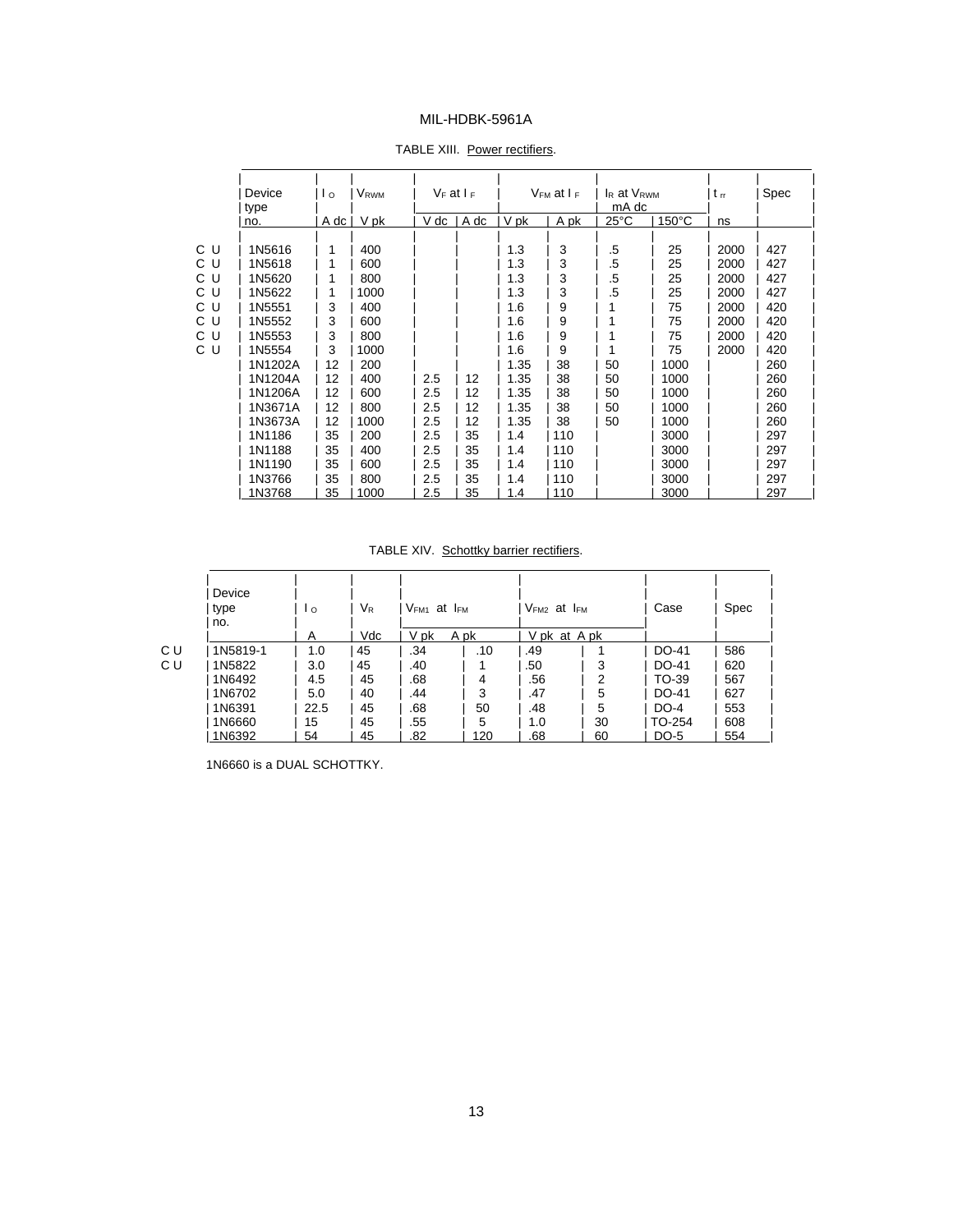| TABLE XV. Fast recovery rectifiers |
|------------------------------------|
|------------------------------------|

|             | Device           | $\mathsf{I}_\mathsf{0}$   | <b>V</b> <sub>RWM</sub> | $V_F$ at $I_F$ |            | $V$ <sub>FM</sub> at $I_F$ |                                | $I_R$ at V $_{RWM}$     |                 | $t_{\rm rr}$ | Spec       |
|-------------|------------------|---------------------------|-------------------------|----------------|------------|----------------------------|--------------------------------|-------------------------|-----------------|--------------|------------|
|             | type<br>no.      | A dc                      | V pk                    | V dc           | A dc       | V_pk                       | A pk                           | mA dc<br>$25^{\circ}$ C | $150^{\circ}$ C | ns           |            |
| C U         | 1N5615           | 1                         | 200                     |                |            | 1.6                        | 3                              | $.5\,$                  | 25              | 150          | 429        |
| C U         | 1N5617           | 1                         | 400                     |                |            | 1.6                        | $\mathsf 3$                    | $.5\,$                  | 25              | 150          | 429        |
| C U         | 1N5619           | 1                         | 600                     |                |            | 1.6                        | 3                              | $.5\,$                  | 25              | 250          | 429        |
| C U         | 1N5621           | 1                         | 800                     |                |            | 1.6                        | 3                              | .5                      | 25              | 300          | 429        |
| C U         | 1N5623           | 1                         | 1000                    |                |            | 1.6                        | 3                              | $.5\,$                  | 25              | 300          | 429        |
| U           | 1N6623           | 1.5                       | 800                     |                |            | 1.8                        | $\mathbf 2$                    | $.5\,$                  | 150             | 50           | 585        |
| U           | 1N6624           | 1.5                       | 900                     |                |            | 1.8                        | $\mathbf 2$                    | $.5\,$                  | 150             | 50           | 585        |
| U           | 1N6625           | 1.5                       | 1000                    |                |            | 1.95                       | $\overline{2}$                 | 1                       | 200             | 60           | 585        |
| U           | 1N6620           | 2.0                       | 200                     |                |            | 1.6                        | $\overline{2}$                 | $.5\,$                  | 150             | 30           | 585        |
| U           | 1N6621           | 2.0                       | 400                     |                |            | 1.6                        | $\overline{2}$                 | $.5\,$                  | 150             | 30           | 585        |
| U<br>C U    | 1N6622<br>1N5804 | 2.0<br>2.5                | 600<br>100              |                | 1          | 1.6<br>.975                | $\overline{\mathbf{c}}$<br>2.5 | $.5\,$<br>1             | 150<br>50       | 30<br>25     | 585<br>477 |
| С           | 1N5806           | 2.5                       | 150                     | .875<br>.875   | 1          | .975                       | 2.5                            | 1                       | 50              | 25           | 477        |
| U           | 1N6631           | 2.5                       | 1000                    |                |            | 1.95                       | 3                              | 4                       | 600             | 60           | 590        |
| U           | 1N5417           | 3                         | 200                     | 1.2            | 1.5        | 1.2                        | $\boldsymbol{9}$               | 1                       | 20              | 150          | 411        |
|             | 1N5418           | $\ensuremath{\mathsf{3}}$ | 400                     | 1.2            | 1.5        | 1.2                        | 9                              | 1                       | 20              | 150          | 411        |
| U           | 1N5419           | $\ensuremath{\mathsf{3}}$ | 500                     | 1.2            | 1.5        | 1.2                        | 9                              | 1                       | 20              | 250          | 411        |
| U           | 1N5420           | $\ensuremath{\mathsf{3}}$ | 600                     | 1.2            | 1.5        | 1.2                        | 9                              | 1                       | 20              | 400          | 411        |
| U           | 1N6629           | $\ensuremath{\mathsf{3}}$ | 800                     |                |            | 1.7                        | 4                              | $\overline{2}$          | 500             | 50           | 590        |
| U           | 1N6630           | 3                         | 900                     |                |            | 1.7                        | 4                              | 2                       | 500             | 50           | 590        |
| U           | 1N6626           | $\overline{\mathbf{4}}$   | 200                     |                |            | 1.5                        | 2.5                            | $\boldsymbol{2}$        | 500             | 30           | 590        |
| U           | 1N6627           | $\overline{\mathbf{4}}$   | 400                     |                |            | 1.5                        | 4                              | $\overline{\mathbf{c}}$ | 500             | 30           | 590        |
| U           | 1N6628           | $\overline{\mathbf{4}}$   | 600                     |                |            | 1.5                        | 4                              | $\mathbf 2$             | 500             | 30           | 590        |
| С           | 1N5809           | 6                         | 100                     | .875           | 4          | .925                       | 6                              | 5                       | 150             | 30           | 477        |
| C           | 1N5811           | 6                         | 150                     | .875           | 4          | .925                       | 6                              | 5                       | 150             | 30           | 477        |
| D           | 1N6768           | 8                         | 50                      | 0.97           | 4.0        | 1.06                       | 8                              | 50                      | 5000            | 35           | 644        |
| D           | 1N6769           | 8                         | 100                     | 0.97           | 4.0        | 1.06                       | 8                              | 50                      | 5000            | 35           | 644        |
| D           | 1N6770           | 8                         | 150                     | 0.97           | 4.0        | 1.06                       | 8                              | 50                      | 5000            | 35           | 644        |
| D<br>D      | 1N6771<br>1N6772 | 8<br>8                    | 200<br>400              | 0.97<br> 1.45  | 4.0<br>4.0 | 1.06<br> 1.60              | 8<br>8                         | 50<br>50                | 5000<br>5000    | 35<br>60     | 644<br>645 |
| D           | 1N6773           | 8                         | 600                     | 1.45           | 4.0        | 1.60                       | 8                              | 50                      | 5000            | 60           | 645        |
| D           | 1N6762           | 12                        | 50                      | 0.95           | 6.0        | 1.05                       | 12                             | 50                      | 5000            | 60           | 642        |
| D           | 1N6763           | 12                        | 100                     | 0.95           | 6.0        | 1.05                       | 12                             | 50                      | 5000            | 60           | 642        |
| D           | 1N6764           | 12                        | 150                     | 0.95           | 6.0        | 1.05                       | 12                             | 50                      | 5000            | 60           | 642        |
| D           | 1N6765           | 12                        | 200                     | 0.95           | 6.0        | 1.05                       | 12                             | 50                      | 5000            | 60           | 642        |
| D           | 1N6766           | 12                        | 400                     | 1.35           | 6.0        | 1.55                       | 12                             | 50                      | 5000            | 60           | 643        |
| D           | 1N6767           | 12                        | 600                     | 1.35           | 6.0        | 1.55                       | 12                             | 50                      | 5000            | 60           | 643        |
|             | 1N3891A          | 12                        | 200                     |                |            | 1.5                        | 38                             | 15                      | 2000            | 200          | 304        |
|             | 1N3893A          | 12                        | 400                     |                |            | 1.5                        | 38                             | 15                      | 2000            | 200          | 304        |
|             | 1N6774           | 15                        | 50                      | 1.00           | 8          | 1.10                       | 15                             | 50                      | 5000            | 35           | 646        |
|             | 1N6775           | 15                        | 100                     | 1.00           | 8          | 1.10                       | 15                             | 50                      | 5000            | 35           | 646        |
|             | 1N6776           | 15                        | 150                     | 1.00           | 8          | 1.10                       | 15                             | 50                      | 5000            | 35           | 646        |
|             | 1N6777           | 15                        | 200                     | 1.00           | 8          | 1.10                       | 15                             | 50                      | 5000            | 35           | 646        |
|             | 1N6778           | 15                        | 400                     | 1.40           | 8          | 1.60                       | 15                             | 50                      | 5000            | 60           | 647        |
|             | 1N6779           | 15<br>15                  | 600<br>100              | 1.40           | 8          | 1.60<br>1.2                | 15                             | 50<br>10                | 5000            | 60<br>35     | 647        |
| υ<br>D      | 1N6657<br>1N6658 | 15                        | 150                     |                |            | $1.2$                      | 20<br>20                       | 10                      | 1000<br>1000    | 35           | 616<br>616 |
| D           | 1N6659           | 15                        | 200                     |                |            | 1.2                        | 20                             | 10                      | 1000            | 35           | 616        |
| D           | 1N6672           | 15                        | 300                     |                |            | 1.2                        | 20                             | 10                      | 1000            | 35           | 617        |
| D           | 1N6673           | 15                        | 400                     |                |            | 1.2                        | 20                             | 10                      | 1000            | 35           | 617        |
| D           | 1N6674           | 15                        | 500                     |                |            | 1.2                        | 20                             | 10                      | 1000            | 35           | 617        |
| С           | 1N5814           | 20                        | 100                     |                |            | .86                        | 10                             | 10                      | 75              | 35           | 478        |
| C           | 1N5816           | 20                        | 150                     |                |            | .86                        | 10                             | 10                      | 75              | 35           | 478        |
|             | 1N3911A          | 30                        | 200                     |                |            | 1.4                        | 50                             | 15                      | 6000            | 15           | 308        |
|             | 1N3913A          | 30                        | 400                     |                |            | 1.4                        | 50                             | 15                      | 6000            | 200          | 308        |
| C           | 1N6305           | 70                        | 100                     |                |            | .975                       | 70                             | 25                      | 3000            | 50           | 550        |
| $\mathsf C$ | 1N6306           | 70                        | 150                     |                |            | .975                       | 70                             | 25                      | 3000            | 50           | 550        |

D signifies DUAL diode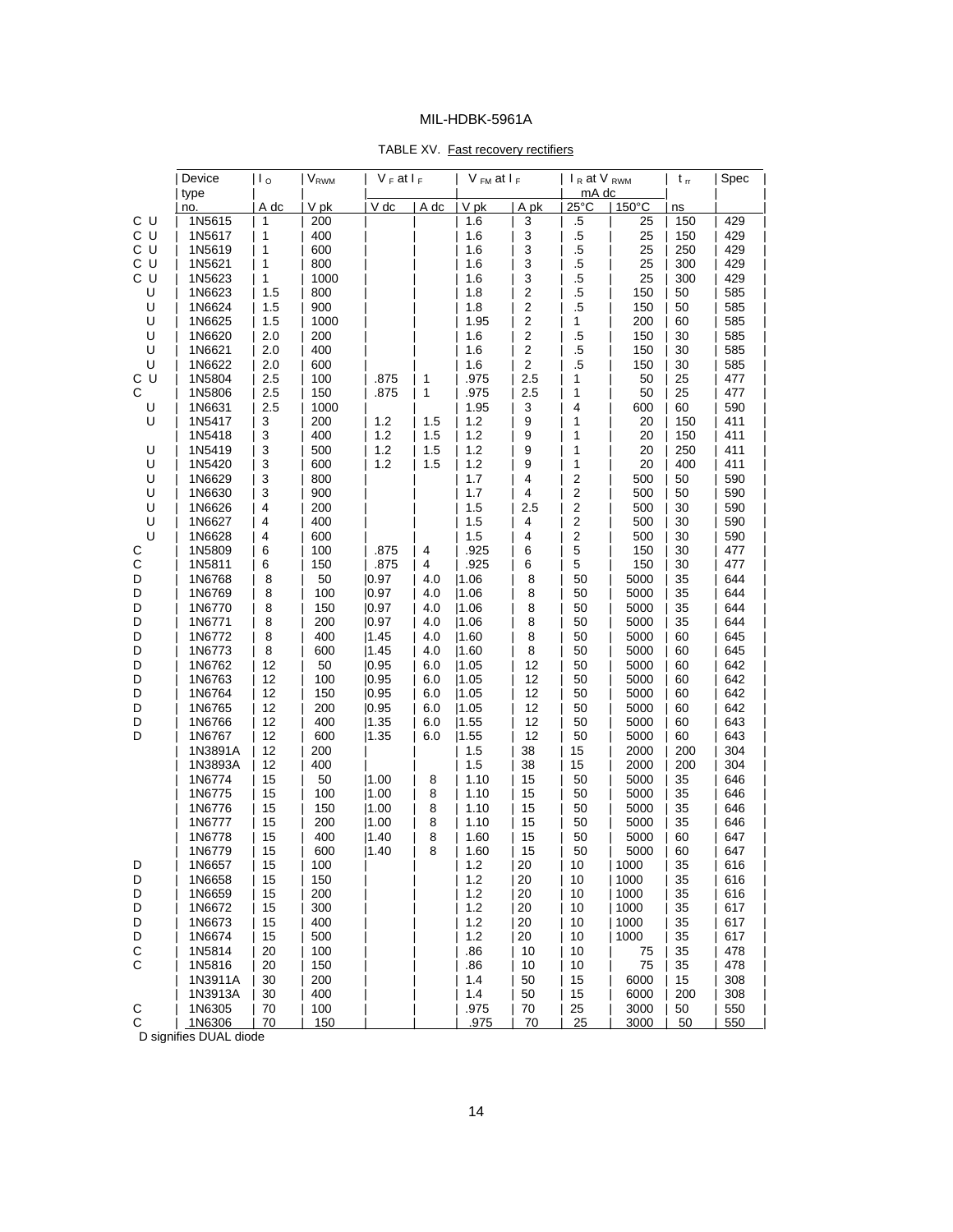#### TABLE XVI. Switching diodes.

|         | Device   | $t_{rr}$ | $\rm V_{RWM}$ |      | $V_F$ at $I_F$ | С   |                | $I_R$ at $V_{RWM}$ | Spec |
|---------|----------|----------|---------------|------|----------------|-----|----------------|--------------------|------|
|         | type     |          |               |      |                |     | mA             |                    |      |
|         | no.      | ns       | Vpk           | V    | mA             | рF  | $25^{\circ}$ C | $150^{\circ}$ C    |      |
| C<br>U  | 1N5712-1 |          | 16            |      | 35             |     | .15            | 100                | 445  |
| U<br>C  | 1N6677-1 | --       | 40            | 0.37 | 20             |     | .2             | 200                | 444  |
| C<br>U  | 1N5711-1 |          | 50            |      | 15             |     | .2             | 200                | 444  |
|         | 1N5719   |          | 100           | 1    | 100            | .3  | .25            | 15                 | 443  |
|         | 1N4153-1 | 4        | 50            | .75  | 10             | 2   | .05            | 50                 | 337  |
|         | 1N4454-1 | 4        | 50            | 1    | 10             | 2   | $\cdot$ 1      | 100                | 144  |
| U       | 1N6640   | 4        | 50            | .86  | 50             | 2.5 | $\cdot$ 1      | 100                | 609  |
| U       | 1N6639   | 4        | 100           | 1.2  | 500            | 2.5 | $\cdot$ 1      | 100                | 609  |
| U       | 1N6638   | 4.5      | 125           | 1.1  | 200            | 2   | .5             | 100                | 578  |
| U       | 1N6641   | 5        | 50            | .86  | 50             | 3   | $\cdot$ 1      | 100                | 609  |
|         | 1N4148-1 | 5        | 75            | 5    | 50             | 4   | .5             | 100                | 116  |
| U       | 1N6642   | 5        | 75            | 1.2  | 100            | 5   | .5             | 100                | 578  |
|         | 1N4150-1 | 6        | 50            | .74  | 10             | 2.5 | $\cdot$ 1      | 100                | 231  |
| U       | 1N6643   | 6        | 50            | 1.2  | 100            | 5   | .5             | 160                | 578  |
| U<br>C  | 1N4938-1 | 50       | 175           |      | 100            | 5   |                | .1                 | 169  |
| C.<br>U | 1N3595-1 | 13000    | 125           | 1    | 200            | 8   | .001           | 3                  | 241  |
|         | 1N645-1  |          | 225           | 1    | .4             |     | .05            | 100                | 240  |
| U       | 1N6661   | ---      | 225           | 1    | .4             | 20  | .05            | 100                | 587  |
|         | 1N647-1  |          | 400           | 1    | $\cdot$        |     | .05            | 100                | 240  |
| U       | 1N6662   | ---      | 400           | 1    | .4             | 20  | .05            | 100                | 587  |
|         | 1N649-1  |          | 600           | 1    | .4             |     | .05            | 100                | 240  |
| U       | 1N6663   | ---      | 600           |      | .4             | 20  | .05            | 100                | 587  |

NOTES:

1. 1N5711, 5712-1 are SCHOTTKY Diodes. 1N5719 is a PIN Diode.

2. 1N4148-1, 1N4150-1, 1N4454-1, 1N4938-1 and 1N4153-1 are Dumet construction.

3. 1N66xx are Tungsten, Class 1 metallurgically bonded construction.

| $ V_z $               |                                      |                                      |                                      | Device type no. (listed by $P_T$ and spec number) |                                            |                                          |                                |             |
|-----------------------|--------------------------------------|--------------------------------------|--------------------------------------|---------------------------------------------------|--------------------------------------------|------------------------------------------|--------------------------------|-------------|
| (nom)<br>$ (V \, dc)$ | 1271/                                | 1171/                                | 435 1/                               | 533                                               | 406                                        | 356 3/                                   | 124 2/                         | 1142/       |
|                       | 400 mW<br>CHIP<br><b>SM</b><br>Axial | 400 mW<br><b>CHIP</b><br>SΜ<br>Axial | 400 mW<br>CHIP<br><b>SM</b><br>Axial | 500 mW<br>CHIP<br><b>SM</b><br>Axial              | 1.5 W<br><b>CHIP</b><br><b>SM</b><br>Axial | <u>5 W</u><br><b>CHIP</b><br>SM<br>Axial | <u>10 W</u><br>DO <sub>4</sub> | 50 W<br>ТОЗ |
| Volts                 |                                      |                                      |                                      |                                                   |                                            |                                          |                                |             |
| 1.8                   |                                      |                                      | 1N4614-1                             |                                                   |                                            |                                          |                                |             |
| 2.0                   |                                      |                                      | 1N4615-1                             |                                                   |                                            |                                          |                                |             |
| 2.2                   |                                      |                                      | 1N4616-1                             |                                                   |                                            |                                          |                                |             |
| 2.4                   | 1N4370A-1                            |                                      | 1N4617-1                             | 1N6309                                            |                                            |                                          |                                |             |
| 2.7                   | 1N4371A-1                            |                                      | 1N4618-1                             | 1N6310                                            |                                            |                                          |                                |             |
| 3.0                   | 1N4372A-1                            |                                      | 1N4619-1                             | 1N6311                                            |                                            |                                          |                                |             |
| 3.3                   | 1N746A-1                             |                                      | 1N4620-1                             | 1N6312                                            | 1N6485                                     |                                          |                                |             |
| 3.6                   | 1N747A-1                             |                                      | 1N4621-1                             | 1N6313                                            | 1N6486                                     |                                          |                                |             |
| 3.9                   | 1N748A-1                             |                                      | 1N4622-1                             | 1N6314                                            | 1N6487                                     |                                          |                                | 1N4557B     |
| 4.3                   | 1N749A-1                             |                                      | 1N4623-1                             | 1N6315                                            | 1N6488                                     |                                          |                                | 1N4558B     |
| 4.7                   | 1N750A-1                             |                                      | 1N4624-1                             | 1N6316                                            | 1N6489                                     |                                          |                                | 1N4559B     |
| 5.1                   | 1N751A-1                             |                                      | 1N4625-1                             | 1N6317                                            | 1N6490                                     |                                          |                                | 1N4560B     |
| 5.6                   | 1N752A-1                             |                                      | 1N4626-1                             | 1N6318                                            | 1N6491                                     | 1N5968                                   |                                | 1N4561B     |
| 6.2                   | 1N753A-1                             |                                      | 1N4627-1                             | 1N6319                                            | 1N4460                                     | 1N5969                                   |                                | 1N4562B     |
| 6.8                   | I1N754A-1                            |                                      | I1N4099-1                            | 11N6320                                           | 1N4461                                     | I1N4954                                  | 11N2970B                       | 11N2804B    |

#### TABLE XVII. Zener diodes.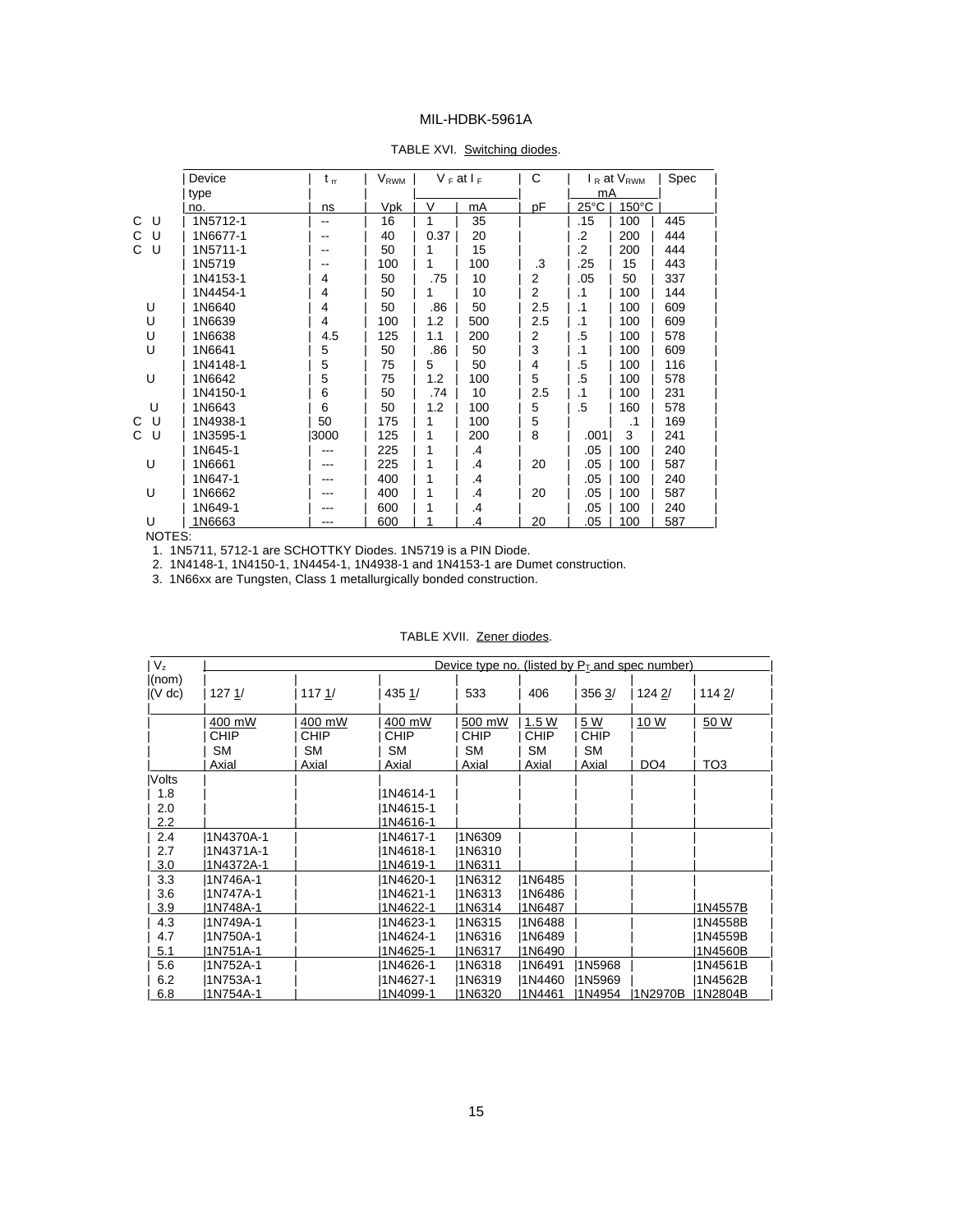#### TABLE XVII. Zener diodes - Continued.

| $ V_z $      |                   |                  | Device type no. (listed by $P_T$ and spec number) |               |                  |               |                            |                 |
|--------------|-------------------|------------------|---------------------------------------------------|---------------|------------------|---------------|----------------------------|-----------------|
| (nom)        |                   |                  |                                                   |               |                  |               |                            |                 |
| $ (V \, dc)$ | 1271/<br>400 mW   | 1171/<br>400 mW  | 435 1/<br>400 mW                                  | 533<br>500 mW | 406<br>1.5W      | 356 3/<br>5 W | 124 2/<br>10 W             | 114 2/<br>50 W  |
|              | <b>CHIP</b>       | <b>CHIP</b>      | <b>CHIP</b>                                       | CHIP          | <b>CHIP</b>      | CHIP          |                            |                 |
|              | <b>SM</b>         | <b>SM</b>        | <b>SM</b>                                         | <b>SM</b>     | <b>SM</b>        | <b>SM</b>     |                            |                 |
| Volts        |                   | Axial            |                                                   | <b>Axial</b>  | Axial            | Axial         |                            | TO <sub>3</sub> |
| 7.5          | Axial<br>1N755A-1 |                  | Axial<br>1N4100-1                                 | 1N6321        | 1N4462           | 1N4955        | DO <sub>4</sub><br>1N2971B | 1N2805B         |
| 8.2          | 1N756A-1          |                  | 1N4101-1                                          | 1N6322        | 1N4463           | 1N4956        | 1N2972B                    | 1N2806B         |
| 8.7          |                   |                  | <u> 1N4102-1</u>                                  |               |                  |               |                            |                 |
| 9.1          | 1N757A-1          |                  | 1N4103-1                                          | 1N6323        |                  | 1N4957        | 1N2973B                    | 1N2807B         |
| 10.0         | 1N758A-1          |                  | 1N4104-1                                          | 1N6324        | 1N4464<br>1N4465 | 1N4958        | 1N2974B                    | 1N2808B         |
| 11.0         |                   | 1N962B-1         | 1N4105-1                                          | 1N6325        | 1N4466           | 1N4959        | 1N2975B                    | 1N2809B         |
| 12.0         | 1N759A-1          | 1N963B-1         | 1N4106-1                                          | 1N6326        |                  | 1N4960        | 1N2976B                    | 1N2810B         |
| 13.0         |                   | 1N964B-1         | 1N4107-1                                          | 1N6327        | 1N4467           | 1N4961        | 1N2977B                    | 1N2811B         |
| 14.0         |                   |                  | 1N4108-1                                          |               | 1N4468           |               |                            |                 |
| 15.0         |                   | 1N965B-1         |                                                   | 1N6328        | 1N4469           | 1N4962        | 1N2979B                    | 1N2813B         |
| 16.0         |                   | 1N966B-1         | 1N4109-1<br>1N4110-1                              | 1N6329        | 1N4470           | 1N4963        | 1N2980B                    | 1N2814B         |
| 17.0         |                   |                  | 1N4111-1                                          |               |                  |               |                            |                 |
| 18.0         |                   | 1N967B-1         | 1N4112-1                                          | 1N6330        | 1N4471           | 1N4964        | 1N2982B                    | 1N2816B         |
| 19.0         |                   |                  | 1N4113-1                                          |               |                  |               |                            |                 |
| 20.0         |                   | 1N968B-1         | 1N4114-1                                          | 1N6331        | 1N4472           | 1N4965        | 1N2984B                    | 1N2818B         |
| 22.0         |                   | 1N969B-1         | 1N4115-1                                          | 1N6332        | 1N4473           | 1N4966        | 1N2985B                    | 1N2819B         |
| 24.0         |                   | 1N970B-1         | 1N4116-1                                          | 1N6333        | 1N4474           | 1N4967        | 1N2986B                    | 1N2820B         |
|              |                   |                  | 1N4117-1                                          |               |                  |               |                            |                 |
| 25.0<br>27.0 |                   | 1N971B-1         |                                                   | 1N6334        | 1N4475           | 1N4968        | 1N2988B                    | 1N2822B         |
| 28.0         |                   |                  | 1N4118-1<br> 1N4119-1                             |               |                  |               |                            |                 |
| 30.0         |                   | 1N972B-1         | 1N4120-1                                          | 1N6335        | 1N4476           | 1N4969        | 1N2989B                    | 1N2823B         |
| 33.0         |                   | 1N973B-1         | 1N4121-1                                          | 1N6336        | 1N4477           | 1N4970        | 1N2990B                    | 1N2824B         |
| 36.0         |                   | 1N974B-1         | 1N4122-1                                          | 11N6337       | 1N4478           | 1N4971        | 1N2991B                    | 1N2825B         |
| 39.0         |                   | 1N975B-1         | 1N4123-1                                          | 1N6338        | 1N4479           | 1N4972        | 1N2992B                    | 1N2826B         |
| 43.0         |                   | 1N976B-1         | 1N4124-1                                          | 1N6339        | 1N4480           | 1N4973        | 1N2993B                    | 1N2827B         |
| 47.0         |                   | 1N977B-1         | 1N4125-1                                          | 1N6340        | 1N4481           | 1N4974        | 1N2995B                    | 1N2829B         |
| 51.0         |                   | <u> 1N978B-1</u> | 11N4126-1                                         | 1N6341        | 1N4482           | 1N4975        | 1N2997B                    | 1N2831B         |
|              |                   | 1N979B-1         |                                                   |               |                  |               |                            |                 |
| 56.0<br>60.0 |                   |                  | 1N4127-1<br>1N4128-1                              | 1N6342        | 1N4483           | 1N4976        | 1N2999B                    | 1N2832B         |
| 62.0         |                   | 1N980B-1         | 1N4129-1                                          | 1N6343        | 1N4484           | 1N4977        | 1N3000B                    | 1N2833B         |
|              |                   | 1N981B-1         |                                                   | 1N6344        | 1N4485           | 1N4978        | 1N3001B                    | 1N2834B         |
| 68.0<br>75.0 |                   | 1N982B-1         | 1N4130-1<br> 1N4131-1                             | 1N6345        | 1N4486           | 1N4979        | 1N3002B                    | 1N2835B         |
| 82.0         |                   | <u> 1N983B-1</u> | $1N4132-1$                                        | 1N6346        | 1N4487           | 1N4980        | 1N3003B                    | 1N2836B         |
| 87.0         |                   |                  | 1N4133-1                                          |               |                  |               |                            |                 |
| 91.0         |                   | 1N984B-1         | 1N4134-1                                          | 1N6347        | 1N4488           | 1N4981        | [1N3004B]                  | 1N2837B         |
| 100.0        |                   | 1N985B-1         | 1N4135-1                                          | 1N6348        | 1N4489           | 1N4982        | 1N3005B                    | 1N2838B         |
| 110.0        |                   | 1N986B-1         |                                                   | 1N6349        | 1N4490           | 1N4983        | 1N3007B                    | 1N2840B         |
| 120.0        |                   | 1N987B-1         |                                                   | 1N6350        | 1N4491           | 1N4984        | 1N3008B                    | 1N2841B         |
| 130.0        |                   | 1N988B-1         |                                                   | 1N6351        | 1N4492           | 1N4985        | 1N3009B                    | 1N2842B         |
| 150.0        |                   | 1N989B-1         |                                                   | 1N6352        | 1N4493           | 1N4986        | 1N3011B                    | 11N2843B        |
| 160.0        |                   | 1N990B-1         |                                                   | 1N6353        | 1N4494           | 1N4987        | 1N3012B                    | 1N2844B         |
| 180.0        |                   | 1N991B-1         |                                                   | 1N6354        | 1N4495           | <b>IN4988</b> | 1N3014B  1N2845B           |                 |
| 200.0        |                   | 1N992B-1         |                                                   | 1N6355        | 1N4496           | 1N4989        | 1N3015B                    | 1N2846B         |
| 220.0        |                   |                  |                                                   |               |                  | 1N4990        |                            |                 |
| 240.0        |                   |                  |                                                   |               |                  | 1N4991        |                            |                 |
| 270.0        |                   |                  |                                                   |               |                  | 1N4992        |                            |                 |
| 300.0        |                   |                  |                                                   |               |                  | 1N4993        |                            |                 |
| 330.0        |                   |                  |                                                   |               |                  | 1N4994        |                            |                 |
| 360.0        |                   |                  |                                                   |               |                  | 1N4995        |                            |                 |
| 1390.0       |                   |                  |                                                   |               |                  | 1N4996        |                            |                 |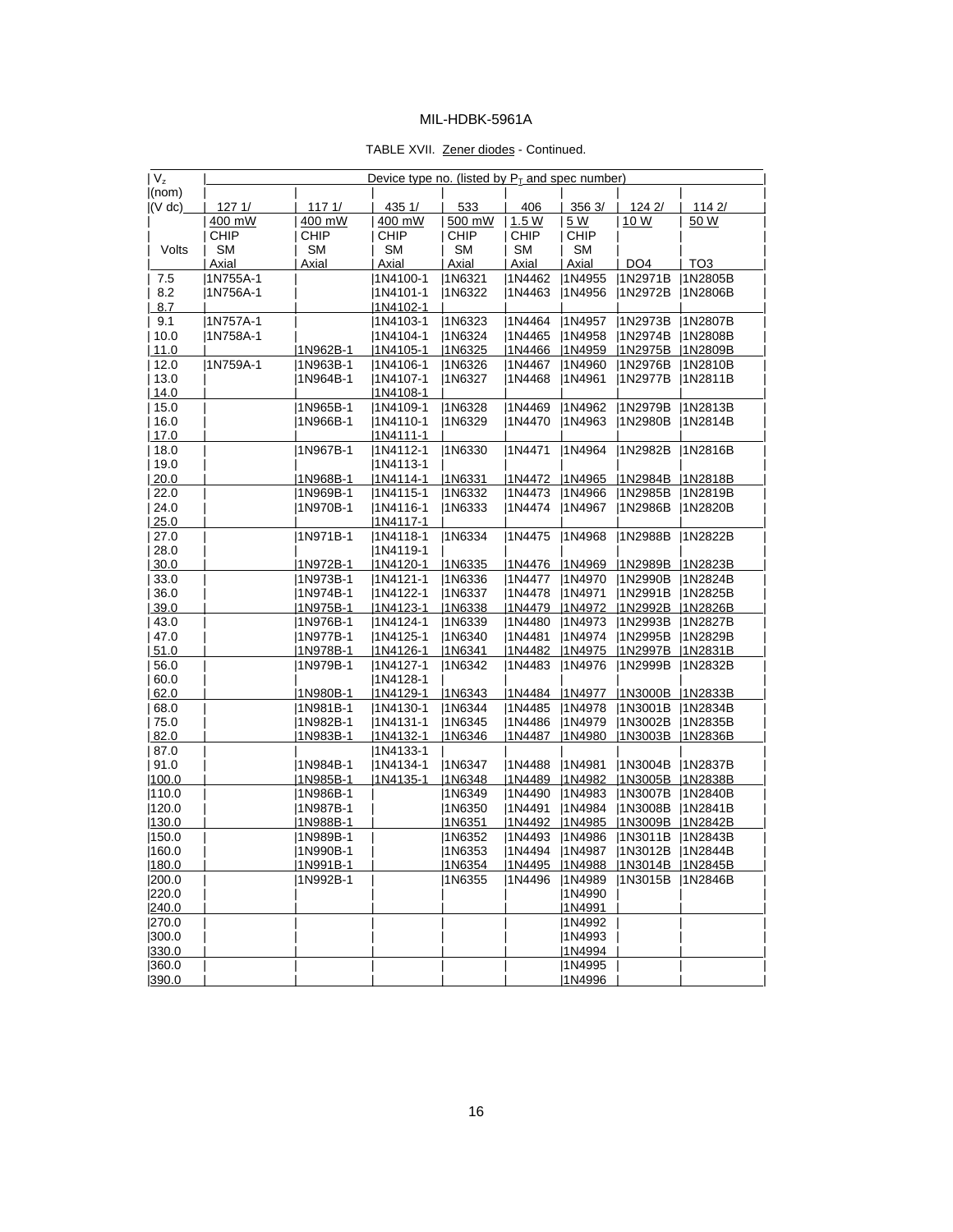| Device<br>type<br>no. | $V_{BR}$ | Reference voltage | Voltage<br>temperature<br>$mV_{BR}$ | $Z$ at $I_z$ | Dynamic impedance       | Case      | Spec |
|-----------------------|----------|-------------------|-------------------------------------|--------------|-------------------------|-----------|------|
|                       | Min      | Max               |                                     |              | mA                      |           |      |
|                       | V        | $\vee$            | $\vee$                              | $\Omega$     |                         | <b>SM</b> |      |
| 1N821-1               | 5.89     | 6.51              | .096                                | 15           | 7.5                     | 7,35      | 159  |
| 1N823-1               | 5.89     | 6.51              | .048                                | 15           | 7.5                     | 7,35      | 159  |
| 1N825-1               | 5.89     | 6.51              | .019                                | 15           | 7.5                     | 7,35      | 159  |
| 1N827-1               | 5.89     | 6.51              | .009                                | 15           | 7.5                     | 7,35      | 159  |
| 1N829-1               | 5.89     | 6.51              | .005                                | 15           | 7.5                     | 7,35      | 159  |
| 1N4565A-1             | 6.08     | 6.72              | .100                                | 200          | $\overline{5}$          | 7,35      | 452  |
| 1N4566A-1             | 6.08     | 6.72              | .050                                | 200          | $.5\,$                  | 7,35      | 452  |
| 1N4567A-1             | 6.08     | 6.72              | .020                                | 200          | $.5\,$                  | 7,35      | 452  |
| 1N4568A-1             | 6.08     | 6.72              | .010                                | 200          | $.5\,$                  | 7,35      | 452  |
| 1N4569A-1             | 6.08     | 6.72              | .005                                | 200          | $.5\,$                  | 7,35      | 452  |
| 1N4570A-1             | 6.08     | 6.72              | .100                                | 100          | 1                       | 7,35      | 452  |
| 1N4571A-1             | 6.08     | 6.72              | .050                                | 100          | 1                       | 7,35      | 452  |
| 1N4572A-1             | 6.08     | 6.72              | .020                                | 100          | 1                       | 7,35      | 452  |
| 1N4573A-1             | 6.08     | 6.72              | .010                                | 100          | 1                       | 7,35      | 452  |
| 1N4574A-1             | 6.08     | 6.72              | .005                                | 100          | 1                       | 7,35      | 452  |
| 1N4575A-1             | 6.08     | 6.72              | .100                                | 50           | $\overline{\mathbf{c}}$ | 7,35      | 452  |
| 1N4576A-1             | 6.08     | 6.72              | .050                                | 50           | $\overline{c}$          | 7,35      | 452  |
| 1N4577A-1             | 6.08     | 6.72              | .020                                | 50           | $\overline{c}$          | 7,35      | 452  |
| 1N4578A-1             | 6.08     | 6.72              | .010                                | 50           | $\overline{\mathbf{c}}$ | 7,35      | 452  |
| 1N4579A-1             | 6.08     | 6.72              | .005                                | 50           | $\overline{c}$          | 7,35      | 452  |
| 1N4580A-1             | 6.08     | 6.72              | .100                                | 25           | 4                       | 7,35      | 452  |
| 1N4581A-1             | 6.08     | 6.72              | .050                                | 25           | 4                       | 7,35      | 452  |
| 1N4582A-1             | 6.08     | 6.72              | .020                                | 25           | 4                       | 7,35      | 452  |
| 1N4583A-1             | 6.08     | 6.72              | .010                                | 25           | $\overline{4}$          | 7,35      | 452  |
| 1N4584A-1             | 6.08     | 6.72              | .005                                | 25           | 4                       | 7,35      | 452  |
| 1N3154-1              | 7.98     | 8.82              | .130                                | 15           | 10                      | 7,35      | 158  |
| 1N3155-1              | 7.98     | 8.82              | .065                                | 15           | 10                      | 7,35      | 158  |
| 1N3156-1              | 7.98     | 8.82              | .026                                | 15           | 10                      | 7,35      | 158  |
| 1N3157-1              | 7.98     | 8.82              | .013                                | 15           | 10                      | 7,35      | 158  |
| 1N935B-1              | 8.55     | 9.45              | .184                                | 20           | 7.5                     | 7,35      | 156  |
| 1N937B-1              | 8.55     | 9.45              | .037                                | 20           | 7.5                     | 7,35      | 156  |
| 1N938B-1              | 8.55     | 9.45              | .018                                | 20           | 7.5                     | 7,35      | 156  |
| 1N939B-1              | 8.55     | 9.45              | .009                                | 20           | 7.5                     | 7,35      | 156  |
| 1N940B-1              | 8.55     | 9.45              | .0037                               | 20           | 7.5                     | 7,35      | 156  |
| 1N941B-1              | 11.12    | 12.28             | .239                                | 30           | 7.5                     | 7,35      | 157  |
| 1N943B-1              | 11.12    | 12.28             | .047                                | 30           | 7.5                     | 7,35      | 157  |
| 1N944B-1              | 11.12    | 12.28             | .024                                | 30           | 7.5                     | 7,35      | 157  |
| 1N945B-1              | 11.12    | 12.28             | .012                                | 30           | 7.5                     | 7, 35     | 157  |

#### TABLE XVIII. Voltage reference diodes.

All are available in surface mount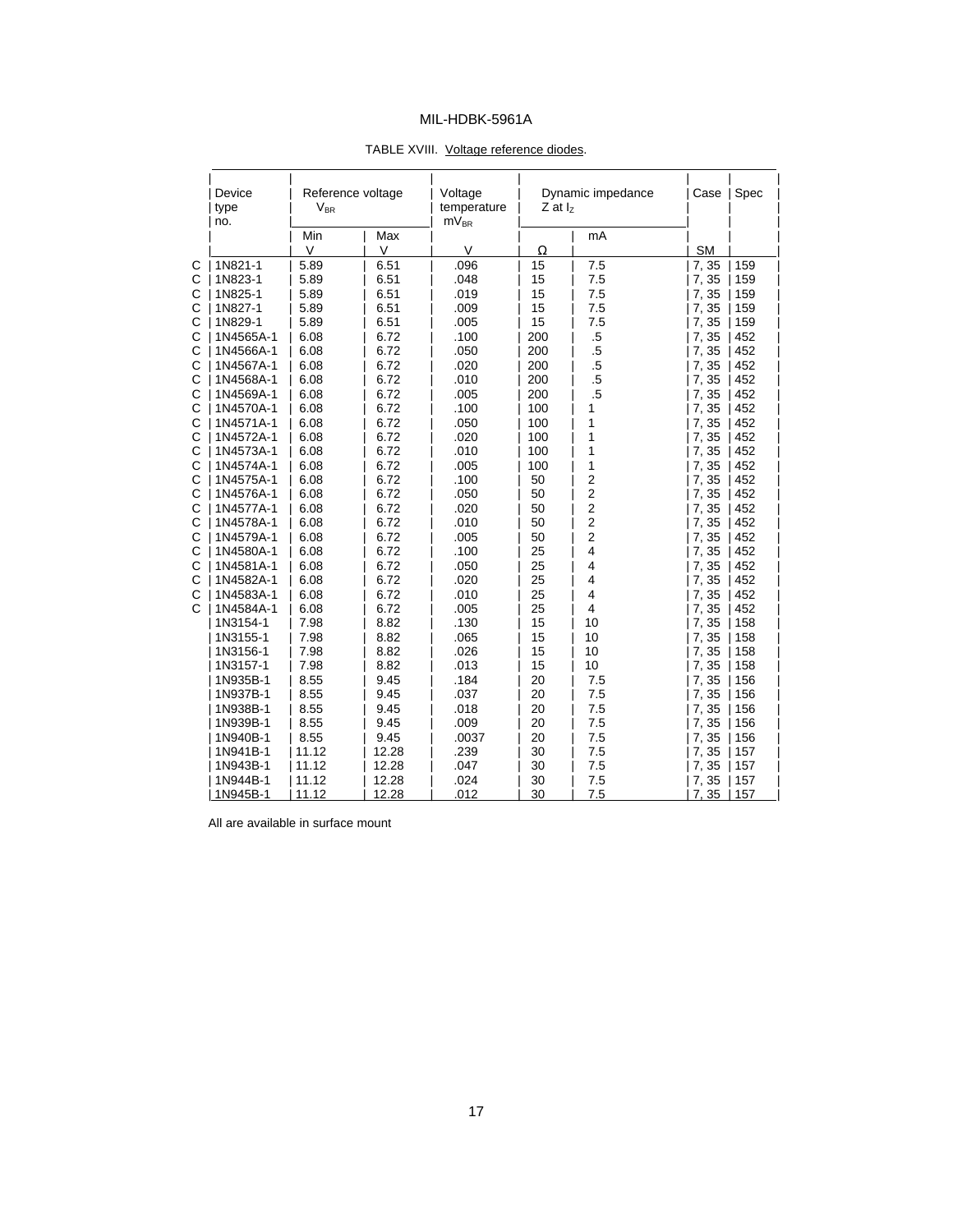|   | Device | $\mathsf{V}_{\mathsf{RWM}}$ | l <sub>o</sub> | $t_{rr}$ | $V_F$           | $I_R$ at $V_{RWM}$ |       | Spec |
|---|--------|-----------------------------|----------------|----------|-----------------|--------------------|-------|------|
|   | type   |                             |                |          | at $I_{\Omega}$ |                    |       |      |
|   | no.    |                             |                |          |                 |                    | µA dc |      |
|   |        | V dc                        | A dc           | ns       | V dc            | $25^{\circ}$ C     | 150°C |      |
|   |        |                             |                |          |                 |                    |       |      |
|   | 1N6528 | 1,500                       | .25            | 70       | 3.0             | $\cdot$ 1          | 50    | 577  |
| U | 1N6520 | 1,500                       | .5             | 70       | 3.0             | 1                  | 150   | 576  |
| U | 1N6512 | 1,500                       | 1.5            | 70       | 3.0             |                    | 150   | 575  |
|   | 1N6529 | 2,000                       | .25            | 70       | 3.0             | .1                 | 50    | 577  |
| U | 1N6521 | 2,000                       | $.5\,$         | 70       | 3.0             | 1                  | 150   | 576  |
| U | 1N6513 | 2,000                       | 1.5            | 70       | 3.0             | 1                  | 150   | 575  |
|   | 1N6530 | 2,500                       | $\cdot$ 1      | 70       | 7.0             | .1                 | 50    | 577  |
| U | 1N6522 | 2,500                       | .25            | 70       | 5.0             |                    | 150   | 576  |
| U | 1N6514 | 2,500                       | 1.0            | 70       | 5.0             | 1                  | 150   | 575  |
|   | 1N6531 | 3,000                       | $\cdot$ 1      | 70       | 7.0             | .1                 | 50    | 577  |
| U | 1N6523 | 3,000                       | .25            | 70       | 5.0             | 1                  | 150   | 576  |
| U | 1N6515 | 3.000                       | 1.0            | 70       | 5.0             | 1                  | 150   | 575  |
|   | 1N6532 | 4,000                       | .05            | 70       | 9.0             | .1                 | 50    | 577  |
| U | 1N6524 | 4,000                       | .15            | 70       | 7.0             | 1                  | 150   | 576  |
| U | 1N6516 | 4.000                       | .75            | 70       | 7.0             | 1                  | 150   | 575  |
|   | 1N6533 | 5,000                       | .05            | 70       | 9.0             | .1                 | 50    | 577  |
| U | 1N6525 | 5,000                       | .15            | 70       | 7.0             |                    | 150   | 576  |
| U | 1N6517 | 5,000                       | .75            | 70       | 7.0             | 1                  | 150   | 575  |
|   | 1N6534 | 7,500                       | .025           | 70       | 14.0            | $\cdot$ 1          | 50    | 577  |
| U | 1N6526 | 7,500                       | $\cdot$ 1      | 70       | 12.0            | 1                  | 150   | 576  |
| U | 1N6518 | 7,500                       | .5             | 70       | 12.0            | 1                  | 150   | 575  |
|   | 1N6535 | 10,000                      | .025           | 70       | 14.0            | .1                 | 50    | 577  |
| U | 1N6527 | 10,000                      | $\cdot$ 1      | 70       | 12.0            |                    | 150   | 576  |
| U | 1N6519 | 10.000                      | .5             | 70       | 12.0            |                    | 150   | 575  |

#### TABLE XIX. High voltage diodes.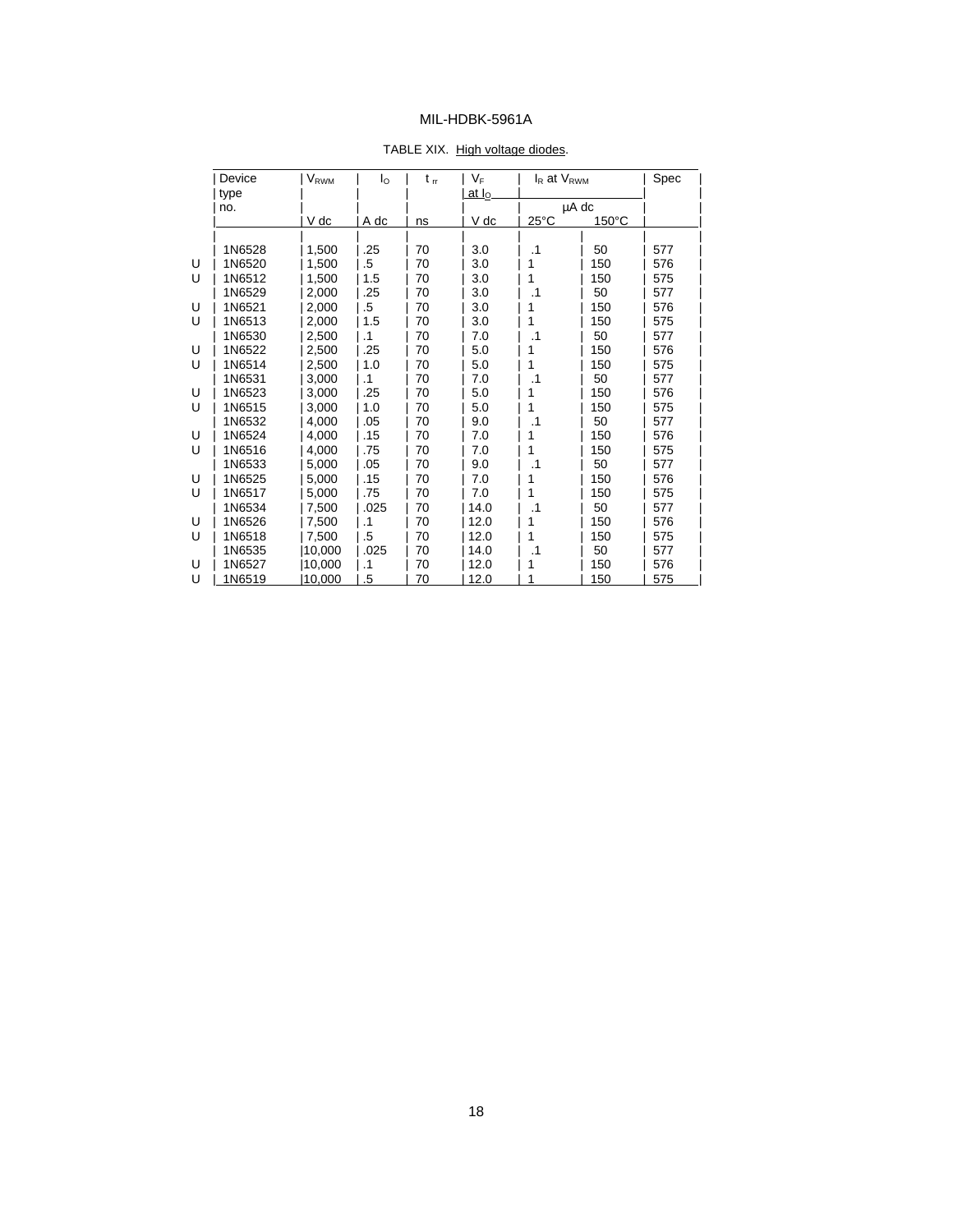| MIL-PRF-19500/516 |         |            |       |         |                 |                 |       |  |  |
|-------------------|---------|------------|-------|---------|-----------------|-----------------|-------|--|--|
|                   |         | Breakdown  |       | Working | Maximum         | Maximum         |       |  |  |
| Series            |         | voltage    |       | peak    | peak surge      | peak surge      |       |  |  |
| type              |         | $V_{(BR)}$ |       | voltage | voltage         | current         |       |  |  |
|                   |         | Min        | Max   | VM(wkg) | $V_{\text{SM}}$ | I <sub>SM</sub> |       |  |  |
|                   |         | 1/         | 1/    |         | 2/              | 3/              |       |  |  |
|                   |         |            |       |         |                 |                 |       |  |  |
|                   |         |            |       |         |                 |                 |       |  |  |
| 500 W             | 1500 W  | V dc       | V dc  | V dc    | V(pk)           | A(pk)           | A(pK) |  |  |
| 1N6103A           | 1N6139A | 7.13       | 7.87  | 5.7     | 11.2            | 44.6            | 133.9 |  |  |
| 1N6104A           | 1N6140A | 7.79       | 8.61  | 6.2     | 12.1            | 41.3            | 124.0 |  |  |
| 1N6105A           | 1N6141A | 8.65       | 9.55  | 6.9     | 13.4            | 37.3            | 111.9 |  |  |
| 1N6106A           | 1N6142A | 9.50       | 10.50 | 7.6     | 14.5            | 34.5            | 103.4 |  |  |
| 1N6107A           | 1N6143A | 10.45      | 11.55 | 8.4     | 15.6            | 32.0            | 96.2  |  |  |
| 1N6108A           | 1N6144A | 11.40      | 12.60 | 9.1     | 16.9            | 29.6            |       |  |  |
|                   |         |            |       |         |                 |                 | 88.8  |  |  |
| 1N6109A           | 1N6145A | 12.35      | 13.65 | 9.9     | 18.2            | 27.5            | 82.4  |  |  |
| 1N6110A           | 1N6146A | 14.25      | 15.75 | 11.4    | 21.0            | 23.8            | 71.4  |  |  |
| 1N6111A           | 1N6147A | 15.20      | 16.80 | 12.2    | 22.3            | 22.4            | 67.3  |  |  |
| 1N6112A           | 1N6148A | 17.10      | 18.90 | 13.7    | 25.1            | 19.9            | 59.8  |  |  |
| 1N6113A           | 1N6149A | 19.0       | 21.0  | 15.2    | 27.7            | 18.0            | 54.2  |  |  |
| 1N6114A           | 1N6150A | 20.9       | 23.1  | 16.7    | 30.5            | 16.4            | 49.2  |  |  |
|                   |         |            |       |         |                 |                 |       |  |  |
| 1N6115A           | 1N6151A | 22.8       | 25.2  | 18.2    | 33.3            | 15.0            | 45.0  |  |  |
| 1N6116A           | 1N6152A | 25.7       | 28.3  | 20.6    | 37.4            | 13.4            | 40.1  |  |  |
| 1N6117A           | 1N6153A | 28.5       | 31.5  | 22.8    | 41.6            | 12.0            | 36.0  |  |  |
|                   |         |            |       |         |                 |                 |       |  |  |
| 1N6118A           | 1N6154A | 31.4       | 34.6  | 25.1    | 45.7            | 10.9            | 32.8  |  |  |
| 1N6119A           | 1N6155A | 34.2       | 37.8  | 27.4    | 49.9            | 10.0            | 30.1  |  |  |
| 1N6120A           | 1N6156A | 37.1       | 40.9  | 29.7    | 53.6            | 9.3             | 28.0  |  |  |
| 1N6121A           | 1N6157A | 40.9       | 45.1  | 32.7    | 59.1            | 8.5             | 25.4  |  |  |
| 1N6122A           | 1N6158A | 44.7       | 49.3  | 35.8    | 64.6            | 7.7             | 23.2  |  |  |
| 1N6123A           | 1N6159A | 48.5       | 53.5  | 38.8    | 70.1            | 7.1             | 21.4  |  |  |
|                   |         |            |       |         |                 |                 |       |  |  |
| 1N6124A           | 1N6160A | 53.2       | 58.8  | 42.6    | 77.0            | 6.5             | 19.5  |  |  |
| 1N6125A           | 1N6161A | 58.9       | 65.1  | 47.1    | 85.3            | 5.9             | 17.6  |  |  |
| 1N6126A           | 1N6162A | 64.6       | 71.4  | 51.7    | 97.1            | 5.1             | 15.4  |  |  |
| 1N6127A           | 1N6163A | 71.3       | 78.7  | 56.0    | 103.1           | 4.8             | 14.5  |  |  |
| 1N6128A           | 1N6164A | 77.9       | 86.1  | 62.2    | 112.8           | 4.4             | 13.3  |  |  |
| 1N6129A           | 1N6165A | 86.5       | 95.5  | 69.2    | 125.1           | 4.0             | 12.0  |  |  |
|                   |         |            |       |         |                 |                 |       |  |  |
| 1N6130A           | 1N6166A | 95.0       | 105.0 | 76.0    | 137.6           | 3.6             | 10.9  |  |  |
| 1N6131A           | 1N6167A | 104.5      | 115.5 | 86.6    | 151.3           | 3.3             | 9.9   |  |  |
| 1N6132A           | 1N6168A | 114.0      | 126.0 | 91.2    | 165.1           | 3.0             | 9.1   |  |  |
| 1N6133A           | 1N6169A | 123.5      | 136.5 | 98.8    | 178.8           | 2.8             | 8.4   |  |  |
| 1N6134A           | 1N6170A | 142.5      | 157.5 | 114.0   | 206.3           | 2.4             | 7.3   |  |  |
| 1N6135A           | 1N6171A | 152        | 168   | 121.6   | 218.4           | 2.3             | 6.9   |  |  |
|                   |         |            |       |         |                 |                 |       |  |  |
| 1N6136A           | 1N6172A | 171<br>190 | 189   | 136.8   | 245.7           | 2.0             | 6.1   |  |  |
| 1N6137A           | 1N6173A |            | 210   | 152.0   | 273.0           | 1.8             | 5.5   |  |  |

### TABLE XX. Transient suppressor diodes (bidirectional).

1/ Applies to both 500 W and 1500 W series.

2/ Applies to only 500 W series.

3/ Applies to only 1500 W series.

All are available in surface mount.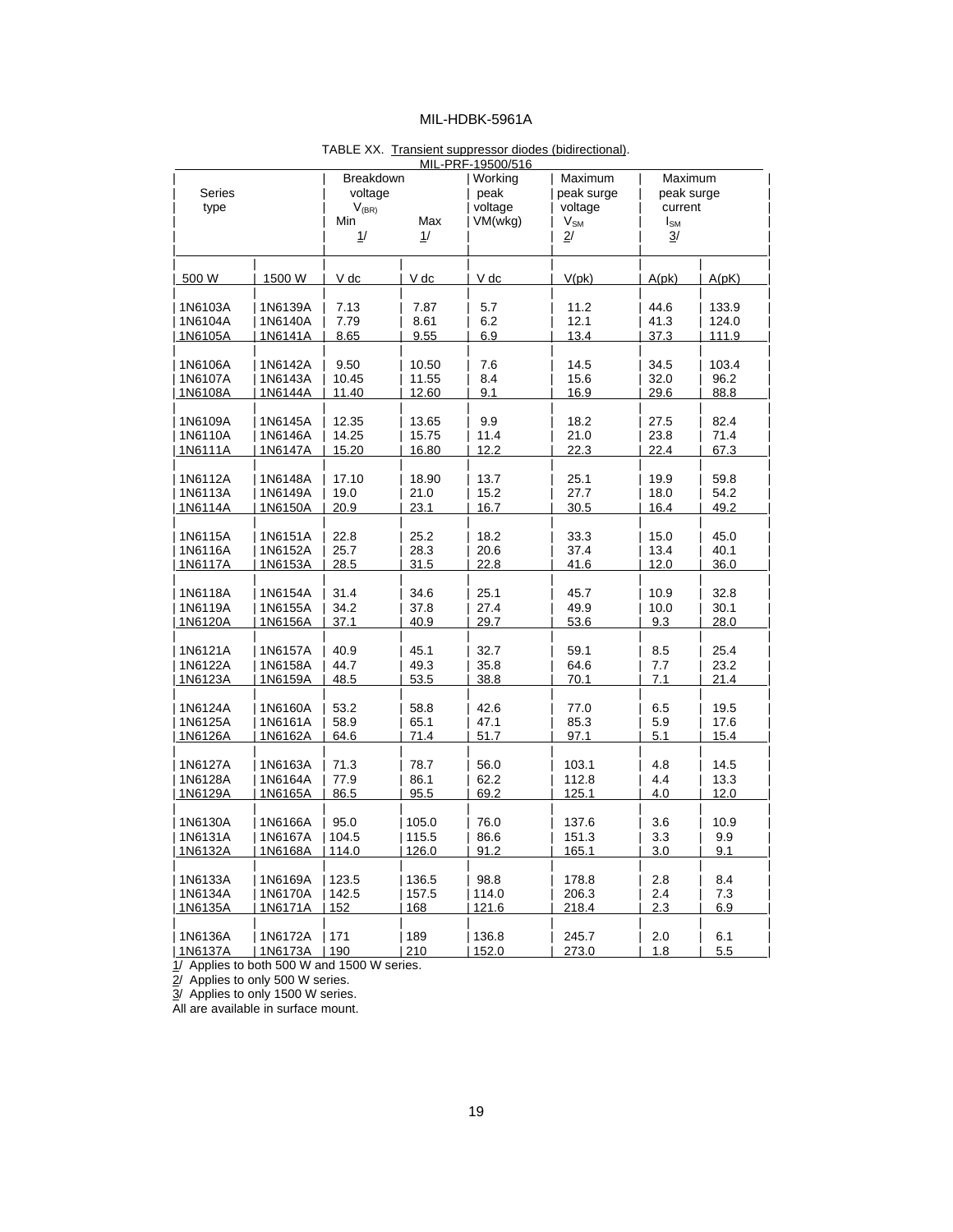| Device<br>type<br>number | <b>Breakdown</b><br>voltage<br>$V_{(BR)}$ at | Working<br>peak<br>reverse | Test<br>current<br>It $p=300$ ms                | <b>Maximum</b><br>clamping<br>voltage        | Maximum peak pulse<br>current $(I_{\rm p})$ |                               |  |
|--------------------------|----------------------------------------------|----------------------------|-------------------------------------------------|----------------------------------------------|---------------------------------------------|-------------------------------|--|
|                          | $\mathsf{I}_{\mathsf{BR}}$<br>Min            | voltage<br>$V_{RWM}$       | duty cycle<br>< 2<br>$\mathsf{I}_{\mathsf{BR}}$ | $V_{C(max)}$<br>at $I_p$ for<br>$t_p = 1$ ms | $t_p = 20$ ms<br>$t_r = 8$ ms               | $t_p = 1$ ms<br>$t_r = 10$ ms |  |
|                          | V dc                                         | V(pk)                      | mA dc                                           | V(pk)                                        | A(pk)                                       | A(pk)                         |  |
|                          | MIL-PRF-19500/551 500 watts                  |                            |                                                 |                                              |                                             |                               |  |
| 1N6461                   | 5.6                                          | 5                          | 25                                              | 9.0                                          | 315                                         | 56                            |  |
| 1N6462                   | 6.5                                          | 6                          | 20                                              | 11.0                                         | 258                                         | 46                            |  |
| 1N6463                   | 13.6                                         | 12                         | 5                                               | 22.6                                         | 125                                         | 22                            |  |
| 1N6464                   | 16.4                                         | 15                         | 5                                               | 26.5                                         | 107                                         | 19                            |  |
| 1N6465                   | 27                                           | 24                         | 2                                               | 41.4                                         | 69                                          | 12                            |  |
| 1N6466                   | 33                                           | 30.5                       | 1                                               | 47.5                                         | 63                                          | 11                            |  |
| 1N6467                   | 43.7                                         | 40.3                       | 1                                               | 63.5                                         | 45                                          | 8                             |  |
| 1N6468                   | 54                                           | 51.6                       | 1                                               | 78.5                                         | 35                                          | 6                             |  |

TABLE XX. Transient suppressor diodes (unidirectional) - Continued.

All are available in surface mount packages.

|        | $1$ $11$ $11$ $133000$ $332$ $1300$ walls |      |    |      |     |      |
|--------|-------------------------------------------|------|----|------|-----|------|
| 1N6469 | 5.6                                       | 5    | 50 | 9.0  | 945 | 167  |
| 1N6470 | 6.5                                       | 6    | 50 | 11.0 | 775 | 137  |
| 1N6471 | 13.6                                      | 12   | 10 | 22.6 | 374 | 66   |
| 1N6472 | 16.4                                      | 15   | 10 | 26.5 | 322 | 57   |
| 1N6473 | 27                                        | 24   | 5  | 41.4 | 206 | 36.5 |
| 1N6474 | 33                                        | 30.5 | 1  | 47.5 | 190 | 32   |
| 1N6475 | 43.7                                      | 40.3 | 1  | 63.5 | 136 | 24   |
| 1N6476 | 54                                        | 51.6 |    | 78.5 | 106 | 19   |

#### | MIL-PRF-19500/552 1500 watts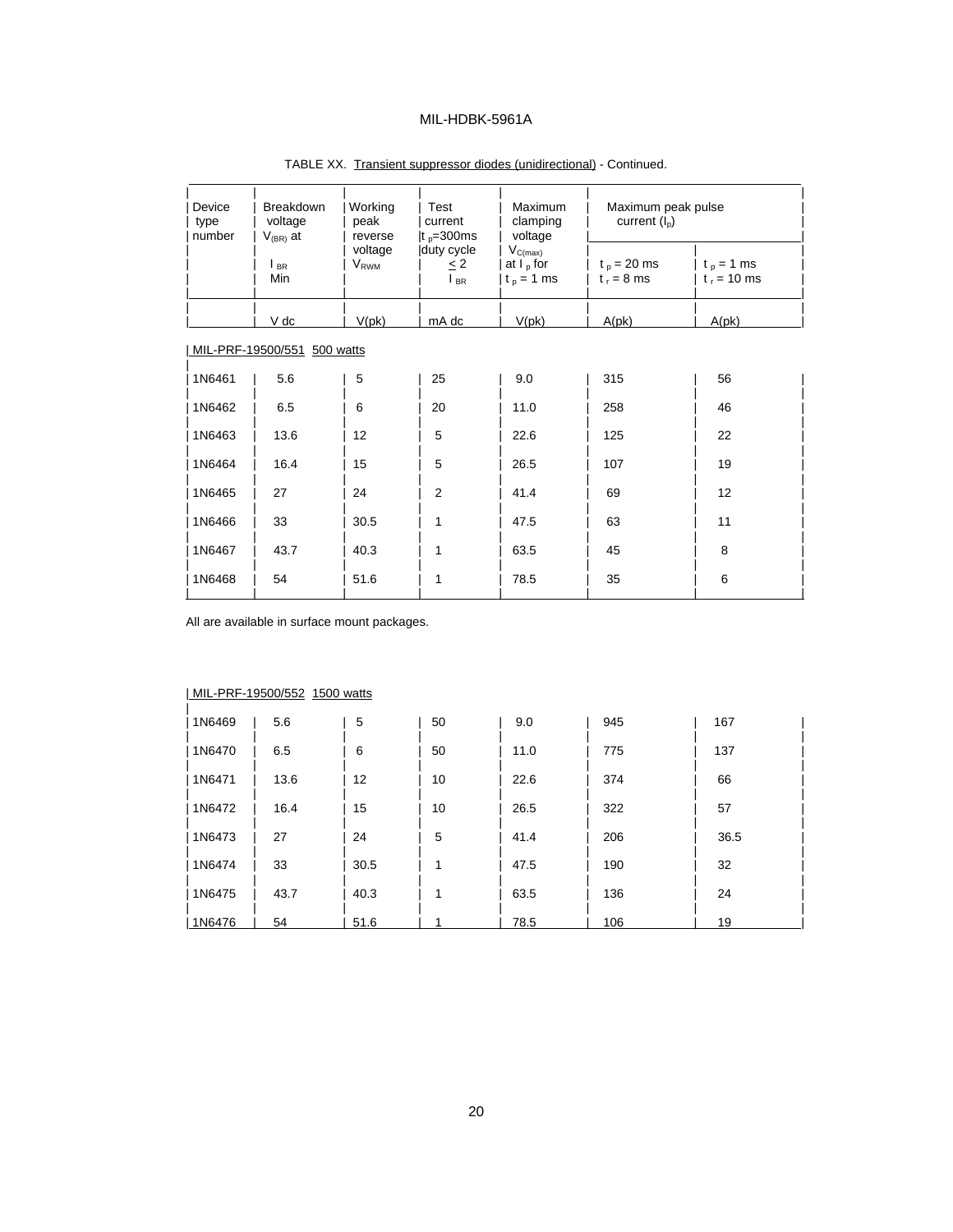#### TABLE XXI. Thyristors (SCRs).

| Device<br>type<br>no.   |
|-------------------------|
| No part numbers listed. |

TABLE XXII. Current regulator diodes.

| Device   | p    | $Z_T$     | $Z_{K}$ | $V_r$          | $T_{\rm CIP}$      | $\mathsf{T}_{\textsf{CIP}}$ |             |      |
|----------|------|-----------|---------|----------------|--------------------|-----------------------------|-------------|------|
| type     |      |           |         |                | at -55°C           | at 25°C                     | Case        | Spec |
| no.      | mA   | $M\Omega$ | kΩ      | $\vee$         | $\%$ / $C^{\circ}$ | $\%$ / $C^{\circ}$          |             |      |
|          |      |           |         |                |                    |                             |             |      |
| 1N5283-1 | .22  | 25        | 2750    | 1              | $+1.35$            | $-.006 + .70$               | <b>DO-7</b> | 463  |
| 1N5284-1 | .24  | 19        | 2350    | $\mathbf{1}$   | $+1.25$            | $-11$<br>$+.66$             | <b>DO-7</b> | 463  |
| 1N5285-1 | .27  | 14        | 1950    | 1              | $-0.10 + 1.15$     | $-12$<br>$+.58$             | <b>DO-7</b> | 463  |
| 1N5286-1 | .30  | 9         | 1600    | 1              | $-15 + 1.05$       | $-15$<br>$+.52$             | <b>DO-7</b> | 463  |
| 1N5287-1 | .33  | 6.6       | 1350    | $\overline{1}$ | $-.20 + .95$       | $-16$<br>$+.47$             | <b>DO-7</b> | 463  |
| 1N5288-1 | .39  | 4.1       | 1000    | 1.05           | $-0.30 + 0.82$     | $+.38$<br>$-20$             | <b>DO-7</b> | 463  |
| 1N5289-1 | .43  | 3.3       | 870     | 1.05           | $-32 + 75$         | $-22$<br>$+.33$             | $DO-7$      | 463  |
| 1N5290-1 | .47  | 2.7       | 750     | 1.05           | $-35 + 70$         | $-.23$<br>$+.28$            | <b>DO-7</b> | 463  |
| 1N5291-1 | .56  | 1.9       | 560     | 1.10           | $-.40 + .55$       | $-.26$<br>$+.20$            | $DO-7$      | 463  |
| 1N5292-1 | .62  | 1.55      | 470     | 1.13           | $-42 + 45$         | $-.27$<br>$+.15$            | <b>DO-7</b> | 463  |
| 1N5293-1 | .68  | 1.35      | 400     | 1.15           | $-45 + 40$         | $-.28$<br>$+.12$            | <b>DO-7</b> | 463  |
| 1N5294-1 | .75  | 1.15      | 335     | 1.20           | $-0.50 + 0.35$     | $-.30$<br>$+.07$            | $DO-7$      | 463  |
| 1N5295-1 | .82  | 1.00      | 290     | 1.25           | $-.52 + .27$       | $-.31$<br>$+.03$            | <b>DO-7</b> | 463  |
| 1N5296-1 | .91  | .88       | 240     | 1.29           | $-.56 + .20$       | $-.32$                      | DO-7        | 463  |
| 1N5297-1 | 1.00 | .80       | 205     | 1.35           | $-58 + 15$         | $-.34$                      | <b>DO-7</b> | 463  |
| 1N5298-1 | 1.10 | .70       | 180     | 1.40           | $-60 + 10$         | $-36$                       | <b>DO-7</b> | 463  |
| 1N5299-1 | 1.20 | .64       | 155     | 1.45           | $-0.63 + 0.05$     | $-37$                       | <b>DO-7</b> | 463  |
| 1N5300-1 | 1.30 | .58       | 135     | 1.50           | $-65$              | $-38$                       | $DO-7$      | 463  |
| 1N5301-1 | 1.40 | .54       | 115     | 1.55           | $-68$              | $-39$                       | $DO-7$      | 463  |
| 1N5302-1 | 1.50 | .51       | 105     | 1.60           | $-70$              | $-.40$                      | $DO-7$      | 463  |
| 1N5303-1 | 1.60 | .475      | 92      | 1.65           | $-.70$             | $-.40$                      | <b>DO-7</b> | 463  |
| 1N5304-1 | 1.80 | .42       | 74      | 1.75           | $-72$              | $-41$                       | $DO-7$      | 463  |
| 1N5305-1 | 2.00 | .395      | 61      | 1.85           | $-75$              | $-.42$                      | <b>DO-7</b> | 463  |
| 1N5306-1 | 2.20 | .37       | 52      | 1.95           | $-76$              | $-.42$                      | <b>DO-7</b> | 463  |
| 1N5307-1 | 2.40 | .345      | 44      | 2.00           | $-.78$             | $-.43$                      | <b>DO-7</b> | 463  |
| 1N5308-1 | 2.7  | .32       | 35      | 2.15           | $-.80$             | $-.43$                      | <b>DO-7</b> | 463  |
| 1N5309-1 | 3.0  | .30       | 29      | 2.25           | $-0.81$            | $-43$                       | <b>DO-7</b> | 463  |
| 1N5310-1 | 3.3  | .28       | 24      | 2.35           | $-.82$             | $-.44$                      | <b>DO-7</b> | 463  |
| 1N5311-1 | 3.6  | .265      | 20      | 2.5            | $-83$              | $-44$                       | <b>DO-7</b> | 463  |
| 1N5312-1 | 3.9  | .255      | 17      | 2.6            | $-84$              | $-45$                       | <b>DO-7</b> | 463  |
| 1N5313-1 | 4.3  | .245      | 14      | 2.75           | $-0.85$            | $-.45$                      | <b>DO-7</b> | 463  |
| 1N5314-1 | 14.7 | 236       | 12      | 2.9            | $-86$              | $-.45$                      | $DO-7$      | 463  |

All are available in Surface Mount packages.

All are available in chip form.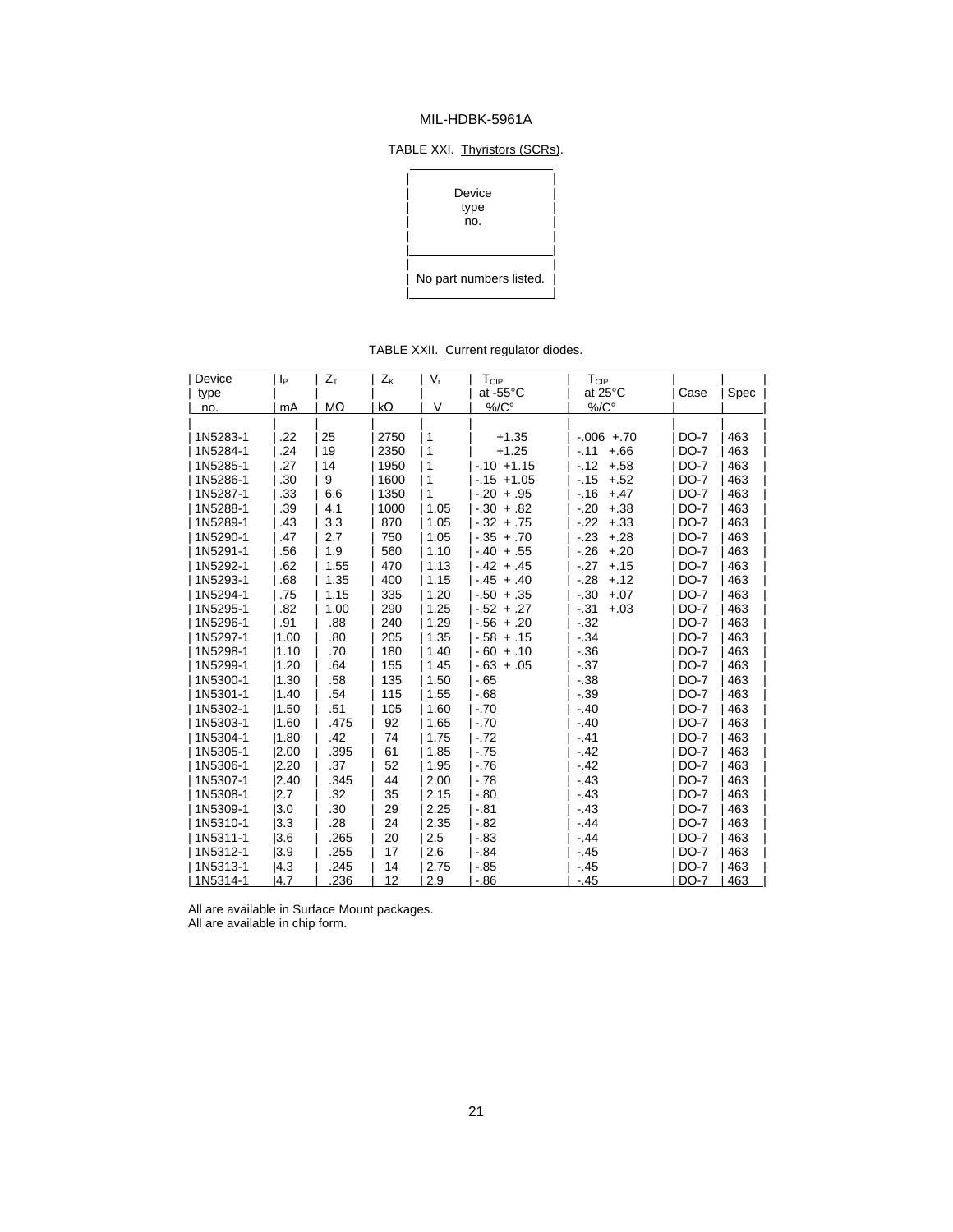| Device<br>type  | $C_T$ at<br>4 V dc | <b>Capacitance</b><br>ratio | $V_{R1}$ to $V_{R2}$ |      | <b>V</b> <sub>RWM</sub> | Conditions  |                 | Q   | Case        | Spec |
|-----------------|--------------------|-----------------------------|----------------------|------|-------------------------|-------------|-----------------|-----|-------------|------|
| no.             | pF                 | max                         | V dc                 | V dc | V dc                    | freq<br>MHz | $V_{R}$<br>V dc |     |             |      |
| 11N5139A        | 6.8                | 2.7                         | 4                    | 60   | 60                      | 1           | 4               | 350 | <b>DO-7</b> | 383  |
| <b>I1N5461C</b> | 6.8                | 2.9                         | 2                    | 30   |                         | 50          | 4               | 600 | $DO-7$      | 436  |
| <b>I1N5462C</b> | 8.2                | 2.95                        | 2                    | 30   |                         | 50          | 4               | 600 | $DO-7$      | 436  |
| 11N5140A        | 10                 | 2.8                         | 4                    | 60   | 60                      | 1           | 4               | 300 | $DO-7$      | 383  |
| 11N5463C        | 10                 | 2.95                        | 2                    | 30   |                         | 50          | 4               | 550 | $DO-7$      | 436  |
| 1N5141A         | 12                 | 2.8                         | 4                    | 60   | 60                      | 1           | 4               | 300 | <b>DO-7</b> | 383  |
| 1N5464C         | 12                 | 2.95                        | $\overline{2}$       | 30   |                         | 50          | 4               | 550 | <b>DO-7</b> | 436  |
| <b>I1N5142A</b> | 15                 | 2.8                         | 4                    | 60   | 60                      | 1           | 4               | 250 | $DO-7$      | 383  |
| 1N5465C         | 15                 | 2.95                        | 2                    | 30   |                         | 50          | 4               | 550 | <b>DO-7</b> | 436  |
| 1N5143A         | 18                 | 2.8                         | 4                    | 60   | 60                      | 1           | 4               | 250 | $DO-7$      | 383  |
| 1N5466C         | 18                 | 3                           | $\overline{2}$       | 30   |                         | 50          | 4               | 500 | <b>DO-7</b> | 436  |
| 1N5467C         | 20                 | 3                           | $\overline{2}$       | 30   |                         | 50          | 4               | 500 | $DO-7$      | 436  |
| 1N5468C         | 22                 | 3.05                        | 2                    | 30   |                         | 50          | 4               | 500 | <b>DO-7</b> | 436  |
| 11N5144A        | 22                 | 3.2                         | 4                    | 60   | 60                      | 1           | 4               | 200 | $DO-7$      | 383  |
| 1N5469C         | 27                 | 3.05                        | 2                    | 30   |                         | 50          | 4               | 500 | <b>DO-7</b> | 436  |
| 11N5145A        | 27                 | 3.2                         | 4                    | 60   | 60                      | 1           | 4               | 200 | $DO-7$      | 383  |
| <b>I1N5470C</b> | 33                 | 3.05                        | 2                    | 30   |                         | 50          | 4               | 500 | $DO-7$      | 436  |
| 11N5146A        | 33                 | 3.2                         | 4                    | 60   | 60                      | 1           | 4               | 200 | <b>DO-7</b> | 383  |
| <b>I1N5471C</b> | 39                 | 3.05                        | 2                    | 30   |                         | 50          | 4               | 500 | <b>DO-7</b> | 436  |
| 11N5147A        | 39                 | 3.2                         | 4                    | 60   | 60                      | 1           | 4               | 200 | $DO-7$      | 383  |
| 1N5472C         | 47                 | 3.05                        | 2                    | 30   |                         | 50          | 4               | 400 | <b>DO-7</b> | 436  |
| 1N5148A         | 47                 | 3.2                         | 4                    | 60   | 60                      | 1           | 4               | 200 | <b>DO-7</b> | 383  |
| 11N5473C        | 56                 | 3.1                         | 2                    | 30   |                         | 50          | 4               | 300 | $DO-7$      | 436  |
| 1N5474C         | 68                 | 3.1                         | 2                    | 30   |                         | 50          | 4               | 250 | <b>DO-7</b> | 436  |
| 1N5475C         | 82                 | 3.1                         | 2                    | 30   |                         | 50          | 4               | 225 | <b>DO-7</b> | 436  |
| 1N5476C         | 100                | 3.1                         | $\overline{2}$       | 30   |                         | 50          | 4               | 200 | $DO-7$      | 436  |

#### TABLE XXIII. Voltage-variable-capacitance diodes.

TABLE XXIV. Full wave bridge rectifiers.

| Phase  | Device<br>type    | Ιo | <b>IFSM</b> | at<br>lr. | $V_r$ | Spec |
|--------|-------------------|----|-------------|-----------|-------|------|
|        | no.               | A  | A           |           |       |      |
|        |                   |    |             | mA        | V     |      |
|        |                   |    |             |           |       |      |
| Single | IM19500/469-01    | 10 | 100         | 2         | 200   | 469  |
| Single | IM19500/469-02    | 10 | 100         | 2         | 400   | 469  |
| Single | IM19500/469-03    | 10 | 100         | 2         | 600   | 469  |
| Single | IM19500/469-04    | 10 | 100         | 2         | 800   | 469  |
| Single | IM19500/469-05    | 10 | 100         | 2         | 1000  | 469  |
| Single | SPA <sub>25</sub> | 25 | 150         | 2         | 100   | 446  |
| Single | SPB <sub>25</sub> | 25 | 150         | 2         | 200   | 446  |
| Single | SPC <sub>25</sub> | 25 | 150         | 2         | 400   | 446  |
| Single | SPD <sub>25</sub> | 25 | 150         | 2         | 600   | 446  |
| Three  | M19500/483-01     | 25 | 150         | 2         | 200   | 483  |
| Three  | M19500/483-02     | 25 | 150         | 2         | 400   | 483  |
| Three  | IM19500/483-03    | 25 | 150         | 2         | 600   | 483  |
| Three  | IM19500/483-04    | 25 | 150         | 2         | 800   | 483  |

NOTE: Package outlines for these bridge rectifiers are shown in their respective detail specifications.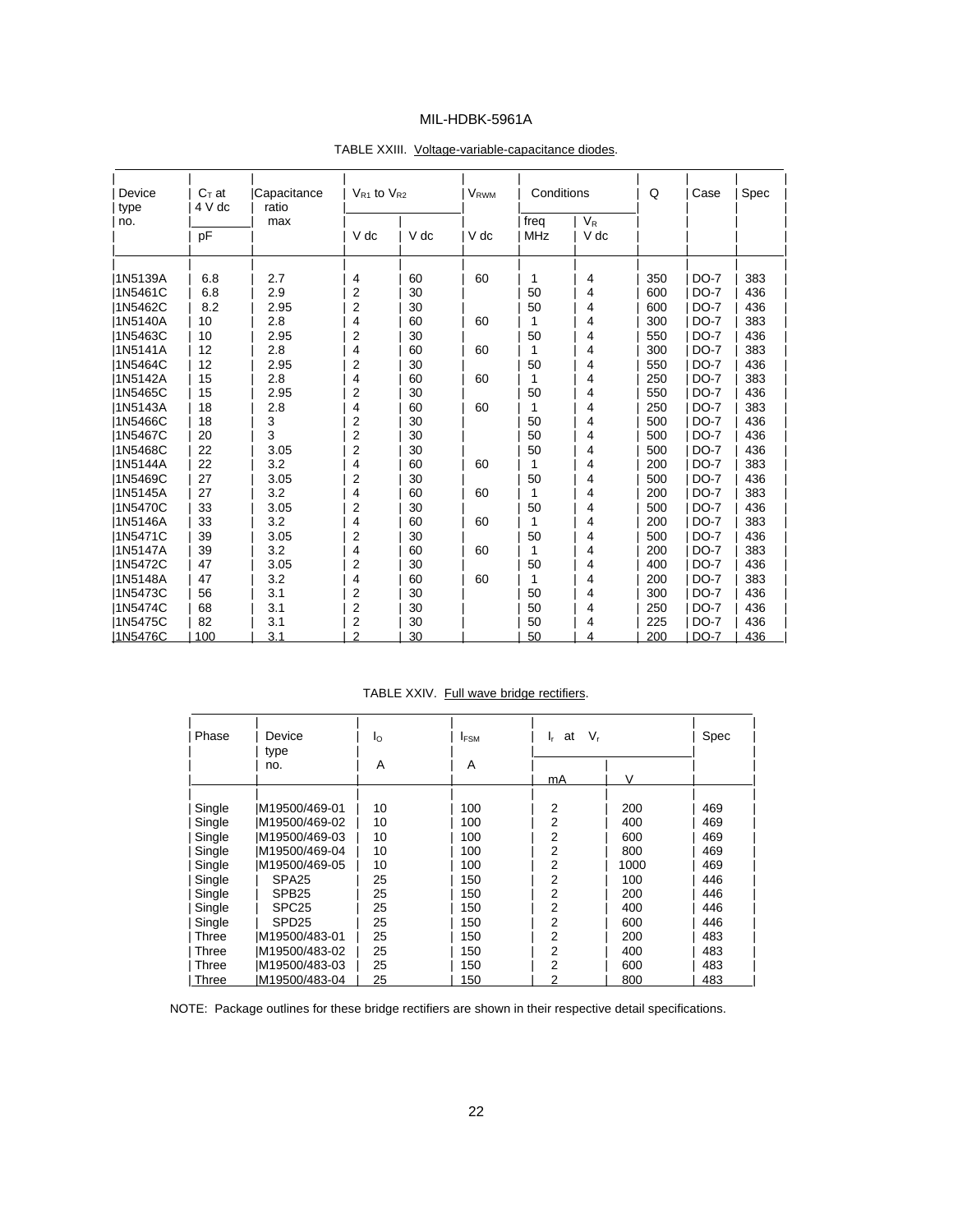| Device      | $I_{\rm O}$ | VF. | at I <sub>F</sub> | at $V_R$<br>l <sub>R</sub> |    | $t_{rr}$ | $C_{\text{\tiny T}}$ | Case        | Spec |
|-------------|-------------|-----|-------------------|----------------------------|----|----------|----------------------|-------------|------|
| type<br>no. | mA          |     |                   |                            |    | ns       | pF                   |             |      |
|             |             | V   | mA                | mA                         | V  |          |                      |             |      |
|             |             |     |                   |                            |    |          |                      |             |      |
| 1N5768      | 300         | 1.5 | 500               | .1                         | 40 | 20       | 4                    | FLAT        | 474  |
| 1N5770      | 300         | 1.5 | 500               | $\cdot$ 1                  | 40 | 20       | 8                    | <b>FLAT</b> | 474  |
| 1N5772      | 300         | 1.5 | 500               | $\cdot$ 1                  | 40 | 20       | 8                    | <b>FLAT</b> | 474  |
| 1N5774      | 300         | 1.5 | 500               | .1                         | 40 | 20       | 8                    | <b>FLAT</b> | 474  |
| 1N6496      | 300         | 1.5 | 500               | .1                         | 40 | 20       | 8                    | <b>FLAT</b> | 474  |
| 1N6506      | 300         | 1.5 | 500               | .1                         | 40 | 20       | 4                    | 14 DIP      | 474  |
| 1N6507      | 300         | 1.5 | 500               | $\cdot$ 1                  | 40 | 20       | 8                    | 14 DIP      | 474  |
| 1N6508      | 300         | 1.5 | 500               | $\cdot$ 1                  | 40 | 20       | 8                    | 14 DIP      | 474  |
| 1N6509      | 300         | 1.5 | 500               | $\cdot$ 1                  | 40 | 20       | 8                    | 14 DIP      | 474  |
| 1N6100      | 300         | 1.0 | 100               | .025                       | 20 | 5        | 4                    | <b>FLAT</b> | 474  |
| 1N6101      | 300         | 1.0 | 100               | .025                       | 20 | 5        | 4                    | 14 DIP      | 474  |
| 1N6510      | 300         | 1.0 | 100               | .025                       | 20 | 5        | 4                    | FLAT        | 474  |
| 1N6511      | 300         | 1.0 | 100               | .025                       | 20 | 5        | 4                    | 14 DIP      | 474  |

#### TABLE XXV. Multiple diode arrays.

NOTE: Pinouts and case outlines for these multiple diode arrays are shown in the detail specification.

 $\overline{a}$ 

TABLE XXVI. Light emitting diodes.

| Device | Color |     |     | $\sqrt{2}$<br>◡ | V⊧   | Wavelength |     |      |  |
|--------|-------|-----|-----|-----------------|------|------------|-----|------|--|
| type   |       |     | mcd | рF              |      | nm         |     | Spec |  |
| no.    |       |     |     |                 | V dc |            |     |      |  |
|        |       | Min | Max |                 |      | Min        | Max |      |  |

#### NOTE: These devices are in TO-18 packages and are also available in panel mount configuration

| 1N6609 | Red    | 20 | --- | 100 | 3 | 590 | 695 | 519 |
|--------|--------|----|-----|-----|---|-----|-----|-----|
| 1N6610 | Yellow | 20 | --- | 100 | 3 | 550 | 660 | 520 |
| 1N6611 | lGreen | 20 | --- | 100 |   | 525 | 600 | 521 |

NOTE: These devices are right-angle P.C. board mounted fault indicators:

| 1N6493 | Red            |    | ---   | 100 | 3  | 595 | 695 | 572 |
|--------|----------------|----|-------|-----|----|-----|-----|-----|
| 1N6494 | <b>IYellow</b> |    | ---   | 100 | 3  | 570 | 595 | 572 |
| 1N6495 | <b>IGreen</b>  | .8 | ---   | 100 | 3  | 525 | 580 | 572 |
| 1N6497 | Red            | .5 | ---   | 500 | 20 | 595 | 695 | 574 |
| 1N6498 | <b>Yellow</b>  | .5 | $---$ | 500 | 20 | 570 | 595 | 574 |
| 1N6499 | lGreen         | .5 | $---$ | 500 | 25 | 525 | 580 | 574 |

These devices are internally current limited to operate on any voltage from

3 to 30 V dc with no external current limiting resistor.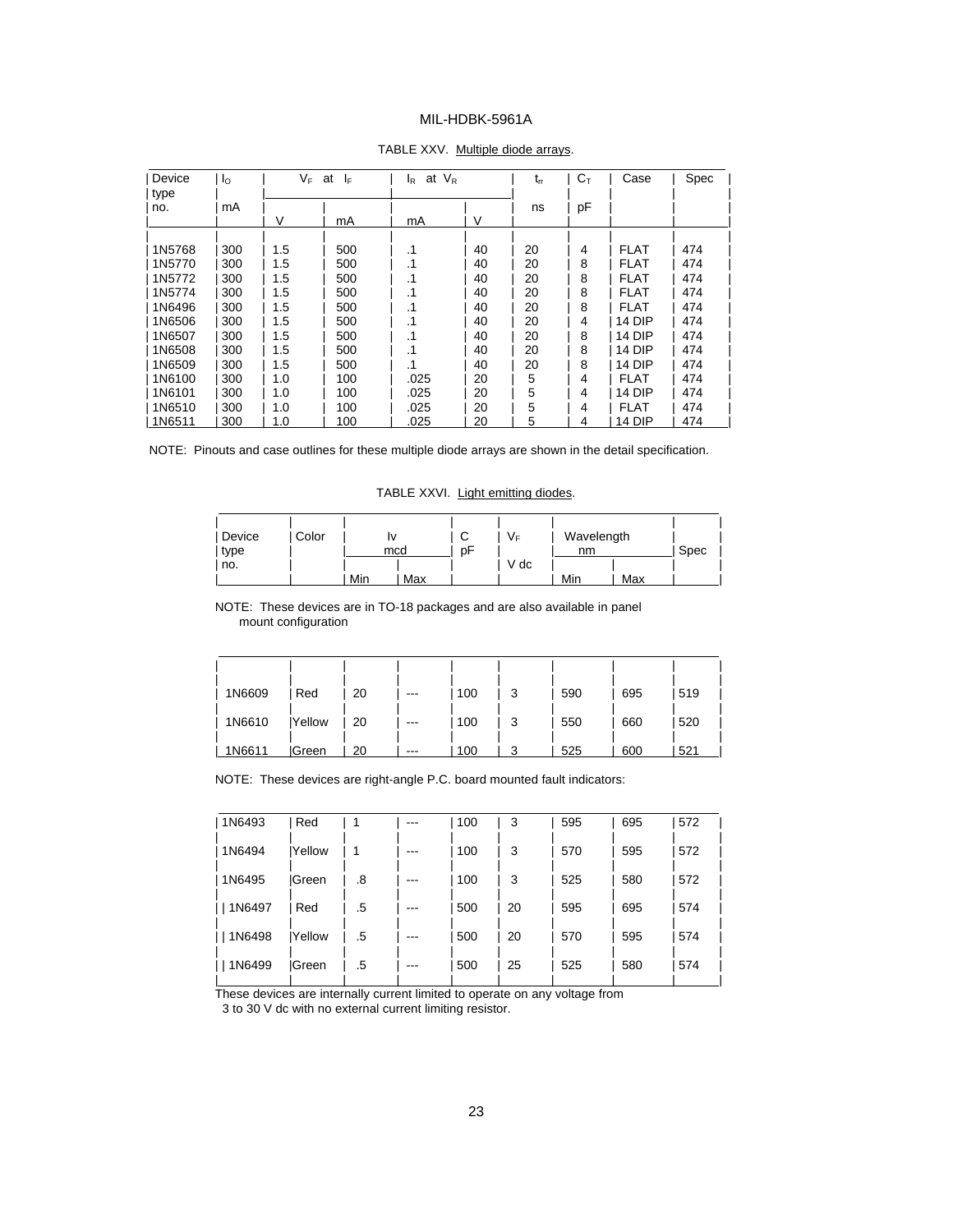#### TABLE XXVII. PNP dual transistors.

|   | Device |          | Maximum ratings at $T_A = 25^{\circ}C$ |                 |                            |                            | Primary electricals |     |               |     |         |             |      |
|---|--------|----------|----------------------------------------|-----------------|----------------------------|----------------------------|---------------------|-----|---------------|-----|---------|-------------|------|
|   | type   | P,       |                                        |                 |                            |                            |                     |     |               |     |         | Case        | Spec |
|   | no.    | One/both | Ic.                                    | V <sub>CB</sub> | $\mathsf{V}_{\mathsf{CE}}$ | $\mathsf{V}_{\mathsf{BE}}$ | $h_{FE}$ at $I_{C}$ |     | $C_{\rm obo}$ | ΝF  | f,      |             |      |
|   |        | side(s)  |                                        |                 |                            |                            |                     |     | max           |     |         |             |      |
|   |        | mW       | mA dc                                  | V dc            | V dc                       | V dc                       |                     | mA  | рF            | dВ  | MHz     |             |      |
|   |        |          |                                        |                 |                            |                            |                     |     |               |     |         |             |      |
|   | 2N3810 | 500/600  | 50                                     | 60              | 60                         | 5                          | 150-450             | 1.0 | 5             | 2.5 | 100-500 | <b>TO77</b> | 336  |
|   | 2N3811 | 500/600  | 50                                     | 60              | 60                         | 5                          | 300-900             | 1.0 | 5             | 2.5 | 100-500 | <b>TO77</b> | 336  |
| U | 2N5796 | 500/600  | 600                                    | 60              | 60                         | 5                          | 100-300             | 150 |               |     |         |             | 496  |

l

#### TABLE XXVIII. NPN dual transistors.

|   | Device |           | Maximum ratings at $T_A = 25^{\circ}C$ |          |          |                  |                     | Primary electricals |                           |           |              |        | <b>Spec</b> |
|---|--------|-----------|----------------------------------------|----------|----------|------------------|---------------------|---------------------|---------------------------|-----------|--------------|--------|-------------|
|   | type   | $P_{t}$   |                                        |          |          |                  |                     |                     |                           |           |              |        |             |
|   | no.    | IOne/both | -lc                                    | $V_{CB}$ | $V_{CE}$ | lV <sub>be</sub> | $h_{FF}$ at $h_{C}$ |                     | $C_{\alpha$ <sub>bo</sub> | <b>NF</b> | $\mathbf{f}$ |        |             |
|   |        | side(s)   |                                        |          |          |                  |                     |                     | max                       |           |              |        |             |
|   |        | mW        | lmA dc                                 | V dc     | V dc     | $IV$ dc          |                     | mA                  | рF                        | dB        | MHz          |        |             |
|   | 2N2920 | 300/500   | 30                                     | 70       | 60       | 6                | 175-600             | 0.1                 | 5                         | 3.0       | 60-400       | . TO77 | 1355        |
| U | 2N5794 | 500/600   | 600                                    | 75       | 40       | 6                | 100-300             | 150                 | 8                         |           |              |        | 1495        |
| U | 2N2060 | 540/600   | 500                                    | 100      | 60       |                  | 40-120              | 1.0                 | 15                        | 8.0       | 60-500       | . TO77 | 1270        |
|   |        |           |                                        |          |          |                  |                     |                     |                           |           |              |        |             |

#### TABLE XXIX. Dual transistors, complementary.

| <b>IDevice</b> | Maximum ratings         |     |          |          |          |                     | Primary electricals |               |                |     |      |      |
|----------------|-------------------------|-----|----------|----------|----------|---------------------|---------------------|---------------|----------------|-----|------|------|
| type           | $\mathsf{P}_\mathsf{T}$ |     |          |          |          |                     |                     |               |                |     |      |      |
| Ino.           | One/both                | -lc | $V_{CB}$ | $V_{CE}$ | $V_{EB}$ | $h_{FE}$ at $I_{C}$ |                     | $V_{CE(sat)}$ |                | C   | Case | Spec |
|                | side(s)                 |     |          |          |          |                     |                     |               | at $I_{\rm C}$ |     |      |      |
|                | mW                      | mA  |          |          |          |                     | mA                  |               | mA             | рF  |      |      |
| 2N3838         | 250/350                 | 600 | 60       | 40       |          | 100/300             | 150                 | .4            | 150            | 300 |      | 421  |
| 2N4854         | 300/600                 | 600 | 60       | 40       |          | 100/300             | 150                 | .4            | 150            | 300 |      | 421  |

| TABLE XXX. Optically coupled isolators. |
|-----------------------------------------|
|-----------------------------------------|

|                      |                | <b>LED</b> section |                   |                |                  | Total device<br>Photo transistor |                  |                              |                   |                  |                      |                |                   |
|----------------------|----------------|--------------------|-------------------|----------------|------------------|----------------------------------|------------------|------------------------------|-------------------|------------------|----------------------|----------------|-------------------|
| Device<br>type       | ΙF             | -lp                | $V_F$ at $I_F$    |                | V <sub>CEO</sub> | $V_{\text{CBO}}$                 | V <sub>EBO</sub> | $V_{CE}$ at $I_{C}$<br>(SAT) |                   | I <sub>CEX</sub> |                      | t,<br>and      | Spec              |
| no.                  | mA             | mA                 | V                 | mA             | v                | V                                | ν                | V                            | mA                | ШF               | ШF<br>= 10 mA = 2 mA | ٦f<br>ms       |                   |
| 4N47<br>4N48<br>4N49 | 40<br>40<br>40 |                    | 1.5<br>1.5<br>1.5 | 10<br>10<br>10 | 40<br>40<br>40   | 45<br>45<br>45                   |                  | .3<br>.3<br>.3               | 2.0<br>2.0<br>2.0 | 30<br>30<br>30   | .5<br>1.0<br>2.0     | 20<br>20<br>25 | 548<br>548<br>548 |

All have surface mount packages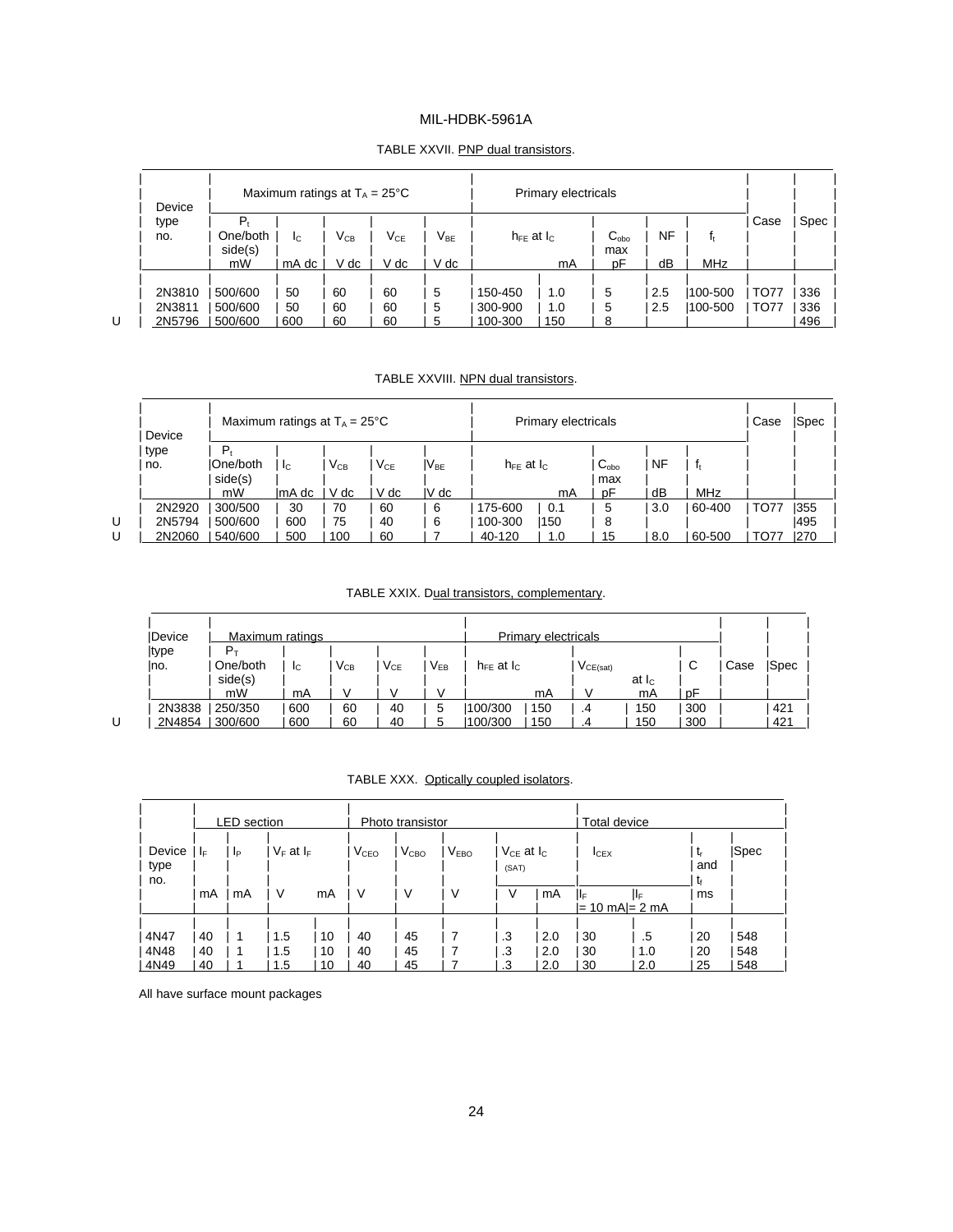|                  |                 |          | Maximum ratings |                |                           | Primary electrical characteristics |     |       |      | Channel |
|------------------|-----------------|----------|-----------------|----------------|---------------------------|------------------------------------|-----|-------|------|---------|
| Device<br>type   | $P_T$<br>$@T_c$ | $V_{DS}$ | $V_{GS}$        | Iр<br>$@T_c$   | $r_{DS(on)}$<br>$@V_{GS}$ | $q_{fs}$                           |     | Case  | Spec |         |
| no.              | l=25°C          |          |                 | $=25^{\circ}C$ | $=10V$                    |                                    |     |       |      |         |
|                  | W               | $\vee$   | $\vee$          | A              | max $\Omega$              | min                                | max | TO-   |      |         |
| Ù<br>2N7389      | 25              | 1100     | ±20             | 6.5            | 0.30                      | 2.5                                |     | 205   | 1630 | P       |
| U<br>2N7390      | 25              | 200      | $\pm 20$        | 4.0            | 0.80                      | 2.5                                |     | 205   | 1630 | P       |
| 2N7395           | 25              | 100      | ±20             | 8.0            | 0.23                      |                                    |     | 205   | 1631 | N       |
| 2N7396           | 25              | 200      | $\pm 20$        | 5.0            | 0.46                      |                                    |     | 205   | 631  | N       |
| 2N7397           | 25              | 1250     | ±20             | 4.0            | 0.61                      |                                    |     | 1205  | 1631 | N       |
| 2N7398           | 25              | 1500     | $\pm 20$        | 2.0            | 2.50                      |                                    |     | 205   | 631  | N       |
| 2N7399           | 150             | 100      | $\pm 20$        | 11.0           | 0.21                      |                                    |     | 257   | 632  | N       |
| 2N7400           | 50              | 200      | $\pm 20$        | 8.0            | 0.44                      |                                    |     | 257   | 1632 | N       |
| 2N7401           | 150             | 250      | $\pm 20$        | 6.0            | 0.60                      |                                    |     | 257   | 632  | N       |
| 2N7402           | 50              | 1500     | ±20             | 3.0            | 2.70                      |                                    |     | 257   | 632  | N       |
| 2N7403           | 125             | 100      | ±20             | 22.0           | 0.14                      |                                    |     | 254   | 633  | P       |
| 2N7404           | 125             | 200      | ±20             | 15.0           | 0.29                      |                                    |     | 254   | 1633 | P       |
| 2N7405           | 125             | 100      | $\pm 20$        | 25.0           | 0.07                      |                                    |     | 254   | 1634 | P       |
| <b>2N7406</b>    | 125             | 200      | $\pm 20$        | 24.0           | 0.11                      |                                    |     | 254   | 634  | P       |
| 2N7407           | 125             | 250      | $\pm 20$        | 18.0           | 0.17                      |                                    |     | 254   | 1634 | P       |
| 2N7408           | 125             | 500      | $\pm 20$        | 9.0            | 0.60                      |                                    |     | 254   | 1634 | P       |
| 2N7410           | 15              | 100      | ±20             | 3.5            | 0.60                      |                                    |     | 205   | 1638 | N       |
| 2N7411           | 15              | 100      | $\pm 20$        | 2.5            | 1.30                      |                                    |     | 205   | 639  | P       |
| U<br>2N7424U     | 300             | 60       | ±20             | 48             | 0.045                     |                                    |     | IS.M. | 1655 | P       |
| U<br>2N7425U     | 300             | 100      | $\pm 20$        | 38             | 0.068                     |                                    |     | IS.M. | 1655 | P       |
| U<br>2N7426U     | 300             | 200      | $\pm 20$        | 23             | 0.230                     |                                    |     | IS.M. | 1655 | P       |
| 2N7424           | 250             | 60       | $\pm 20$        | 35             | 0.050                     |                                    |     | 254   | 1660 | P       |
| 2N7425           | 1250            | 100      | $\pm 20$        | 35             | 0.073                     |                                    |     | 254   | 660  | P       |
| 2N7426           | 1250            | 200      | ±20             | 23             | 0.230                     |                                    |     | 254   | 1660 | P       |
| 2N7422           | 150             | 100      | $\pm 20$        | 22             | 0.080                     |                                    |     | 254   | 662  | P       |
| 2N7423           | 150             | 200      | ±20             | 14             | 0.315                     |                                    |     | 254   | 1662 | P       |
| 2N7431           | 250             | 60       | $\pm 20$        | 35             | 0.021                     |                                    |     | 254   | 663  | N       |
| 2N7432           | 1250            | 100      | $\pm 20$        | 35             | 0.045                     |                                    |     | 254   | 1663 | N       |
| 2N7433           | 250             | 200      | $\pm 20$        | 35             | 0.070                     |                                    |     | 254   | 663  | N       |
| U<br>2N7431U     | 300             | 60       | $\pm 20$        | 75             | 0.015                     |                                    |     | S.M.  | 663  | N       |
| U<br>2N7432U 300 |                 | 1100     | ±20             | 51             | 10.040                    |                                    |     | IS.M. | 1663 | N       |
| U<br>2N7433U 300 |                 | 1200     | ±20             | 43             | 0.070                     |                                    |     | IS.M. | 1663 | N       |

#### TABLE XXXI. Radiation Hardened MOSFETs.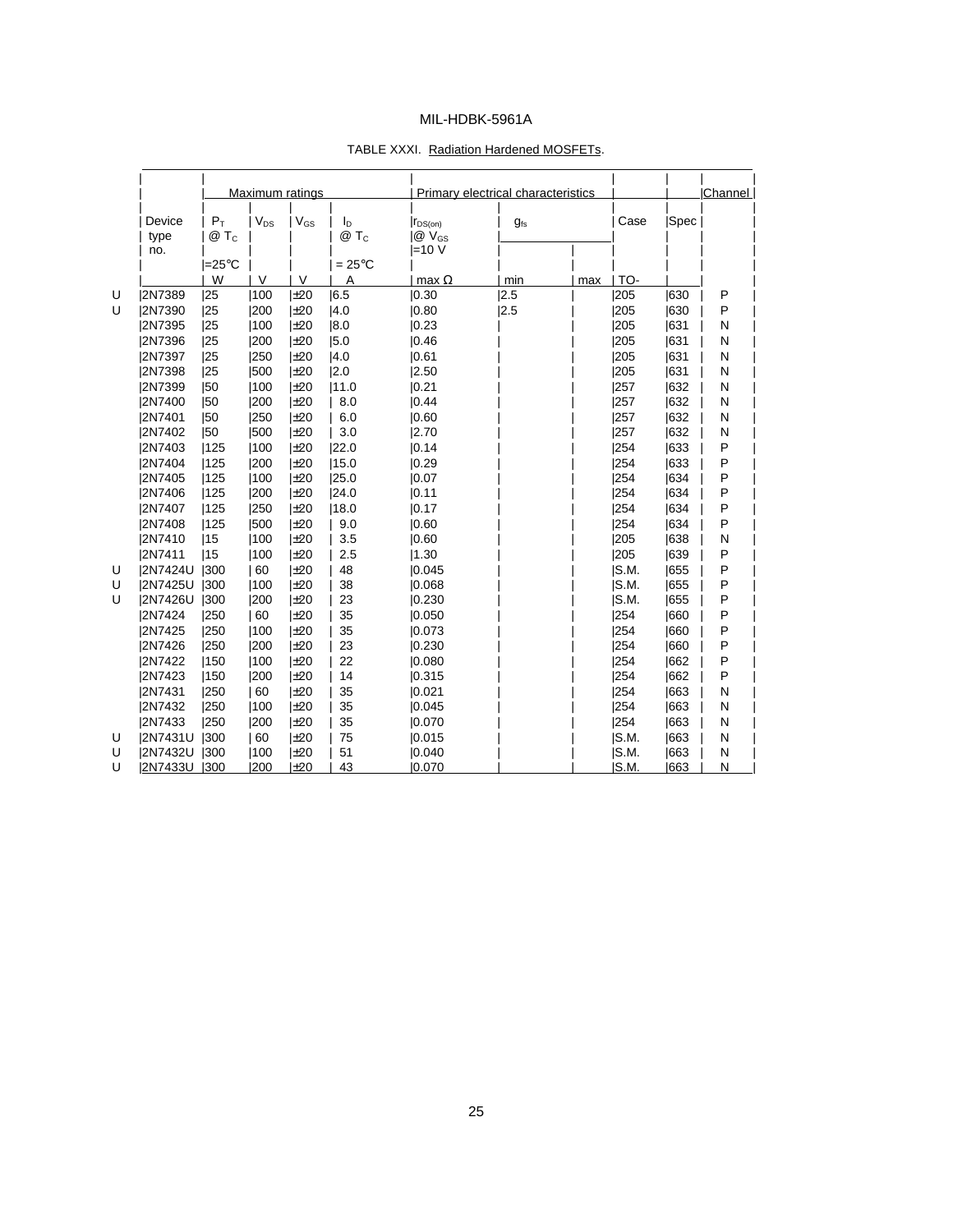| Device   | Table | Device   | Table | Device  | Table | Device   | Table | Device    | Table |
|----------|-------|----------|-------|---------|-------|----------|-------|-----------|-------|
| 1N645-1  | 16    | 1N973B-1 | 17    | 1N2824B | 17    | 1N2995B  | 17    | 1N4112-1  | 17    |
| 1N647-1  | 16    | 1N974B-1 | 17    | 1N2825B | 17    | 1N2997B  | 17    | 1N4113-1  | 17    |
| 1N649-1  | 16    | 1N975B-1 | 17    | 1N2826B | 17    | 1N2999B  | 17    | 1N4114-1  | 17    |
| 1N746A-1 | 17    | 1N976B-1 | 17    | 1N2827B | 17    | 1N3000B  | 17    | 1N4115-1  | 17    |
| 1N747A-1 | 17    | 1N977B-1 | 17    | 1N2829B | 17    | 1N3001B  | 17    | 1N4116-1  | 17    |
| 1N748A-1 | 17    | 1N978B-1 | 17    | 1N2831B | 17    | 1N3002B  | 17    | 1N4117-1  | 17    |
| 1N749A-1 | 17    | 1N979B-1 | 17    | 1N2831B | 17    | 1N3003B  | 17    | 1N4118-1  | 17    |
| 1N750A-1 | 17    | 1N980B-1 | 17    | 1N2831B | 17    | 1N3004B  | 17    | 1N4119-1  | 17    |
| 1N751A-1 | 17    | 1N981B-1 | 17    | 1N2832B | 17    | 1N3005B  | 17    | 1N4120-1  | 17    |
| 1N752A-1 | 17    | 1N982B-1 | 17    | 1N2833B | 17    | 1N3007B  | 17    | 1N4121-1  | 17    |
| 1N753A-1 | 17    | 1N983B-1 | 17    | 1N2834B | 17    | 1N3009B  | 17    | 1N4122-1  | 17    |
| 1N754A-1 | 17    | 1N984B-1 | 17    | 1N2835B | 17    | 1N3011B  | 17    | 1N4123-1  | 17    |
| 1N755A-1 | 17    | 1N985B-1 | 17    | 1N2836B | 17    | 1N3012B  | 17    | 1N4124-1  | 17    |
| 1N756A-1 | 17    | 1N986B-1 | 17    | 1N2837B | 17    | 1N3014B  | 17    | 1N4125-1  | 17    |
| 1N757A-1 | 17    | 1N987B-1 | 17    | 1N2838B | 17    | 1N3015B  | 17    | 1N4126-1  | 17    |
| 1N758A-1 | 17    | 1N988B-1 | 17    | 1N2840B | 17    | 1N3154-1 | 18    | 1N4127-1  | 17    |
| 1N759A-1 | 17    | 1N989B-1 | 17    | 1N2841B | 17    | 1N3155-1 | 18    | 1N4128-1  | 17    |
| 1N821-1  | 18    | 1N990B-1 | 17    | 1N2842B | 17    | 1N3156-1 | 18    | 1N4129-1  | 17    |
| 1N823-1  | 18    | 1N991B-1 | 17    | 1N2843B | 17    | 1N3157-1 | 18    | 1N4130-1  | 17    |
| 1N825-1  | 18    | 1N992B-1 | 17    | 1N2844B | 17    | 1N3671A  | 13    | 1N4131-1  | 17    |
| 1N827-1  | 18    | 1N1186   | 13    | 1N2845B | 17    | 1N3673A  | 13    | 1N4132-1  | 17    |
| 1N829-1  | 18    | 1N1188   | 13    | 1N2846B | 17    | 1N3766   | 13    | 1N4133-1  | 17    |
| 1N935B-1 | 18    | 1N1190   | 13    | 1N2970B | 17    | 1N3768   | 13    | 1N4134-1  | 17    |
| 1N937B-1 | 18    | 1N1202A  | 13    | 1N2971B | 17    | 1N3891A  | 15    | 1N4135-1  | 17    |
| 1N938B-1 | 18    | 1N1204A  | 13    | 1N2972B | 17    | 1N3893A  | 15    | 1N4148-1  | 16    |
| 1N939B-1 | 18    | 1N1206A  | 13    | 1N2973B | 17    | 1N3911A  | 15    | 1N4150-1  | 16    |
| 1N940B-1 | 18    | 1N2804B  | 17    | 1N2974B | 17    | 1N3912A  | 15    | 1N4153-1  | 16    |
| 1N941B-1 | 18    | 1N2805B  | 17    | 1N2975B | 17    | 1N3913A  | 15    | 1N4370A-1 | 17    |
| 1N943B-1 | 18    | 1N2806B  | 17    | 1N2976B | 17    | 1N3993A  | 17    | 1N4371A-1 | 17    |
| 1N944B-1 | 18    | 1N2807B  | 17    | 1N2977B | 17    | 1N4099-1 | 17    | 1N4372A-1 | 17    |
| 1N945B-1 | 18    | 1N2808B  | 17    | 1N2979B | 17    | 1N4100-1 | 17    | 1N4454-1  | 16    |
| 1N962B-1 | 17    | 1N2809B  | 17    | 1N2980B | 17    | 1N4101-1 | 17    | 1N4460    | 17    |
| 1N963B-1 | 17    | 1N2810B  | 17    | 1N2982B | 17    | 1N4102-1 | 17    | 1N4461    | 17    |
| 1N964B-1 | 17    | 1N2811B  | 17    | 1N2984B | 17    | 1N4103-1 | 17    | 1N4462    | 17    |
| 1N965B-1 | 17    | 1N2813B  | 17    | 1N2985B | 17    | 1N4104-1 | 17    | 1N4463    | 17    |
| 1N966B-1 | 17    | 1N2814B  | 17    | 1N2986B | 17    | 1N4105-1 | 17    | 1N4464    | 17    |
| 1N967B-1 | 17    | 1N2816B  | 17    | 1N2988B | 17    | 1N4106-1 | 17    | 1N4465    | 17    |
| 1N968B-1 | 17    | 1N2818B  | 17    | 1N2989B | 17    | 1N4107-1 | 17    | 1N4466    | $17$  |
| 1N969B-1 | 17    | 1N2819B  | 17    | 1N2990B | 17    | 1N4108-1 | 17    | 1N4467    | 17    |
| 1N970B-1 | 17    | 1N2820B  | 17    | 1N2991B | 17    | 1N4109-1 | 17    | 1N4468    | 17    |
| 1N971B-1 | 17    | 1N2822B  | 17    | 1N2992B | 17    | 1N4110-1 | 17    | 1N4469    | 17    |
| 1N972B-1 | 17    | 1N2823B  | 17    | 1N2993B | 17    | 1N4111-1 | 17    | 1N4470    | 17    |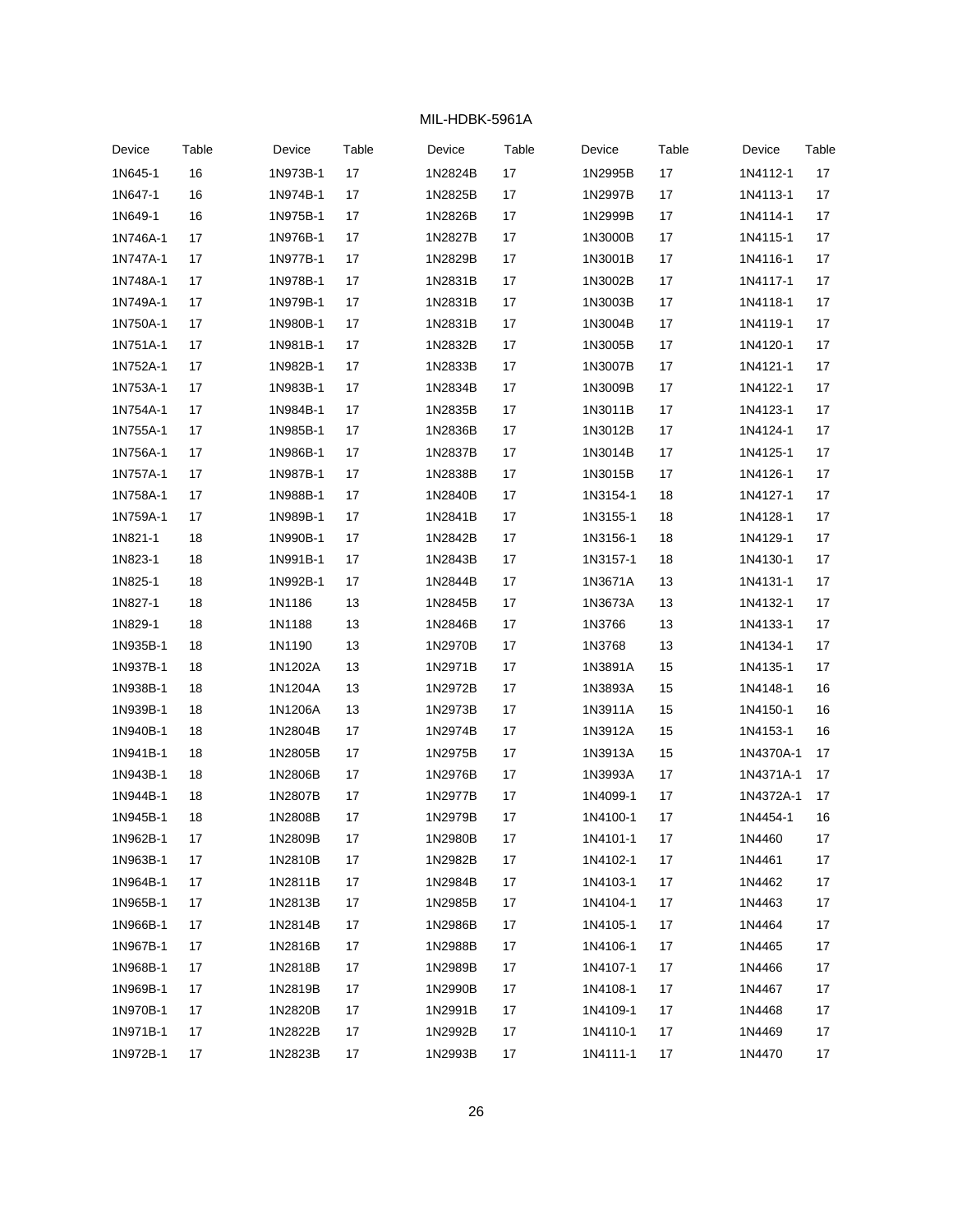| Device    | Table | Device    | Table | Device  | Table | Device  | Table | Device   | Table |
|-----------|-------|-----------|-------|---------|-------|---------|-------|----------|-------|
| 1N4471    | 17    | 1N4575A-1 | 18    | 1N4971  | 17    | 1N5287  | 22    | 1N5471C  | 23    |
| 1N4472    | 17    | 1N4576A-1 | 18    | 1N4972  | 17    | 1N5288  | 22    | 1N5472C  | 23    |
| 1N4473    | 17    | 1N4577A-1 | 18    | 1N4973  | 17    | 1N5289  | 22    | 1N5473C  | 23    |
| 1N4474    | 17    | 1N4578A-1 | 18    | 1N4974  | 17    | 1N5290  | 22    | 1N5474C  | 23    |
| 1N4475    | 17    | 1N4579A-1 | 18    | 1N4975  | 17    | 1N5291  | 22    | 1N5475C  | 23    |
| 1N4476    | 17    | 1N4580A-1 | 18    | 1N4976  | 17    | 1N5292  | 22    | 1N5551   | 13    |
| 1N4477    | 17    | 1N4581A-1 | 18    | 1N4977  | 17    | 1N5293  | 22    | 1N5552   | 13    |
| 1N4478    | 17    | 1N4582A-1 | 18    | 1N4978  | 17    | 1N5294  | 22    | 1N5553   | 13    |
| 1N4479    | 17    | 1N4583A-1 | 18    | 1N4979  | 17    | 1N5295  | 22    | 1N5554   | 13    |
| 1N4480    | 17    | 1N4584A-1 | 18    | 1N4980  | 17    | 1N5296  | 22    | 1N5615   | 15    |
| 1N4481    | 17    | 1N4614-1  | 17    | 1N4981  | 17    | 1N5297  | 22    | 1N5616   | 13    |
| 1N4482    | 17    | 1N4615-1  | 17    | 1N4982  | 17    | 1N5298  | 22    | 1N5617   | 15    |
| 1N4483    | 17    | 1N4616-1  | 17    | 1N4983  | 17    | 1N5299  | 22    | 1N5618   | 13    |
| 1N4484    | 17    | 1N4617-1  | 17    | 1N4984  | 17    | 1N5300  | 22    | 1N5619   | 15    |
| 1N4485    | 17    | 1N4618-1  | 17    | 1N4985  | 17    | 1N5301  | 22    | 1N5620   | 13    |
| 1N4486    | 17    | 1N4619-1  | 17    | 1N4986  | 17    | 1N5302  | 22    | 1N5621   | 15    |
| 1N4487    | 17    | 1N4620-1  | 17    | 1N4987  | 17    | 1N5303  | 22    | 1N5622   | 13    |
| 1N4488    | 17    | 1N4621-1  | 17    | 1N4988  | 17    | 1N5304  | 22    | 1N5623   | 15    |
| 1N4489    | 17    | 1N4622-1  | 17    | 1N4989  | 17    | 1N5305  | 22    | 1N5711-1 | 16    |
| 1N4490    | 17    | 1N4623-1  | 17    | 1N4990  | 17    | 1N5306  | 22    | 1N5712-1 | 16    |
| 1N4491    | 17    | 1N4624-1  | 17    | 1N4991  | 17    | 1N5307  | 22    | 1N5719   | 16    |
| 1N4492    | 17    | 1N4625-1  | 17    | 1N4992  | 17    | 1N5308  | 22    | 1N5768   | 28    |
| 1N4493    | 17    | 1N4626-1  | 17    | 1N4993  | 17    | 1N5309  | 22    | 1N5770   | 28    |
| 1N4494    | 17    | 1N4627-1  | 17    | 1N4994  | 17    | 1N5310  | 22    | 1N5772   | 28    |
| 1N4495    | 17    | 1N4938-1  | 16    | 1N4995  | 17    | 1N5311  | 22    | 1N5774   | 28    |
| 1N4496    | 17    | 1N4954    | 17    | 1N4995  | 17    | 1N5312  | 22    | 1N5804   | 15    |
| 1N4557B   | 17    | 1N4955    | 17    | 1N4996  | 17    | 1N5313  | 22    | 1N5806   | 15    |
| 1N4558B   | 17    | 1N4956    | 17    | 1N5139A | 23    | 1N5314  | 22    | 1N5809   | 15    |
| 1N4559B   | 17    | 1N4957    | 17    | 1N5140A | 23    | 1N5417  | 15    | 1N5811   | 15    |
| 1N4560B   | 17    | 1N4958    | 17    | 1N5141A | 23    | 1N5418  | 15    | 1N5814   | 15    |
| 1N4561B   | 17    | 1N4959    | 17    | 1N5142A | 23    | 1N5419  | 15    | 1N5816   | 15    |
| 1N4562B   | 17    | 1N4960    | 17    | 1N5143A | 23    | 1N5420  | 15    | 1N5819-1 | 14    |
| 1N4565A-1 | 18    | 1N4961    | 17    | 1N5144A | 23    | 1N5461C | 23    | 1N5822   | 14    |
| 1N4566A-1 | 18    | 1N4962    | 17    | 1N5145A | 23    | 1N5462C | 23    | 1N5968   | 17    |
| 1N4567A-1 | 18    | 1N4963    | 17    | 1N5146A | 23    | 1N5463C | 23    | 1N5969   | 17    |
| 1N4568A-1 | 18    | 1N4964    | 17    | 1N5147A | 23    | 1N5464C | 23    | 1N6100   | 28    |
| 1N4569A-1 | 18    | 1N4965    | 17    | 1N5148A | 23    | 1N5465C | 23    | 1N6101   | 28    |
| 1N4570A-1 | 18    | 1N4966    | 17    | 1N5283  | 22    | 1N5466C | 23    | 1N6102A  | 20    |
| 1N4571A-1 | 18    | 1N4967    | 17    | 1N5283  | 22    | 1N5467C | 23    | 1N6103A  | 20    |
| 1N4572A-1 | 18    | 1N4968    | 17    | 1N5284  | 22    | 1N5468C | 23    | 1N6104A  | 20    |
| 1N4573A-1 | 18    | 1N4969    | 17    | 1N5285  | 22    | 1N5469C | 23    | 1N6105A  | 20    |
| 1N4574A-1 | 18    | 1N4970    | 17    | 1N5286  | 22    | 1N5470C | 23    | 1N6106A  | 20    |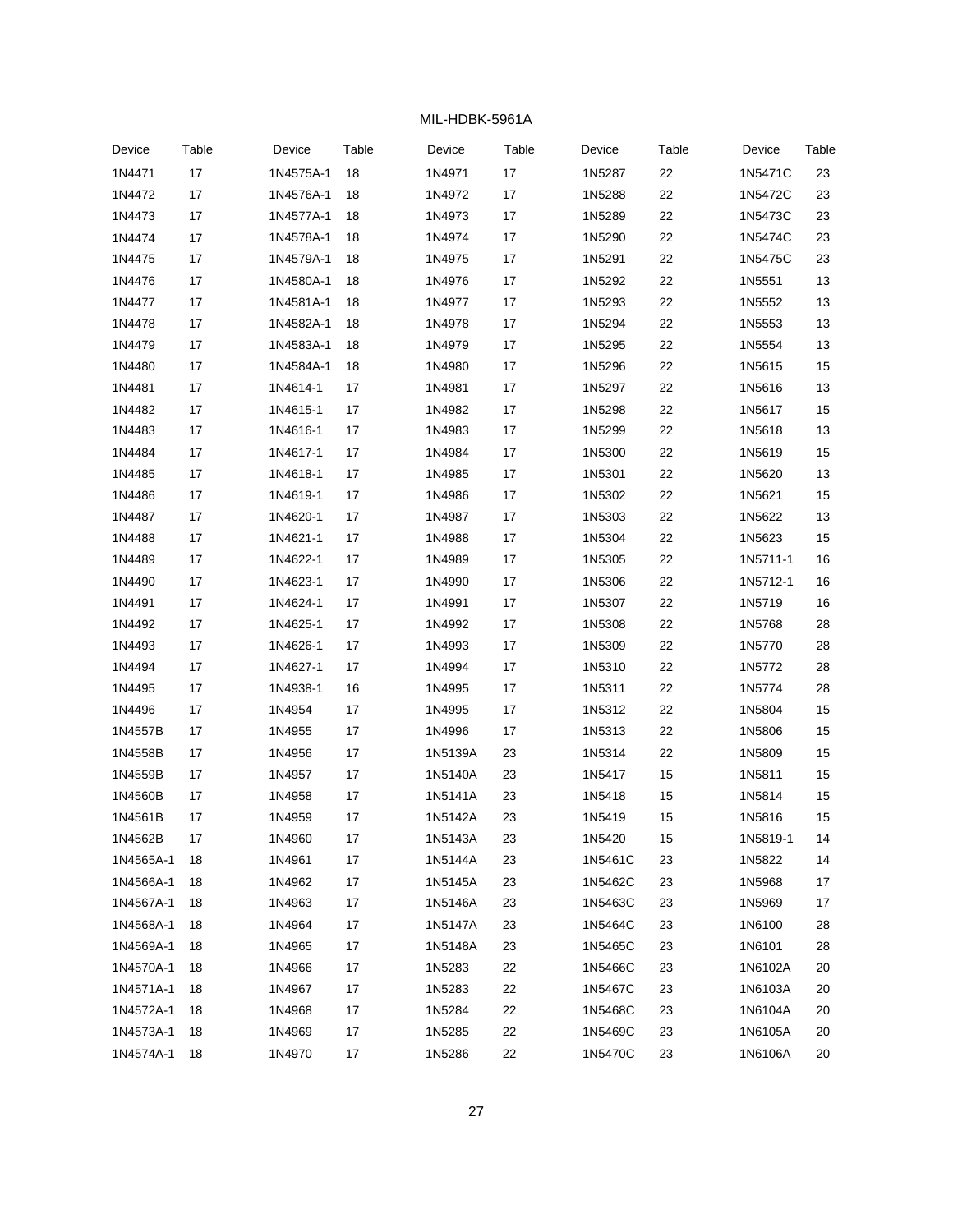| Device  | Table  | Device  | Table  | Device | Table | Device | Table | Device   | Table |
|---------|--------|---------|--------|--------|-------|--------|-------|----------|-------|
| 1N6107A | $20\,$ | 1N6149A | $20\,$ | 1N6324 | 17    | 1N6469 | 20    | 1N6533   | 19    |
| 1N6108A | 20     | 1N6150A | 20     | 1N6325 | 17    | 1N6470 | 20    | 1N6534   | 19    |
| 1N6109A | 20     | 1N6151A | 20     | 1N6326 | 17    | 1N6471 | 20    | 1N6535   | 19    |
| 1N6110A | 20     | 1N6152A | 20     | 1N6327 | 17    | 1N6472 | 20    | 1N6609   | 26    |
| 1N6111A | 20     | 1N6153A | 20     | 1N6328 | 17    | 1N6473 | 20    | 1N6610   | 26    |
| 1N6112A | $20\,$ | 1N6154A | $20\,$ | 1N6329 | 17    | 1N6474 | 20    | 1N6611   | 26    |
| 1N6113A | 20     | 1N6155A | 20     | 1N6330 | 17    | 1N6475 | 20    | 1N6620   | 15    |
| 1N6114A | 20     | 1N6156A | 20     | 1N6331 | 17    | 1N6492 | 14    | 1N6621   | 15    |
| 1N6115A | 20     | 1N6157A | 20     | 1N6332 | 17    | 1N6493 | 26    | 1N6535   | 19    |
| 1N6116A | 20     | 1N6158A | 20     | 1N6333 | 17    | 1N6494 | 26    | 1N6620   | 15    |
| 1N6117A | 20     | 1N6159A | 20     | 1N6334 | 17    | 1N6495 | 26    | 1N6624   | 15    |
| 1N6118A | 20     | 1N6160A | 20     | 1N6335 | 17    | 1N6496 | 28    | 1N6625   | 15    |
| 1N6119A | 20     | 1N6161A | 20     | 1N6336 | 17    | 1N6497 | 25    | 1N6626   | 15    |
| 1N6120A | 20     | 1N6162A | 20     | 1N6337 | 17    | 1N6498 | 25    | 1N6627   | 15    |
| 1N6121A | 20     | 1N6163A | 20     | 1N6338 | 17    | 1N6499 | 25    | 1N6628   | 15    |
| 1N6122A | 20     | 1N6164A | 20     | 1N6339 | 17    | 1N6506 | 25    | 1N6629   | 15    |
| 1N6123A | 20     | 1N6165A | 20     | 1N6340 | 17    | 1N6507 | 25    | 1N6630   | 15    |
| 1N6124A | 20     | 1N6166A | 20     | 1N6341 | 17    | 1N6508 | 25    | 1N6631   | 15    |
| 1N6125A | 20     | 1N6167A | 20     | 1N6342 | 17    | 1N6509 | 25    | 1N6638   | 16    |
| 1N6126A | 20     | 1N6168A | 20     | 1N6343 | 17    | 1N6510 | 25    | 1N6639   | 16    |
| 1N6127A | 20     | 1N6169A | $20\,$ | 1N6344 | 17    | 1N6511 | 25    | 1N6640   | 16    |
| 1N6128A | 20     | 1N6170A | $20\,$ | 1N6345 | 17    | 1N6512 | 19    | 1N6642   | 16    |
| 1N6129A | 20     | 1N6171A | 20     | 1N6346 | 17    | 1N6513 | 19    | 1N6642   | 16    |
| 1N6130A | 20     | 1N6172A | 20     | 1N6347 | 17    | 1N6514 | 19    | 1N6643   | 16    |
| 1N6131A | 20     | 1N6173A | $20\,$ | 1N6348 | 17    | 1N6515 | 19    | 1N6650-1 | 14    |
| 1N6132A | 20     | 1N6305  | 15     | 1N6349 | 17    | 1N6516 | 19    | 1N6657   | 15    |
| 1N6133A | 20     | 1N6306  | 15     | 1N6350 | 17    | 1N6517 | 19    | 1N6658   | 15    |
| 1N6134A | 20     | 1N6309  | 17     | 1N6351 | 17    | 1N6518 | 19    | 1N6659   | 15    |
| 1N6135A | 20     | 1N6310  | 17     | 1N6352 | 17    | 1N6519 | 19    | 1N6660   | 14    |
| 1N6136A | 20     | 1N6311  | 17     | 1N6353 | 17    | 1N6520 | 19    | 1N6661   | 14    |
| 1N6137A | 20     | 1N6312  | 17     | 1N6354 | 17    | 1N6521 | 19    | 1N6662   | 14    |
| 1N6138A | 20     | 1N6313  | 17     | 1N6355 | 17    | 1N6522 | 19    | 1N6663   | 14    |
| 1N6139A | 20     | 1N6314  | 17     | 1N6391 | 14    | 1N6523 | 19    | 1N6672   | 15    |
| 1N6140A | 20     | 1N6315  | 17     | 1N6392 | 14    | 1N6524 | 19    | 1N5573   | 15    |
| 1N6141A | 20     | 1N6316  | 17     | 1N6461 | 20    | 1N6525 | 19    | 1N6674   | 15    |
| 1N6142A | 20     | 1N6317  | 17     | 1N6462 | 20    | 1N6526 | 19    | 1N6677-1 | 15    |
| 1N6143A | 20     | 1N6318  | 17     | 1N6463 | 20    | 1N6527 | 19    | 1N6702   | 14    |
| 1N6144A | 20     | 1N6319  | 17     | 1N6464 | 20    | 1N6528 | 19    |          |       |
| 1N6145A | 20     | 1N6320  | 17     | 1N6465 | 20    | 1N6529 | 19    | 2N2060   | 28    |
| 1N6146A | 20     | 1N6321  | 17     | 1N6466 | 20    | 1N6530 | 19    | 2N2219A  | 1     |
| 1N6147A | 20     | 1N6322  | 17     | 1N6467 | 20    | 1N6531 | 19    | 2N2222A  | 1     |
| 1N6148A | 20     | 1N6323  | 17     | 1N6468 | 20    | 1N6532 | 19    | 2N2369A  | 1     |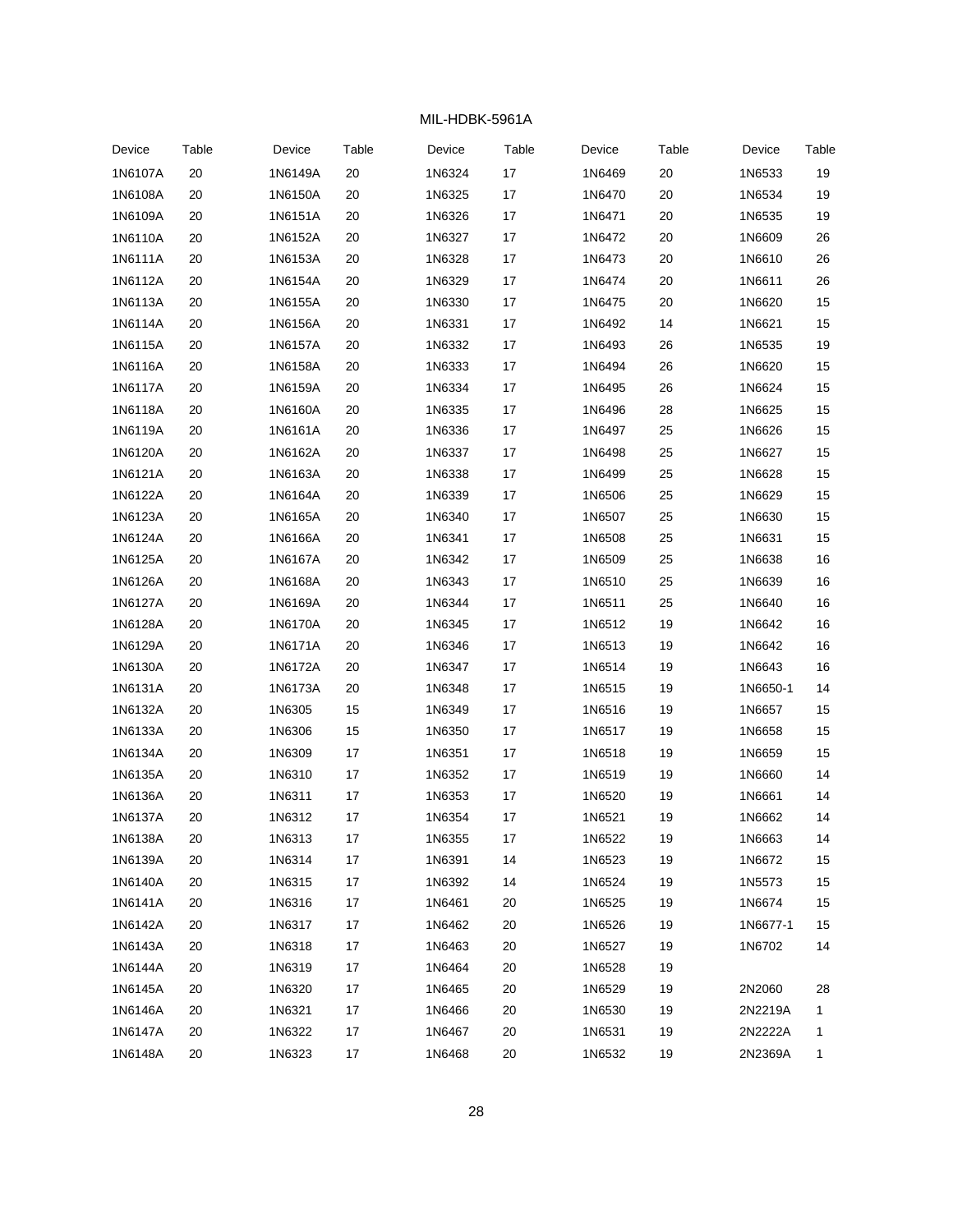| Device  | Table                   | Device | Table                     | Device | Table | Device | Table | Device  | Table |
|---------|-------------------------|--------|---------------------------|--------|-------|--------|-------|---------|-------|
| 2N2484  | $\mathbf{1}$            | 2N3997 | $\ensuremath{\mathsf{3}}$ | 2N5745 | 4     | 2N6784 | $\,6$ | 2N7334  | 8     |
| 2N2605  | 2                       | 2N4033 | 3                         | 2N5794 | 28    | 2N6786 | 6     | 2N7335  | 8     |
| 2N2814  | 3                       | 2N4150 | 1                         | 2N5796 | 27    | 2N6788 | 6     | 2N7336  | 8     |
| 2N2857  | 5                       | 2N4261 | $\overline{\mathbf{c}}$   | 2N6033 | 3     | 2N6790 | 6     | 2N7337  | 8     |
| 2N2905A | 2                       | 2N4399 | 4                         | 2N6051 | 10    | 2N6792 | 6     | 2N7368  | 3     |
| 2N2907A | $\overline{\mathbf{c}}$ | 2N4449 | 1                         | 2N6052 | 10    | 2N6794 | 6     | 2N7389  | 31    |
| 2N2920  | 28                      | 2N4453 | $\overline{\mathbf{c}}$   | 2N6058 | 9     | 2N6796 | 6     | 2N7390  | 31    |
| 2N2945A | $\overline{\mathbf{c}}$ | 2N4854 | 33                        | 2N6059 | 9     | 2N6798 | 6     | 2N7395  | 31    |
| 2N2946A | 2                       | 2N4856 | 11                        | 2N6193 | 2     | 2N6800 | 6     | 2N7396  | 31    |
| 2N3019  | 1                       | 2N4857 | 11                        | 2N6211 | 4     | 2N6802 | 6     | 2N7397  | 31    |
| 2N3251A | 2                       | 2N4858 | 11                        | 2N6212 | 4     | 2N6804 | 7     | 2N7398  | 31    |
| 2N3421  | 1                       | 2N4957 | 5                         | 2N6213 | 4     | 2N6806 | 7     | 2N7399  | 31    |
| 2N3439  | 1                       | 2N5004 | 3                         | 2N6249 | 3     | 2N6845 | 7     | 2N7400  | 31    |
| 2N3440  | 1                       | 2N5005 | 4                         | 2N6250 | 3     | 2N6847 | 7     | 2N7401  | 31    |
| 2N3442  | 3                       | 2N5038 | 3                         | 2N6251 | 3     | 2N6849 | 7     | 2N7402  | 31    |
| 2N3467  | 2                       | 2N5039 | 3                         | 2N6283 | 8     | 2N6851 | 7     | 2N7403  | 31    |
| 2N3486A | 2                       | 2N5109 | $\,$ 5 $\,$               | 2N6284 | 8     | 2N6895 | 7     | 2N7404  | 31    |
| 2N3501  | 1                       | 2N5114 | 12                        | 2N6286 | 9     | 2N6896 | 7     | 2N7405  | 31    |
| 2N3507  | 1                       | 2N5115 | 12                        | 2N6287 | 9     | 2N6897 | 7     | 2N7406  | 31    |
| 2N3585  | 3                       | 2N5116 | 12                        | 2N6299 | 9     | 2N6898 | 7     | 2N7407  | 31    |
| 2N3637  | 2                       | 2N5153 | $\overline{\mathbf{4}}$   | 2N6301 | 8     | 2N6901 | 6     | 2N7408  | 31    |
| 2N3700  | 1                       | 2N5154 | 3                         | 2N6338 | 3     | 2N6902 | 6     | 2N7410  | 31    |
| 2N3716  | 3                       | 2N5157 | 3                         | 2N6384 | 9     | 2N6903 | 6     | 2N7411  | 31    |
| 2N3735  | 1                       | 2N5237 | 1                         | 2N6385 | 9     | 2N6904 | 6     | 2N7424U | 31    |
| 2N3737  | 1                       | 2N5241 | 3                         | 2N6438 | 3     | 2N6962 | 6     | 2N7425U | 31    |
| 2N3739  | 3                       | 2N5302 | 3                         | 2N6546 | 3     | 2N6963 | 6     | 2N7426U | 31    |
| 2N3741  | 4                       | 2N5303 | 3                         | 2N6547 | 3     | 2N6964 | 6     | 2N7424  | 31    |
| 2N3743  | 2                       | 2N5339 | 1                         | 2N6649 | 9     | 2N6965 | 6     | 2N7425  | 31    |
| 2N3762  | 2                       | 2N5416 | $\overline{\mathbf{c}}$   | 2N6650 | 9     | 2N6987 | 2     | 2N7426  | 31    |
| 2N3763  | 2                       | 2N5545 | 11                        | 2N6660 | 6     | 2N6988 | 2     | 2N7422  | 31    |
| 2N3764  | 2                       | 2N5546 | 11                        | 2N6661 | 6     | 2N6989 | 1     | 2N7423  | 31    |
| 2N3767  | 3                       | 2N5547 | 11                        | 2N6676 | 3     | 2N6990 | 1     | 2N7431  | 31    |
| 2N3792  | 4                       | 2N5582 | 1                         | 2N6678 | 3     | 2N7218 | 6     | 2N7432  | 31    |
| 2N3810  | 27                      | 2N5664 | 3                         | 2N6756 | 6     | 2N7219 | 6     | 2N7433  | 31    |
| 2N3811  | 27                      | 2N5665 | 3                         | 2N6758 | 6     | 2N7221 | 6     | 2N7431U | 31    |
| 2N3821  | 11                      | 2N5666 | 1                         | 2N6760 | 6     | 2N7222 | 6     | 2N7432U | 31    |
| 2N3822  | 11                      | 2N5667 | 1                         | 2N6762 | 6     | 2N7224 | 6     | 2N7433U | 31    |
| 2N3823  | 11                      | 2N5672 | 3                         | 2N6764 | 6     | 2N7225 | 6     |         |       |
| 2N3823  | 11                      | 2N5683 | 4                         | 2N6766 | 6     | 2N7227 | 6     | 4N47    | 30    |
| 2N3866A | 5                       | 2N5684 | 4                         | 2N6768 | 6     | 2N7228 | 6     | 4N48    | 30    |
| 2N3868  | 2                       | 2N5685 | 3                         | 2N6770 | 6     | 2N7236 | 6     | 4N49    | 30    |
| 2N3879  | 3                       | 2N5686 | 3                         | 2N6782 | 6     | 2N7237 | 6     | 469-01  | 24    |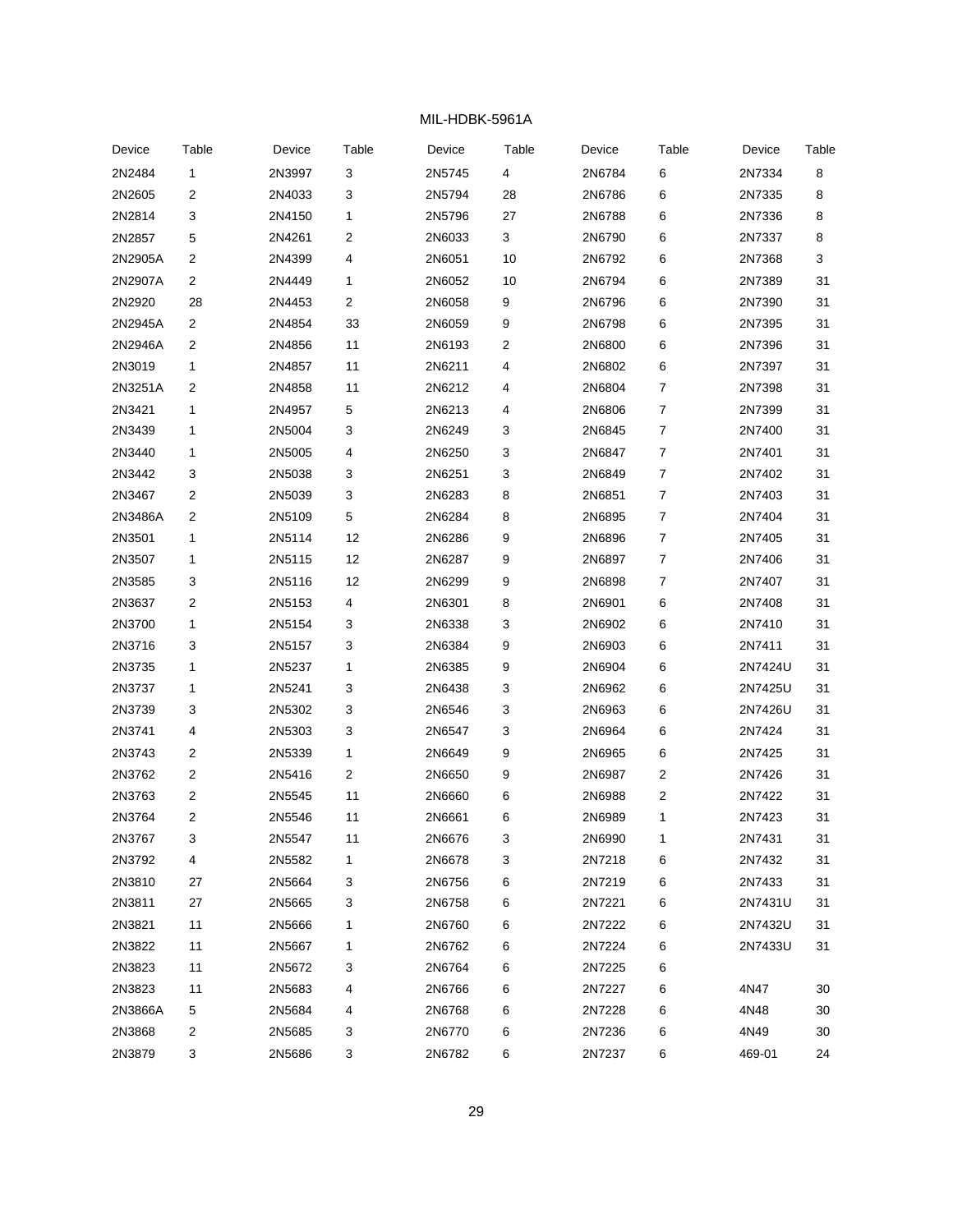| Device            | Table |
|-------------------|-------|
|                   |       |
| 469-02            | 24    |
| 469-03            | 24    |
| 469-04            | 24    |
| 469-05            | 24    |
| 483-01            | 24    |
| 483-02            | 24    |
| 483-03            | 24    |
| 483-04            | 24    |
| SPA <sub>25</sub> | 24    |
| SPB <sub>25</sub> | 24    |
| SPC <sub>25</sub> | 24    |
| SPD <sub>25</sub> | 24    |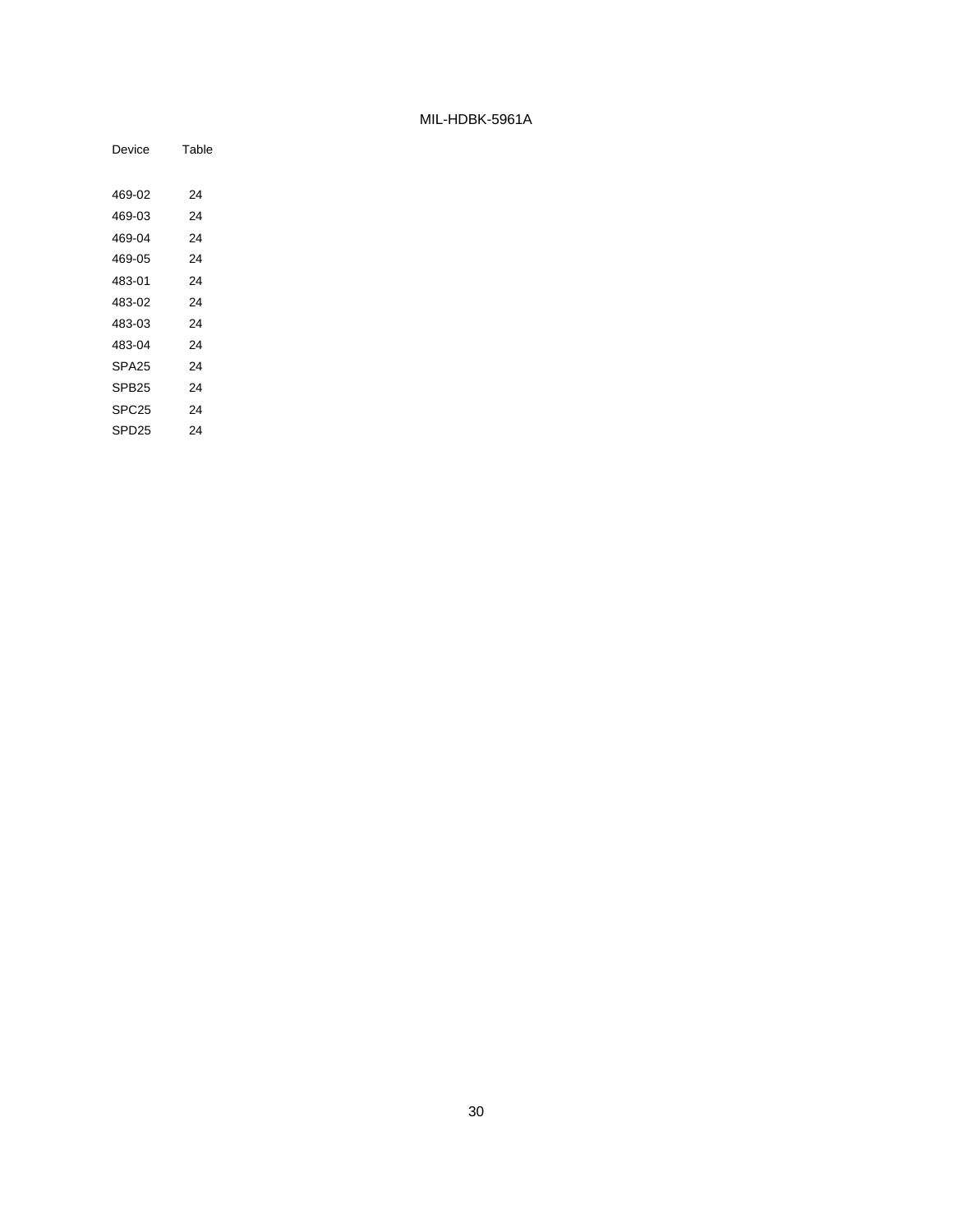Army - CR DLA-CC Navy - EC NASA-NA DLA - CC

Review activities: Army - AR, MI, SM Navy - AS, CG, MC, OS, SH Air Force - 19, 85, 99 NASA - NA

Preparing activity:<br>DLA-CC

(Project 5961-2229)